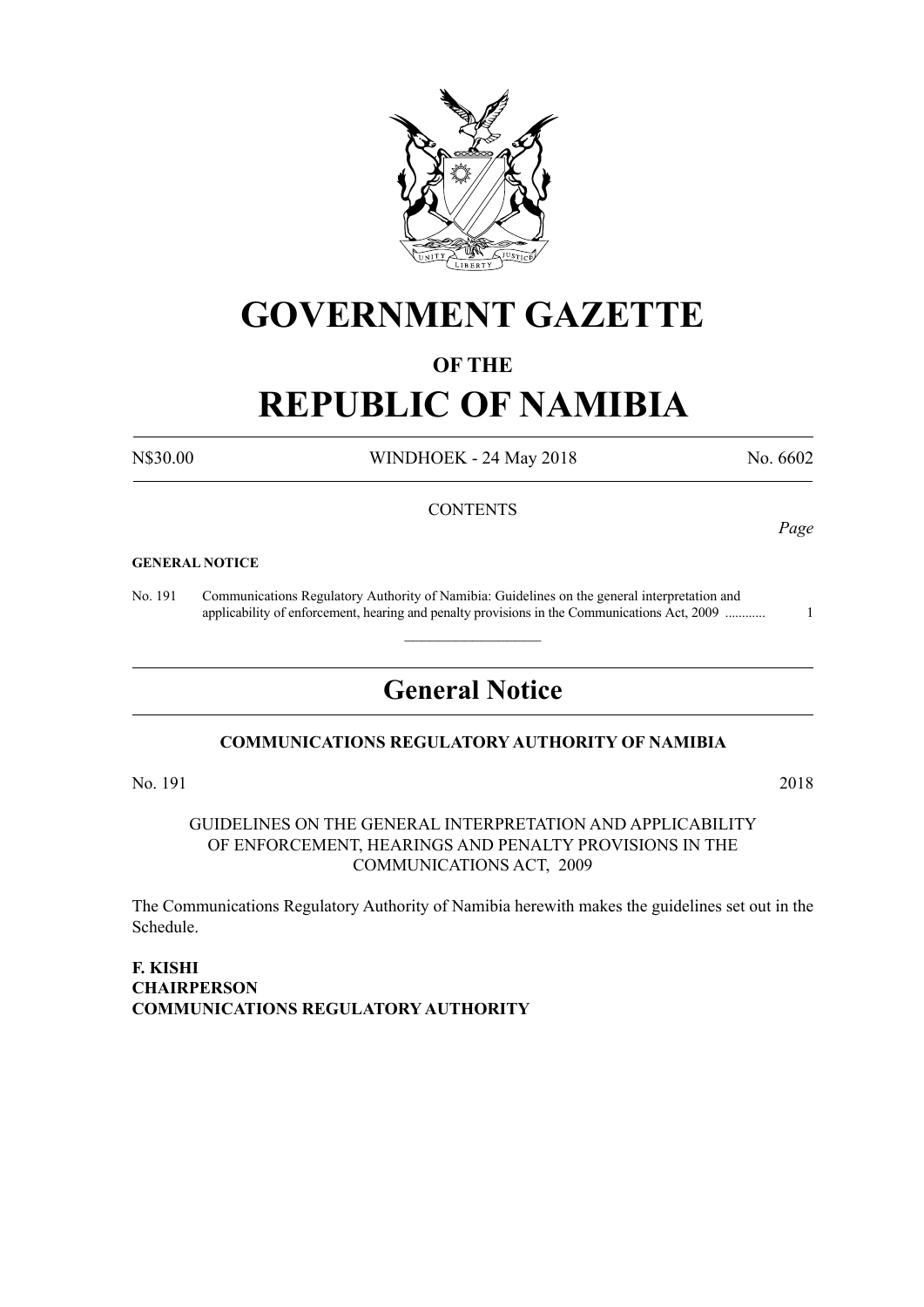## **SCHEDULe**

## **GUIDELINES ON THE GENERAL INTERPRETATION AND APPLICABILITY OF ENFORCEMENT, HEARINGS AND PENALTY PROVISIONS IN THE COMMUNICATIONS ACT NO 8 OF 2009 TABLE OF CONTENTS**

## **PRELIMINARY INFORMATION**

- **1. BACKGROUND**
- **2. INTRODUCTION**
- **3. STRATEGIC CONTEXT**

## **CHAPTER I Definitions and Interpretation**

### **CHAPTER II APPLICATION AND STATUS OF GUIDELINES**

- 4. Object of the Guidelines
- 5. Scope of the Guidelines
- 6. Regulatory principles
- 7. Status of the Guidelines

## **CHAPTER III Nature of the contravention**

- 8. Identifying the contravention
- 9. Distinguishing regulatory offenses from general offenses
- 10. Regulatory offenses
- 11. General offences
- 12. Delegation of power to prosecute offenses

## **CHAPTER IV Investigations and inspections**

- 13. Investigations by the Authority
- 14. Receiving complaints or request for adjudication
- 15. Screening of complaints or requests for adjudication
- 16. Investigation notice
- 17. Public investigation notice
- 18. Conducting investigations and inspections
- 19. Investigation reports
- 20. Timeframe for conducting and finalising investigations
- 21. Appointment of Inspectors
- 22. Appointment of special investigators
- 23. General Powers of Inspectors
- 24. Requirements of investigation
- 25. Collection and handling of evidence
- 26. Types of evidence to be collected
- 27. Manner of collection of evidence
- 28. Entry and search
- 29. Assistance from police officers
- 30. Inspection and confiscation of equipment
- 31. Information requests
- 32. Summoning of witnesses
- 33. Analysis of evidence collected during investigations
- 34. Safe-keeping of evidence collected during investigations
- 35. Rights of Respondents
- 36. Accountability of inspectors during investigations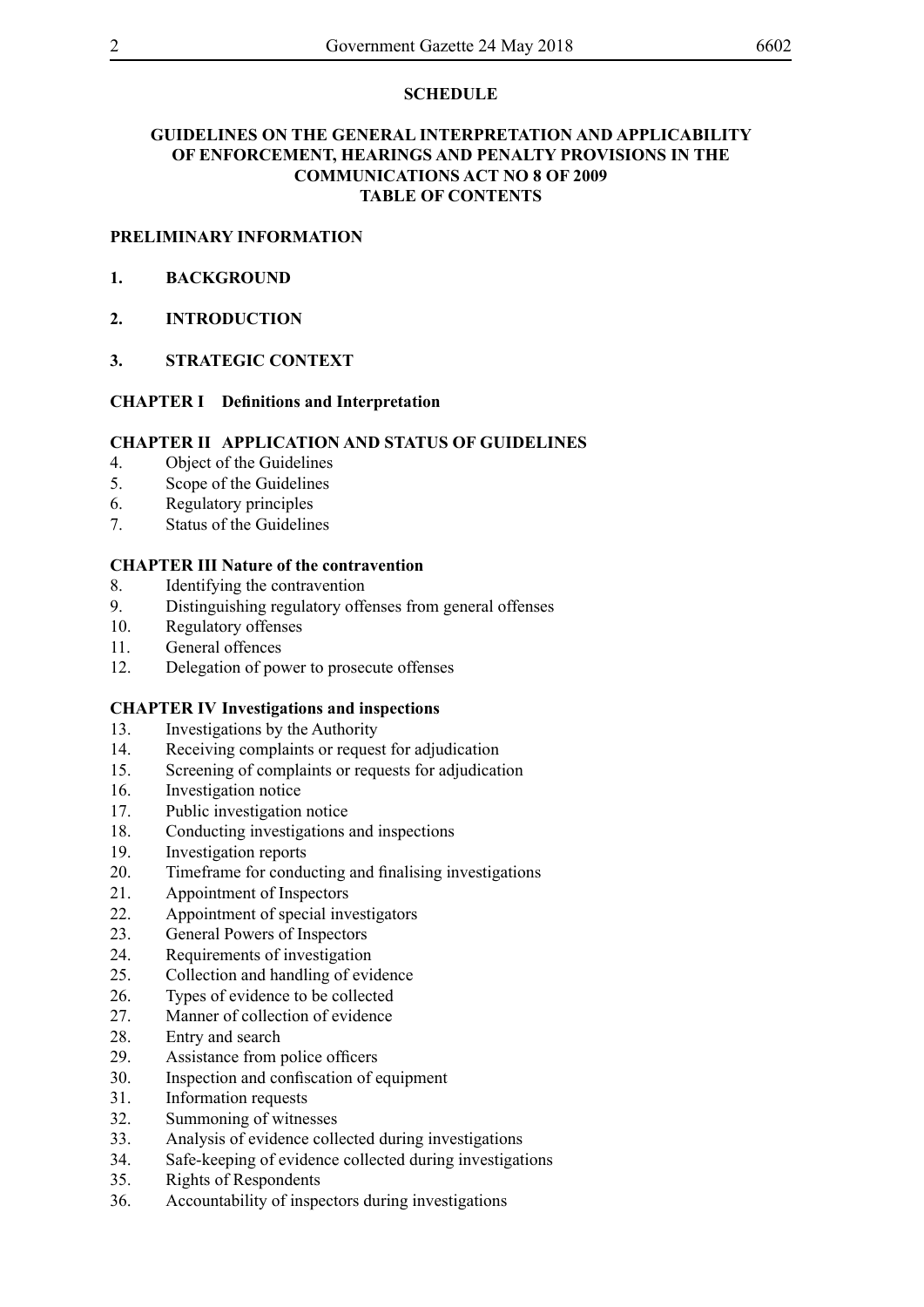- 38. Confidentiality in respect of investigations
- 39. Handing over the investigation report to the Legal Advice Department for prosecution
- 40. Closure of a case without any enforcement action

## **CHAPTER V Hearings**

- 41. Summoning of Respondents
- 42. Admission or denial of alleged offence
- 43. When to refer a matter to the Prosecutor-General
- 44. When to conduct a hearing
- 45. Constitution of a hearing
- 46. Sequence of hearings
- 47. Appointment of a chairperson
- 48. Outline of responsibilities of the Chairperson (section 115 delegation)
- 49. Role of the Chairperson
- 50. Timelines of proceedings and adjudication
- 51. Rules of evidence
- 52. Legal representation at hearings
- 53. Record of proceedings
- 54. Findings and decisions of the Chairperson
- 55. Reconsideration of the Authority's decision
- 56. Publication of closures and findings

## **CHAPTER VI Procedures**

- 57. Introduction
- 58. Rights of the accused
- 59. Presentation of evidence during the hearing
- 60. Decision of the Chairperson
- 61. Chairperson's checklist

## **CHAPTER VII Enforcement orders**

- 62. Discretion to issue enforcement orders
- 63. When to issue an enforcement order
- 64. Factors to be considered when determining appropriate enforcement orders
- 65. Possible enforcement orders
- 66. Warning letters
- 67. Fines
- 68. Forfeiture of equipment or apparatus
- 69. Suspension, withdrawal of the licence or amendment of its terms
- 70. The Authority's directions (orders)
- 71. Provisional orders
- 72. Final orders
- 73. Report to the Police
- 74. Referral to the Prosecution Authority
- 75. Institution of civil proceedings
- 76. Orders concerning issues of competition
- 77. Appeal against an enforcement order by the Authority

## **CHAPTERVIII Penalties**

- 78. Penalties for contravention of an enforcement order
- 79. Fines and prison terms
- 80. Determination of the amount of a penalty
- 81. Factors to be considered in the imposition of fines
- 82. Corporate liabilit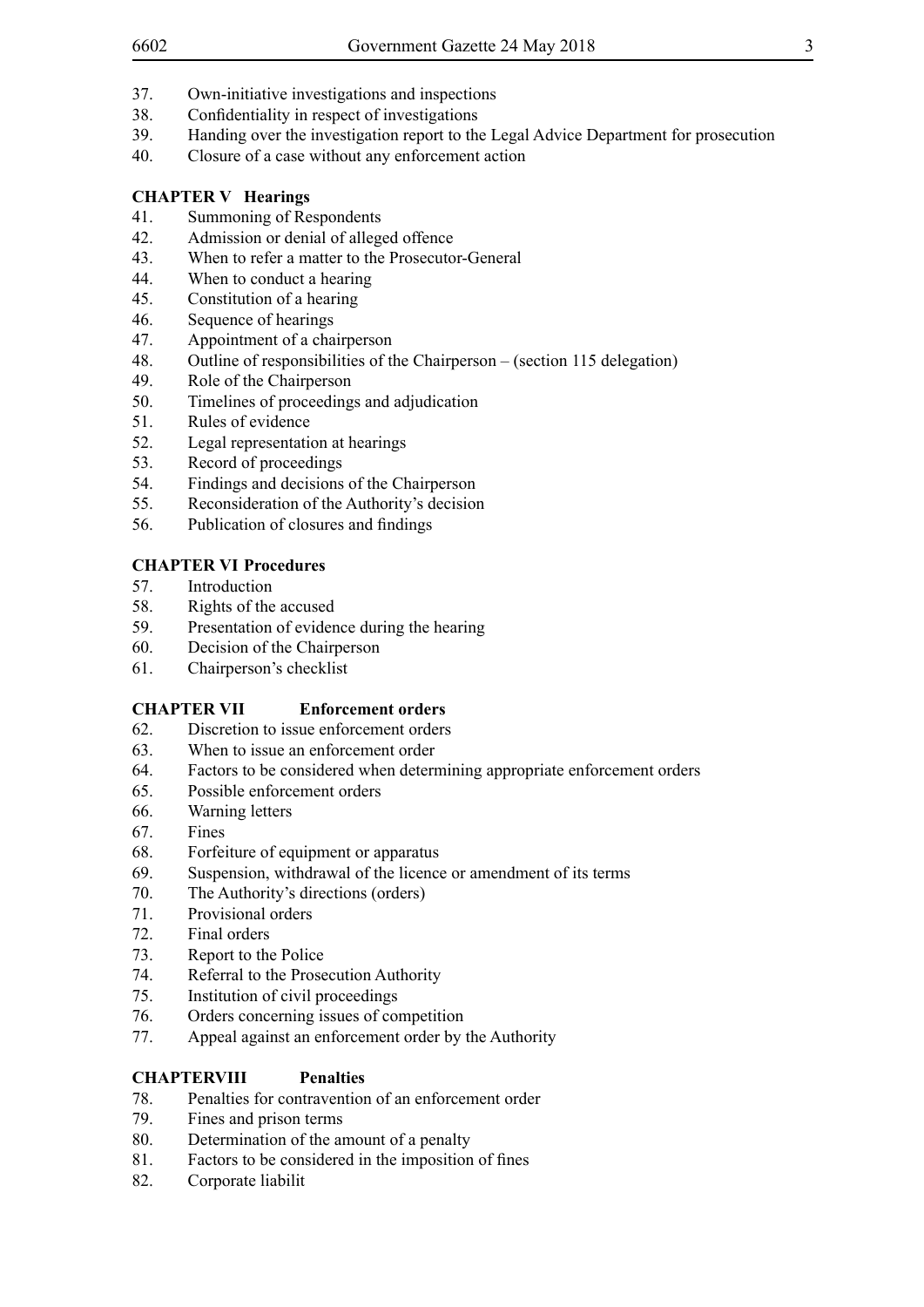| Template for investigation notice        |
|------------------------------------------|
| Template for investigation report        |
| Template for removal of evidence receipt |
| <b>Template for SEARCH WARRANT</b>       |
| <b>Template for A SUMMONS</b>            |
| <b>Template for A NOTICE OF HEARING</b>  |
| <b>Template for A WITNESS SUBPEONA</b>   |
|                                          |

### **PRELIMINARY INFORMATION**

## **1. BACKGROUND**

These Guidelines seek to curb any unlawful, anti-competitive and monopolistic conduct in the regulation of telecommunications services and networks, broadcasting, postal services and the use and allocation of radio spectrum in Namibia. The Guidelines also offer guidance on how to address breaches of regulatory rules and/or competition law with regards to telecommunications services and networks, broadcasting, postal services and the allocation of radio spectrum.

CRAN has a general duty under the Communications Act, 2009 (Act No. 8 of 2009), in carrying out these functions, to have due regard to the need to eliminate conduct which is:

- a) unlawful;
- b) anti-competitive; or
- c) otherwise harms consumer interests.

CRAN thus seeks to ensure compliance with the existing regulatory framework, and where necessary, enforce compliance with the rules of such framework. Such an approach eliminates unethical and/or unlawful conduct in the communications sector in Namibia. CRAN will conduct investigations and provide enforcement decisions in cases where there are reasonable and/or legitimate grounds of believing that a legal subject (natural or juristic person) is guilty of violating the provisions of the Communications Act and its Regulations.

CRAN will provide enforcement decisions in cases where one has not been prepared previously. Where an enforcement decision has been previously prepared, no new investigations will be conducted when taking enforcement action.

## **2. INTRODUCTION**

- 2.1. CRAN is an independent regulator and competition authority for the Namibian communications sector.
- 2.2. CRAN has a number of roles and duties relating to identifying and responding to conduct which is unlawful, anti-competitive, monopolistic, or otherwise harms consumer interests.
- 2.3. CRAN's investigations aim at responding effectively to breaches of regulatory rules or relevant law. CRAN is able to act effectively in curbing any observed violations of the Communications Act, 2009 in terms of the powers conferred to it by the same Act.
- 2.4. CRAN therefore handles the following types of investigations: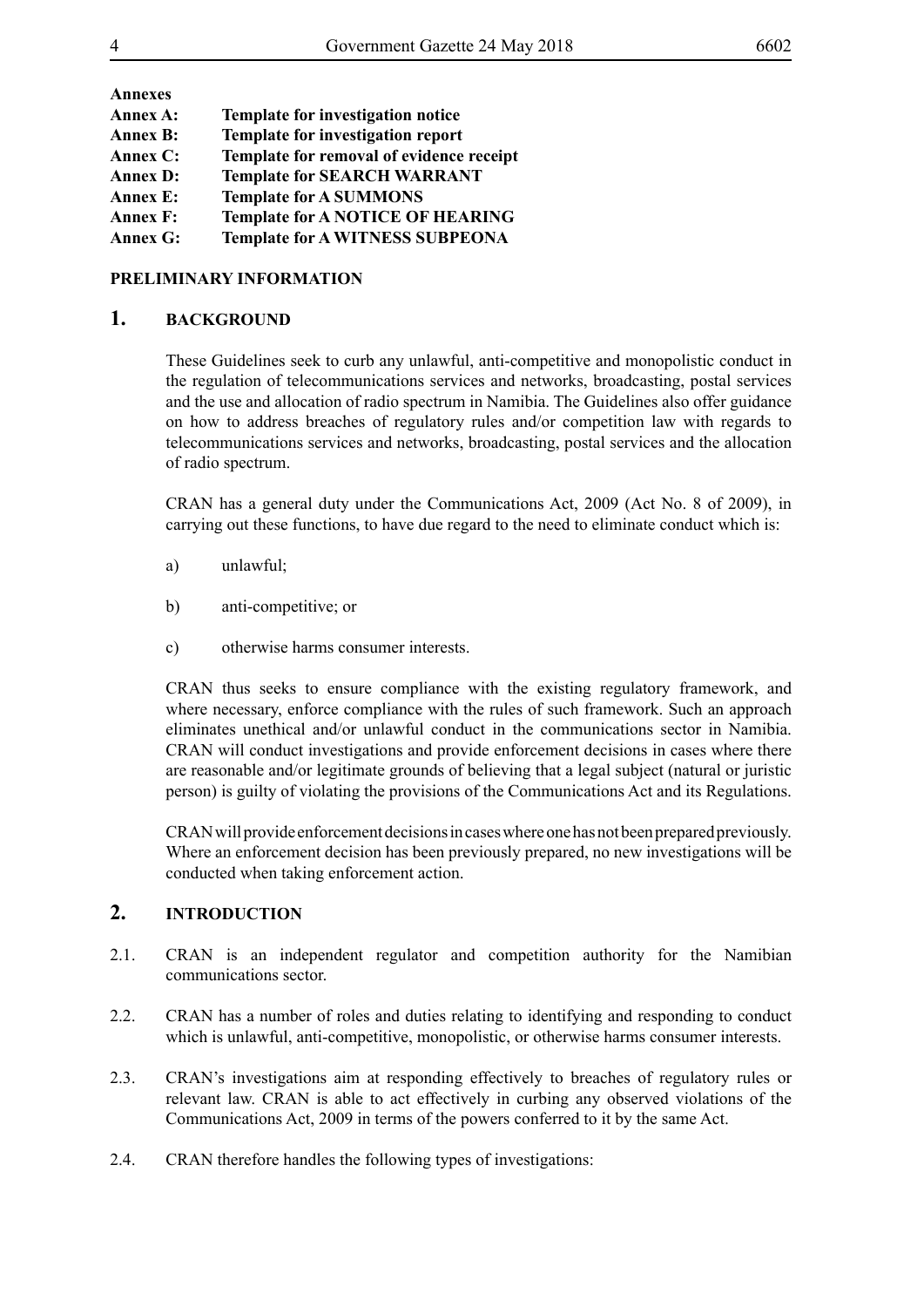- a) compliance with regulatory conditions imposed under the Communications Act, 2009, where the complaint or concern is about consumer protection;
- b) prohibiting unfair trading practices;
- c) alleged anti-competitive conduct on agreements under competition law;
- d) compliance with regulatory conditions where the complaint or concern is not about consumer protection; and
- e) complaints about a feature or combination of features of a market that is, or appears to be, significantly harming the interests of consumers.

#### **What is contained in these Guidelines?**

- 2.5. These Guidelines cover CRAN's work in:
	- a) resolving regulatory disputes in terms of the Communications Act, 2009;
	- b) monitoring compliance with regulatory conditions especially through the use of enforcement orders; and
	- c) any other issues as may be deemed to fall under the jurisdiction of CRAN as specified in the Act.

## **3. STRATEGIC CONTEXT**

CRAN's strategic intent in formulating these Guidelines is to make the communications sector work in Namibia's public interest. This can be achieved by delivering constructive regulatory outcomes that effectively balance the needs of industry and the community.

CRAN's Guidelines form part of a collection of strategic documents that describe how the statutory body approaches its work. These Guidelines should be considered in the context of international instruments regulating the communications sector, the Namibian Constitution, and the Communications Act, 2009. It is anticipated that these Guidelines will be updated as frequently as may be deemed necessary and that they provide guidance about CRAN's overarching regulatory approach and priorities.

#### **CHAPTER I Definitions and Interpretation**

In these Guidelines, unless otherwise inconsistent with the context, the following expressions or words bear the meaning assigned to them below:

"**Accused**" means any person who has been served summons issued by the Authority in terms of section 115 of the Act and in terms of these Guidelines, or issued by the Prosecutor-General, to be charged for contravening an applicable provision of the Act, Regulations issued under the Act or any licence issued by the Authority;

"**Act**" means the Communications Act, 2009 (Act No. 8 of 2009);

"**Respondent**" means any person who is alleged to have contravened an applicable provision of the Act, Regulations issued under the Act or any licence issued by the Authority;

"**Authority**" means the Communications Regulatory Authority of Namibia established by section 4 of the Act;

"**Board Chairperson**" means the Chairperson of the Board appointed under section 13 of the Act;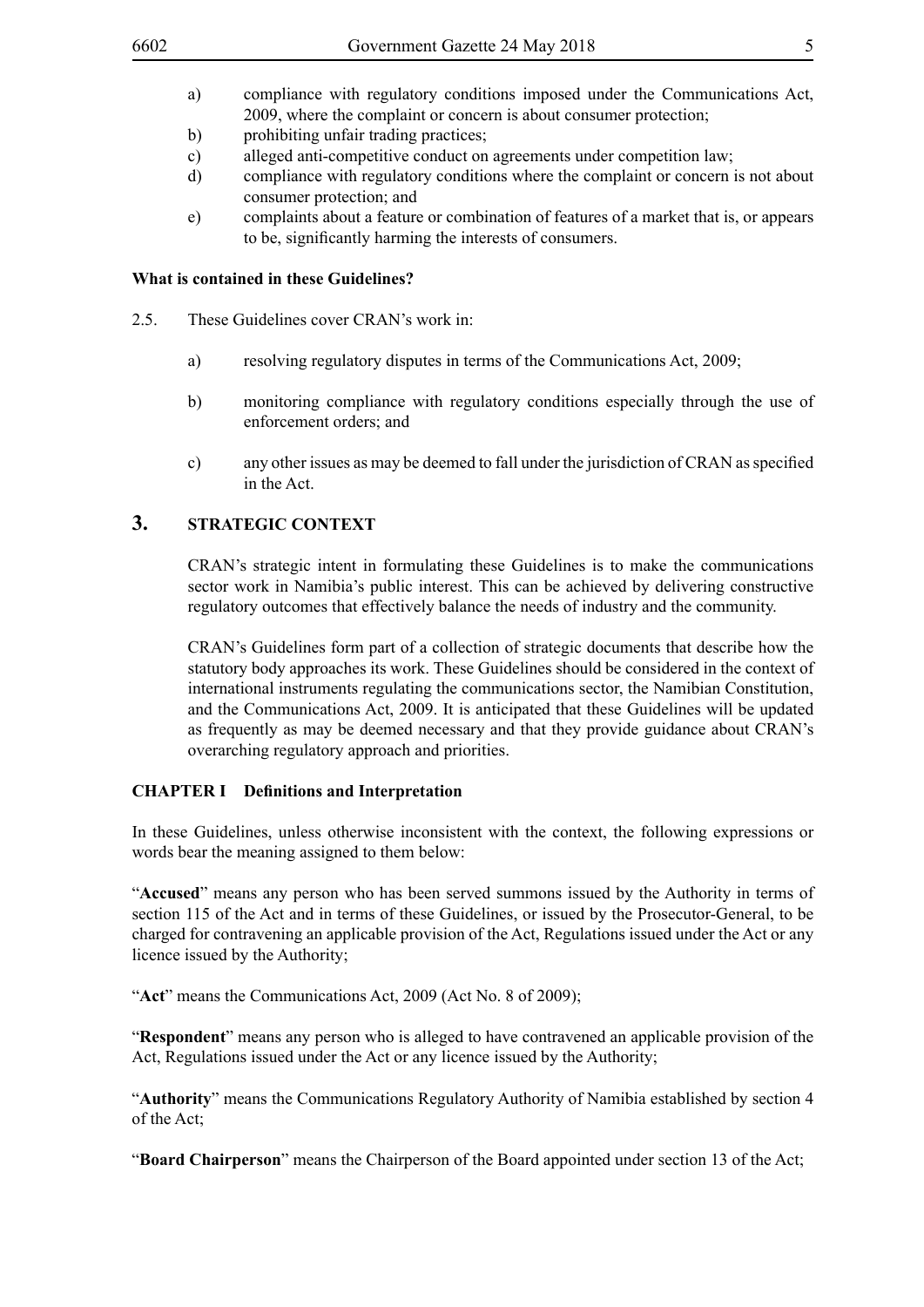"**Chairperson**" means a person appointed by the Authority in terms of these Guidelines to preside over hearings relating to a regulatory offence;

"**Complainant**" means any person, who is a customer of a service provider;

"**Complaint**" means a written complaint submitted by a complainant to a service provider or to the Authority in accordance with Section 131 of the Act, as the case may be relating to the quality of service rendered by a service provider.

 "**Contravention**" means non-compliance with or the infringement of any of the provisions of the Act, Regulations issued under the Act or any licence issued by the Authority;

"**Day**" means calendar days excluding public holidays;

"**Defaulter**" means any person who has contravened an applicable provision of the Act, Regulations issued under the Act or any licence issued by the Authority;

"**Enforcement action**" means any steps or processes taken by the Authority to ensure compliance with any of the provisions of the Act, Regulations issued under the Act or any licence issued by the Authority;

"**Guidelines**" means the guidelines on enforcement set out in this document;

"**High Court**" means the High Court of Namibia;

"**Inspector**" a member of staff of the Authority appointed in terms of section 123 of the Act to exercise the powers conferred upon inspectors;

"**Investigation**" means the process of investigating an alleged contravention which is undertaken by the Authority in terms of section 122 of the Act;

"**Investigation notice**" means a notice issued by the Authority in terms of these Guidelines;

"**Investigator**" means a person appointed by the Authority to investigate any contravention of the Act as envisaged by the Guidelines;

"**Legal Advice Department**" means the Legal Advice Department of the Authority;

"**Licence**" means any licence duly granted by the Authority in terms of the Act and includes subsisting licences that were granted prior to the commencement of the Act which remain in force at the time of an investigation;

"**Licensee**" means the holder of a licence issued by the Authority;

"**Minister**" means the Minister of Information and Communication Technology;

"**Monitoring**" means the powers of the Authority to monitor compliance or infringement of any of the provisions of the Act, Regulations issued under the Act or any licence issued by the Authority;

"**Month**" means a calendar month;

"**Offence**" means any contravention which constitutes an offence under the Act or the Regulations issued under the Act;

"**Person**" means a legal person, and includes natural and juristic persons;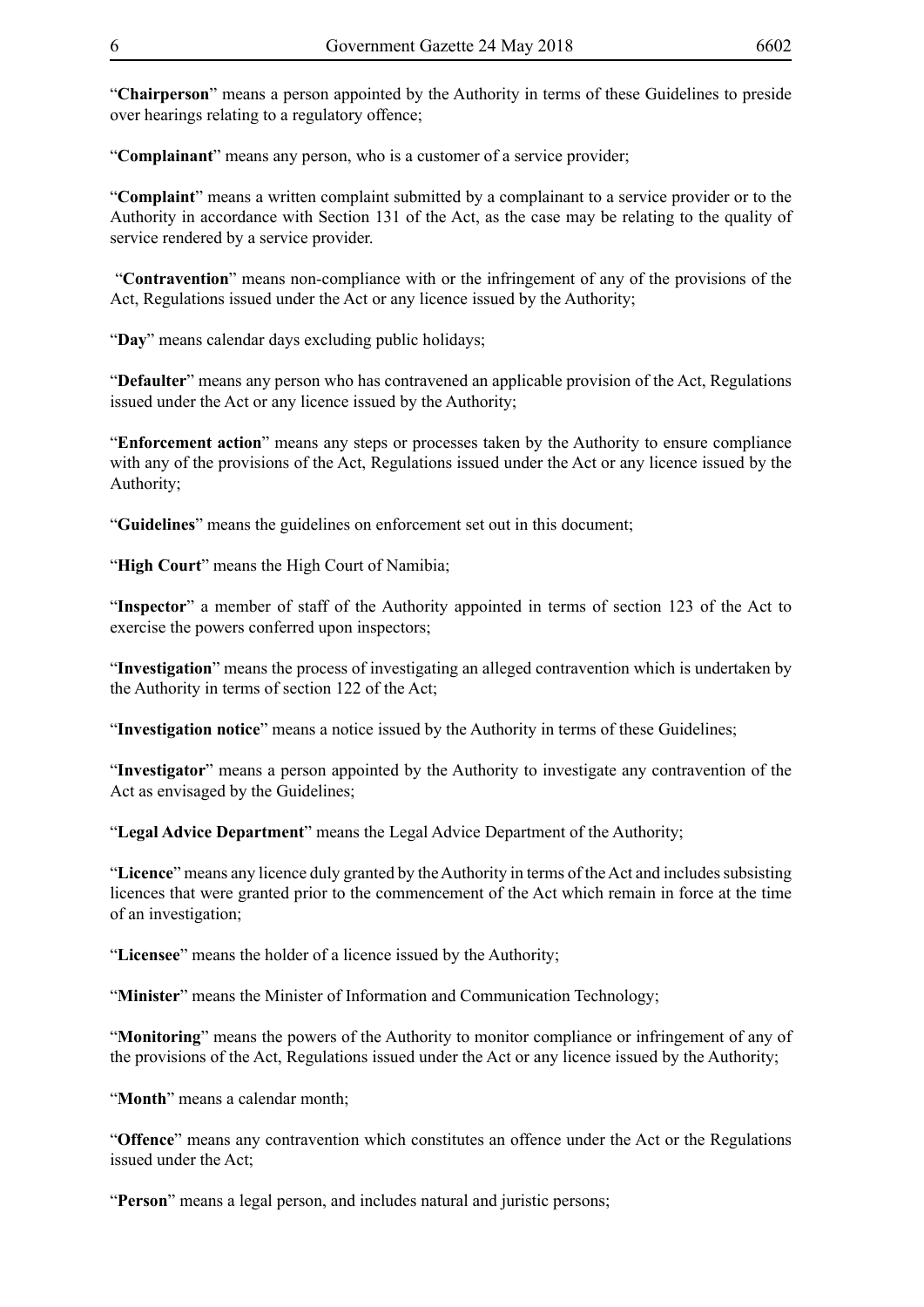"**Police**" means the Namibian Police, as established by section 2(1) of the Police Act, 1990 (No. 19 of 1990);

"**Postal service**" means the business of (1) receiving, collecting, dispatching, conveying and delivering postal articles; of (2) transmitting and delivering telegrams; and of (3) performing all incidental services;

"**Prosecutor-General**" means an official appointed by the President on the recommendation of the Judicial Service Commission in terms of Article 88 of the Namibian Constitution to prosecute and defend appeals in criminal proceedings.

"**Regulated sector**" means any sphere of activity within the telecommunications services and networks, broadcasting, postal services and the use and allocation of radio spectrum sectors.;

"**Regulation**" means any regulation made by the Authority in terms of the Act;

"**Request for adjudication**" means a written request by a service provider or, for purposes of paragraph (f), an interception centre requiring the Authority to make a determination -

- (a) of reasonable terms in accordance with section 48(8) of the Act relating to the duties referred to in that section;
- (b) of terms of interconnection in accordance with section 49(7) of the Act, if service providers fail to agree on such terms within a reasonable period;
- (c) of the appropriate prices, terms or conditions in accordance with section 50(10) of the Act, for any agreement in terms of that section where the service providers concerned are unable to negotiate a reasonable price, or terms or conditions for such agreement;
- (d) of a discounted rate for resale in accordance with section 51(3) of the Act, where the service providers concerned are unable to negotiate such discounted rate for resale;
- (e) in accordance with section 69(1) of the Act regarding the exercise of the rights conferred upon a service provider in Part 5 of Chapter V of that Act;
- (f) in accordance with section 74(2) of the Act regarding any dispute that may arise between a service provider and an interception centre, if such a dispute relates to any duty imposed by Part 6 of Chapter V of that Act or a Regulation made in terms of any provision of that Part;

"**Service Provider**" means a carrier, licensee or a telecommunications or broadcasting service provider whose activities fall within the scope of the Authority;

"**Special investigator**" means a person with expert knowledge appointed by the Authority in terms of section 124(1) of the Act as special investigator to investigate any contravention of the Act;

"**Telecommunications services**" means services whose provision consists wholly or partly in the transmission or routing of information on telecommunications networks by means of telecommunications processes but does not include broadcast services.

## **CHAPTER II APPLICATION AND STATUS OF GUIDELINES**

## **4. Object of the Guidelines**

4.1. The aim of these Guidelines is to bring clarity and consistency to the Authority's enforcement procedure.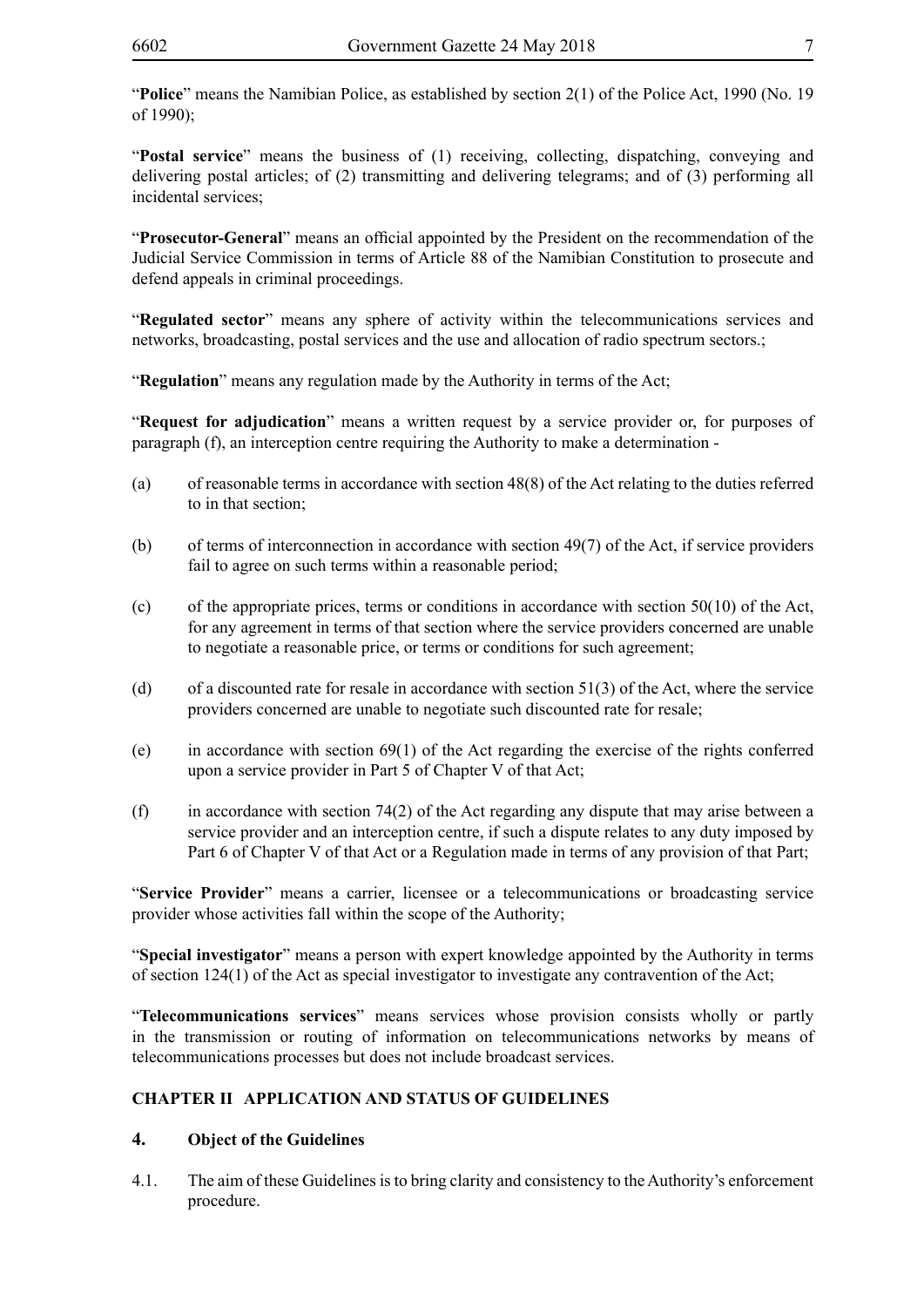- 4.2. These Guidelines are designed to contribute to fairness, integrity and good public administration.
- 4.3. The Guidelines provide direction on key matters to be considered in the preparation and course of an investigation.
- 4.4. These Guidelines lay out the procedures, rules and standards with regard to:
	- a) investigations and inspections,
	- b) the manner of holding hearings, and
	- c) the factors to be considered when imposing penalties for breaches of the provisions of the Communications Act and Regulations.
	- d) Enforcement orders
- 4.5. These Guidelines must be read in conjunction with the Act, any statutory provisions and Regulations applicable to the particular investigation being undertaken.
- 4.5. These Guidelines are published as part of the Authority's commitment to transparency in the regulation of communications.

## **5. Scope of the Guidelines**

- 5.1. The present Guidelines apply to enforcement processes with regard to general offenses and regulatory offenses, as defined in these Guidelines.
- 5.2. The Guidelines do not apply to complaints from individual consumers.
- 5.3. There are two exceptions to the rule that the Guidelines do not apply to complaints from individual consumers. The first exception is where a complaint is filed by individual consumers on a generalized basis. The second exception is where resolution of a complaint by individual consumers requires deploying an investigator.
- 5.4. In the event that it is considered appropriate, in particular where the Authority has received a number of complaints in relation to a similar issue, the Authority may investigate such complaints on a generalised basis. Such complaints will include but are not limited to:
	- i. individual complaints;
	- ii. class action by affected individuals;
	- iii. any other complaints as may be deemed appropriate by the Authority based on the prevailing circumstances, and subject to public interest.
- 5.5. Complaints from individual consumers are handled in terms of the Regulations Regarding Procedures for the Adjudication of Disputes, published in Government Gazette from time to time by the Authority.
- 5.6. Where it decides to investigate complaints in terms of section 5, the Authority follows the present Guidelines in conducting investigations and/or inspections.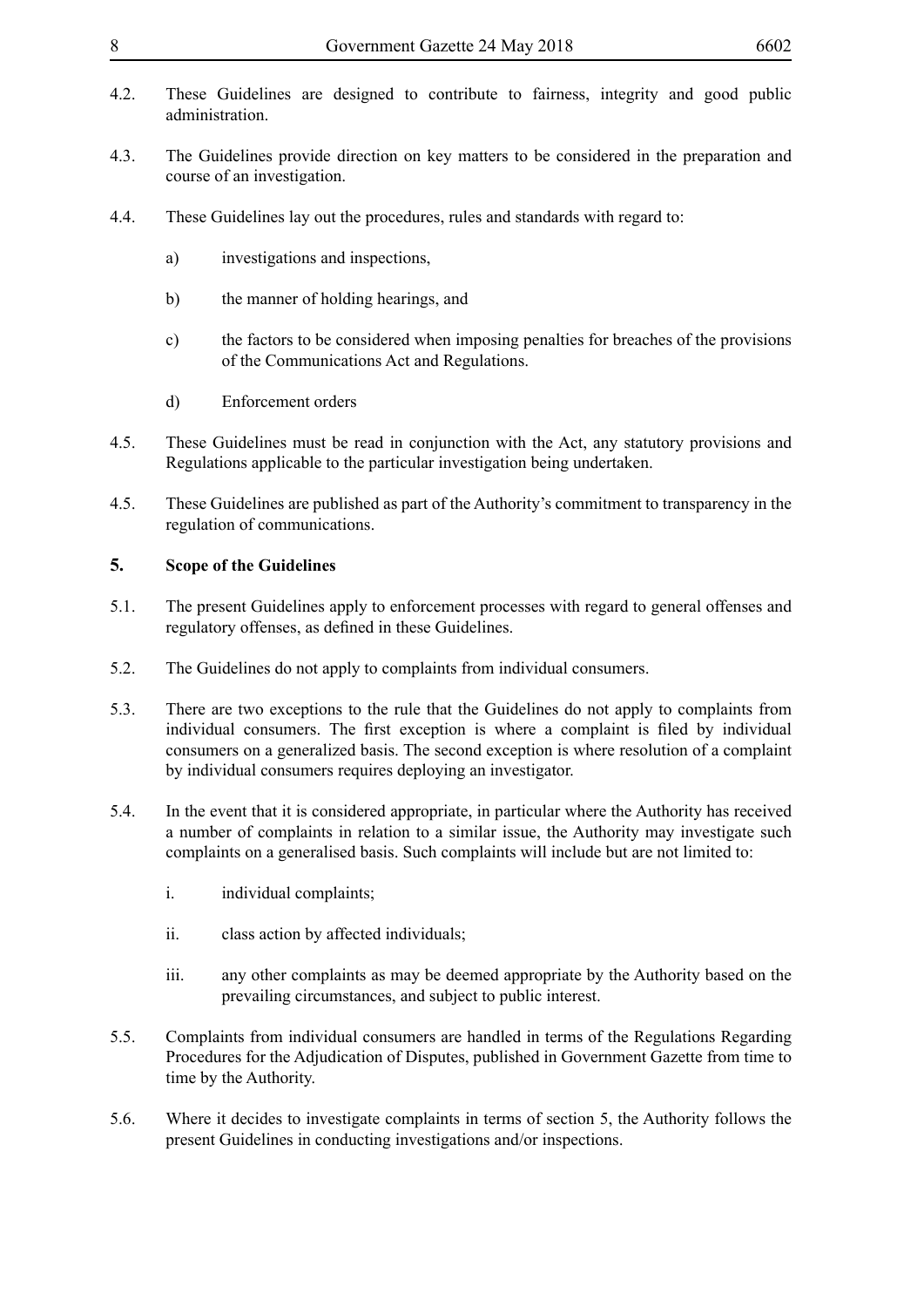## **6. Regulatory principles**

- 6.1. The Authority has established a particular set of regulatory principles, providing a distinct statement of its approach to regulating the communications sector.
- 6.2. In exercising its powers in terms of these Guidelines, the Authority will adhere to its regulatory principles which include, but are not limited to:
	- a) acting promptly and concisely;
	- b) taking regulatory decisions in an open, transparent, accountable, proportionate and objective manner;
	- c) not showing any undue preference to any person, body or organisation; and
	- d) ensuring that its interventions are evidence-based, proportionate, consistent, accountable and transparent in both deliberation and outcome.

### **7. Status of the Guidelines**

- 7.1. The Guidelines are not a substitute for any regulation or law.
- 7.2. The Guidelines do not constitute, and should in no circumstance be interpreted to constitute, legal advice.
- 7.3. The Guidelines, as such, do not have binding legal effect.
- 7.4. Barring the provisions set out in paragraph 7.3. above, the Guidelines are binding only insofar as they reproduce the provisions of the Act and Regulations.
- 7.5. Notwithstanding the fact that most provisions of these Guidelines do not emanate from any existing Namibian legislation and are thus not binding, the aim of including those provisions in the Guidelines is to bring clarity, consistency, transparency, procedural regularity and fairness, and accountability to the Authority's enforcement procedure.
- 7.6. Where it departs from the approach set out in the Guidelines, the Authority must explain or provide reasons for such departure.
- 7.7. The Guidelines will be kept under review and amended as appropriate in light of further experience, developing law and practice, and any change of the Authority's powers and responsibilities.
- 7.8. Any amendment(s):
	- a) is preceded by a stakeholder consultative process, and
	- b) come into force prospectively, with effect from a date published by the Authority in the *Gazette.*
- 7.9. These Guidelines come into operation on a date published by the Authority.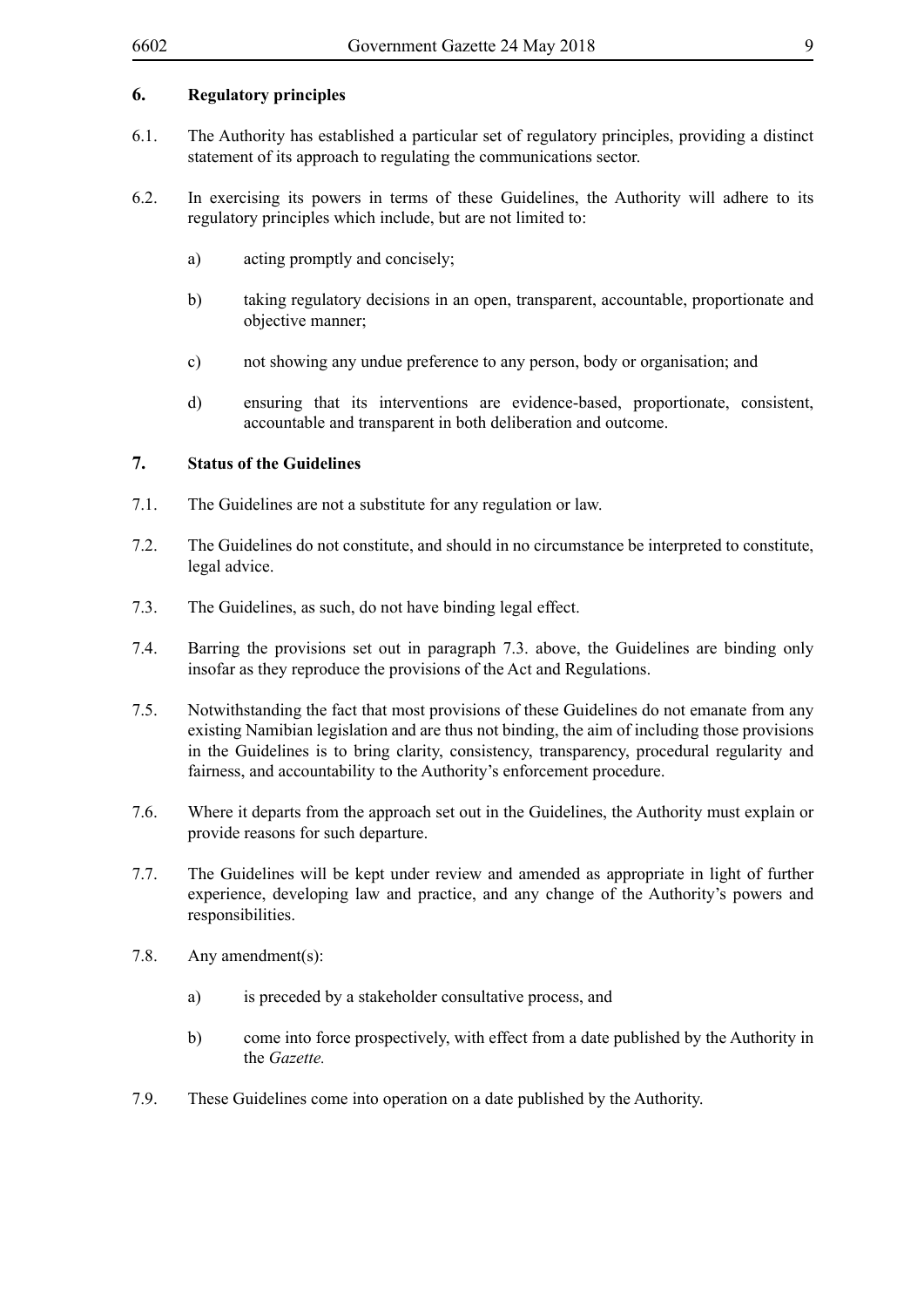## **CHAPTER III Nature of the contravention**

## **8. Identifying the contravention**

- 8.1. In considering a complaint or request for adjudication, the Authority must determine the nature of the contravention.
- 8.2. The Authority must determine whether the contravention is a criminal offense or not.
- 8.3. Determining the nature of a contravention is fundamental as it dictates the rules and procedures to be followed and the persons and institutions to be involved when the Authority addresses a complaint.
- 8.3. If the contravention concerns a criminal offense, the Authority handles the contravention by following the present Guidelines.
- 8.4. If the contravention does not concern a criminal offense, the Authority may institute civil proceedings before a court of civil jurisdiction to settle the contravention or the matter.

### **9. Distinguishing regulatory offenses from general offenses**

- 9.1. When the Authority determines that the contravention concerns a criminal offense, the Authority must further determine whether the contravention concerns a general offense or a regulatory offense, as defined in these Guidelines.
- 9.2. The prosecution of general offenses differs from the prosecution of regulatory offenses.
- 9.3. As a general principle, the Prosecutor-General prosecutes general offenses whereas the Authority on the Prosecutor General's authorisation may prosecute regulatory offenses, as provided for in the Act and these Guidelines.

#### **10. Regulatory offenses**

- 10.1. Any person who provides telecommunications or broadcasting services or owns or operates a network for which a licence is required by the Act without a licence to provide such services is guilty of an offense and is liable to a penalty contemplated in section 115(4) and guilty of an offence and on conviction liable to a fine not exceeding N\$1 000 000 or to imprisonment for a period not exceeding three years.
- 10.2. Any person who provides broadcasting services or telecommunications services or owns or operates a telecommunications network outside the scope of a licence or who does not comply with a condition of the licence held by that person is guilty of an offense, is liable to a penalty contemplated in section 115(4) and guilty of an offence and on conviction liable to a fine not exceeding N\$500 000 or to imprisonment for a period not exceeding two years.
- 10.3. Any person who fails to comply with an enforcement order or any other order or request that this Act authorises the Authority to make, is liable to a penalty contemplated in section 115(4) and is guilty of an offence and liable to a fine not exceeding N\$100 000 or imprisonment for a period not exceeding two years.
- 10.4. An additional penalty or fine of N\$10 000 for each day which an offence referred to in this section continues may be imposed by the Authority or court as the case may be.
- 10.5. Offences under this section may be prosecuted in the manner provided in section 115.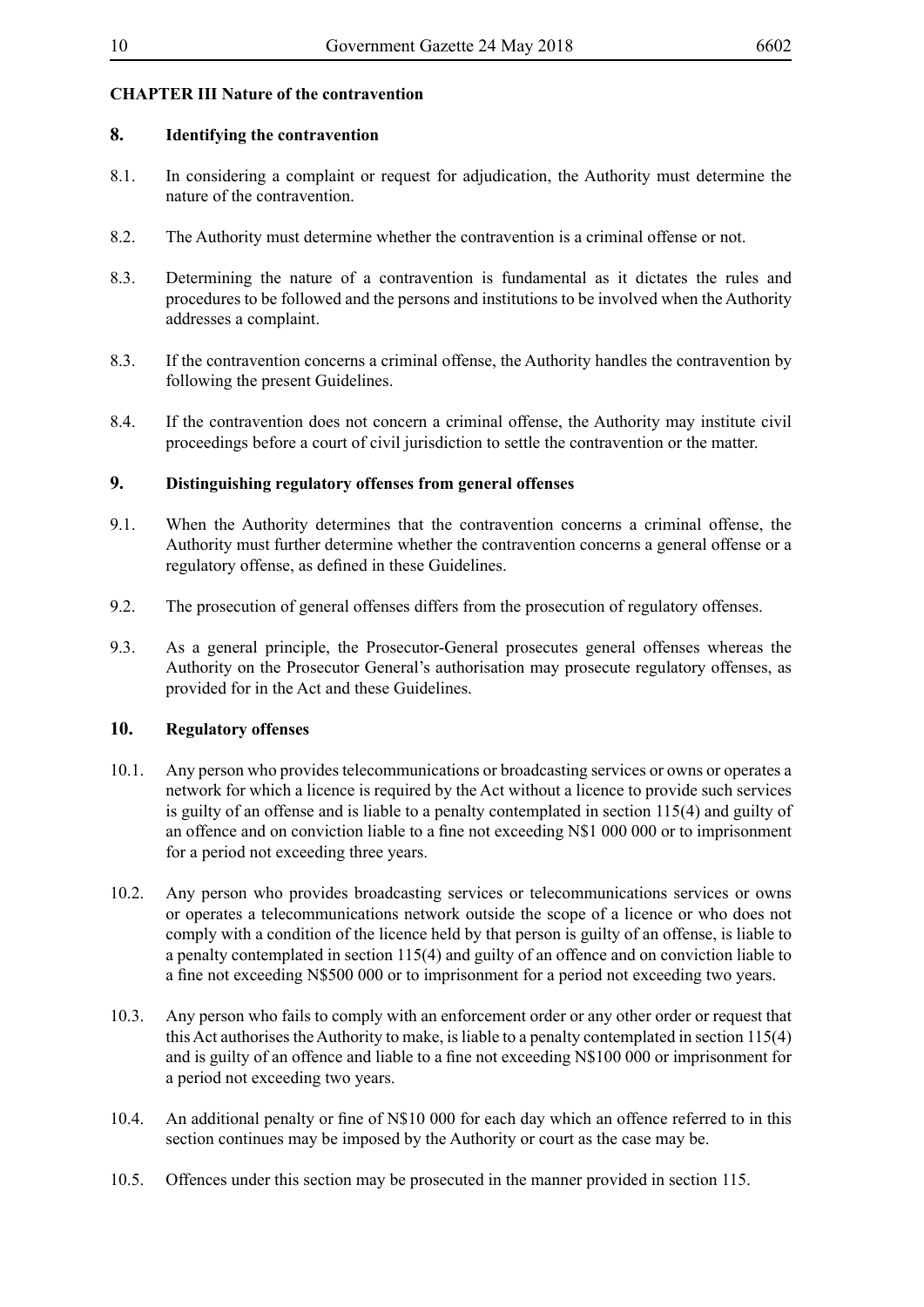## **11. General offences**

Any person who –

- (a) knowingly causes harmful interference to the radio transmission of a licensed service;
- (b) contravenes the provisions of section  $101(1)$  of the Act (on spectrum licences, certificates, and authorities);
- (c) by means of a telecommunications device knowingly
	- (i) makes, creates, or solicits; or
	- (ii) initiates the transmission of,

any comment, request, suggestion, proposal, image, or other communication which is obscene, lewd, lascivious, filthy, or indecent, with intent to annoy, abuse, threaten, or harass another person;

- (d) by means of a telecommunications device knowingly
	- (i) makes, creates, or solicits; or
	- (ii) initiates the transmission of,

any comment, request, suggestion, proposal, image, or other communication which is obscene or indecent, knowing that the recipient of the communication is under 18 years of age, regardless of whether the maker of such communication placed the call or initiated the communication;

- (e) makes a telephone call or utilises a telecommunications device, whether or not conversation or communication ensues, without disclosing his or her identity and with intent to annoy, abuse, threaten, or harass any person at the called number or who receives the communications;
- (f) makes or causes the telephone of another repeatedly or continuously to ring, with intent to harass any person at the called number;
- (g) makes repeated telephone calls or repeatedly initiates communication with a telecommunications device, during which conversation or communication ensues, solely to harass any person at the called number or who receives the communication;
- (h) knowingly permits any telecommunications facility under his or her control to be used for any activity prohibited by paragraphs  $(c)$ ,  $(d)$ ,  $(e)$ ,  $(f)$  or  $(g)$  with the intent that it be used for such activity;
- (i) obtains a telecommunications service with the intent of avoiding payment of applicable charges for such service;
- (j) refuses to supply information or documents to the Authority without just excuse or obstructs investigation of an alleged offence by the Authority;
- (k) fails to attend a hearing when a summons has been issued in terms of section 120, requiring his or her attendance at that hearing or fails to answer a question put to him or her at such a hearing without just excuse;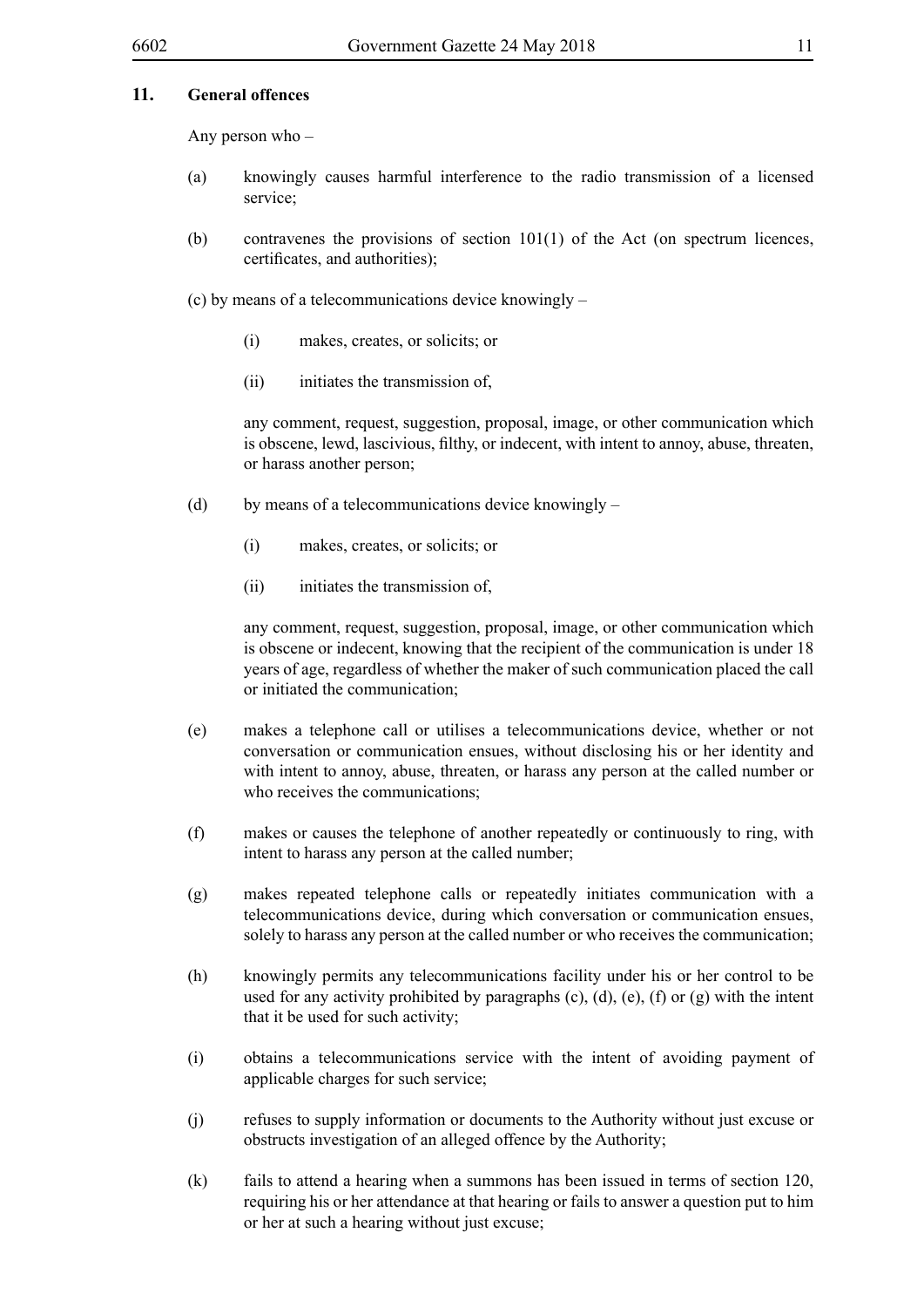- (l) intentionally modifies, delays or interferes with the contents of any message or information sent by means of a telecommunications service;
- (m) unlawfully engages in interception, tracing or recording of telecommunications operations or messages;
- (n) intentionally damages telecommunications facilities belonging to another person;
- (o) possesses any telecommunications equipment, copper wire, optical fibre or any other equipment or thing that has been used in relation to the provision of telecommunications services, knowing such equipment, wire, fibre or thing to have been stolen or under circumstances in which he or she can reasonably be expected to have known or should have reasonably suspected such equipment, wire, fibre or thing to have been stolen;
- (p) performs any action that has the effect that he or she or any other person gains access to any broadcasting or telecommunications service that is protected by any technological means, is guilty of an offence.
- (q) Control or possession of radio apparatus
- 1. Subject to section 101(15) of the Act, no person may have in his or her possession any radio apparatus unless he or she is in possession of a permit issued by the Authority in terms of this section or a spectrum licence issued in terms of section 101 authorising such possession.

### **12. Delegation of power to prosecute offenses**

i. In terms of section 115(6) of the Act, if the accused denies the alleged offence or the Authority does not except the admission by the accused of a different offence, the Authority may forward all relevant information to the Prosecutor-General together with a request to him or her to prosecute such offence as is indicated in the request.

Notwithstanding the provisions of sections 8, 9 and 11 of these Guidelines, the Prosecutor-General may delegate the power to prosecute offenses to a member of the Board or an employee of the Authority or to any legal practitioner to prosecute such offense subject to such conditions or restrictions as the Prosecutor-General may deem appropriate, in terms of section 115(9) of the Act.

#### **CHAPTER IV Investigations and inspections**

## **13. Investigations by the Authority**

The Authority may, at the request of any interested person through the filing of a formal complaint, request for adjudication or on the Authority's own motion, conduct investigations with respect to any activity prohibited by the Act, or for the purposes of doing anything required or permitted to be done under the Act.

## **14. Receiving complaints or request for adjudication**

- 14.1. The Authority receives complaints or requests for adjudication from interested parties in any matter falling within the regulated sector.
- 14.2. A complaint or subject matter of the request for adjudication must be submitted, in writing, to the Authority as the case may be, if the complaint or subject matter has not been resolved or adequately resolved by the respondent within 14 days after receiving such complaint or subject matter of the request for adjudication.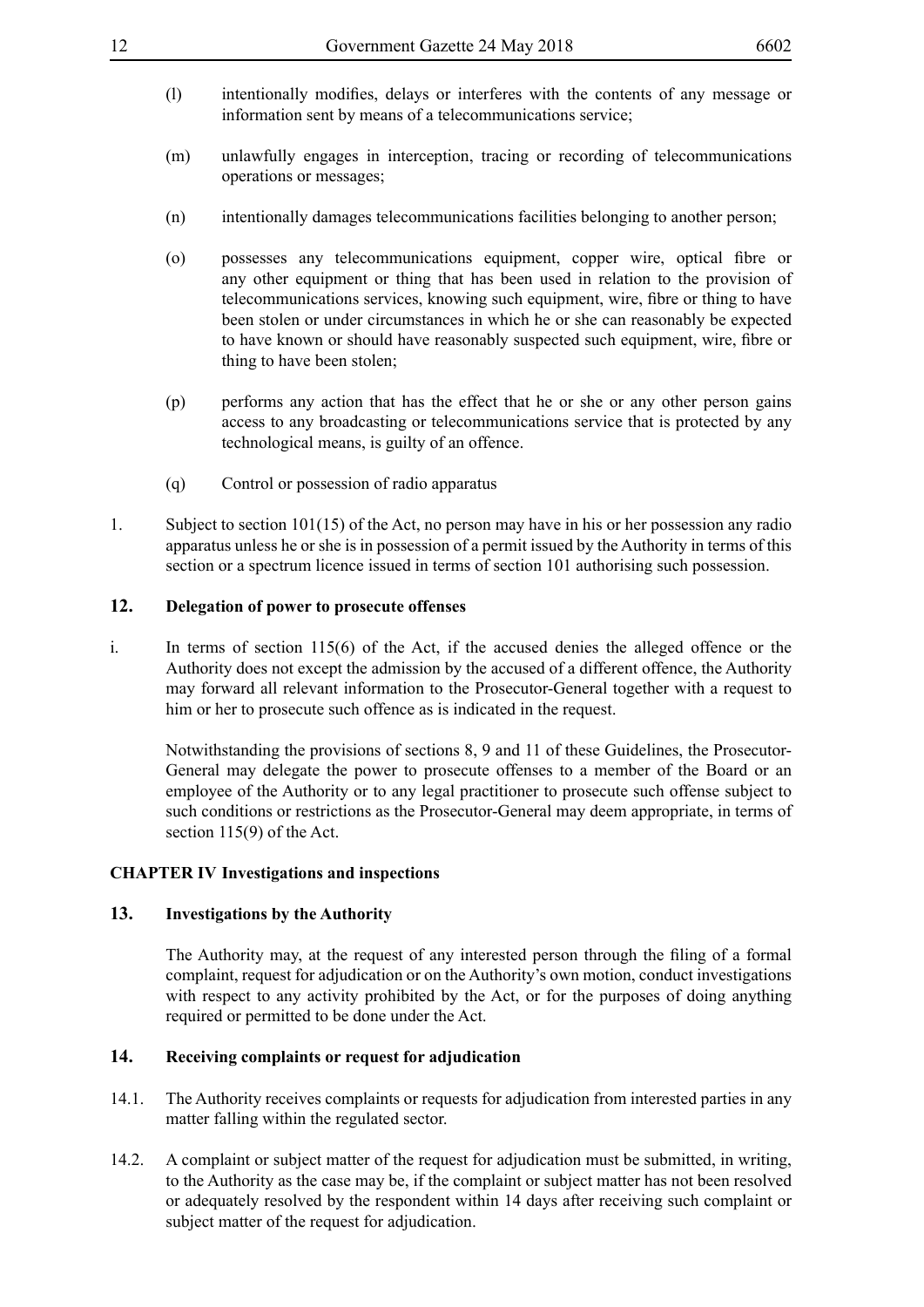- 14.3. The complaint must be addressed to the Legal Advice Department.
- 14.4. The complaint must set out clearly the following:
	- a) the name and contact details of the complainant;
	- b) the name of the Respondent, or if it is unknown, as many identifying details as are available in order to assist the Authority to identify the defaulter;
	- c) the relationship between the complainant and the Respondent, if any;
	- d) the facts and evidence illustrating the nature, extent and duration of the alleged contravention and the circumstances in which the alleged contravention took place and other supporting evidence; and
	- e) any other relevant information as may be requested by the Authority.
- 14.5. The Authority reserves its right not to accept a complaint or request for adjudication which does not meet the requirements for the submission of complaints to the Authority, as set out in these Guidelines and the Regulations.
- 14.6. The Authority does not apply the requirements for the submission of complaints in a bureaucratic way and considers the circumstances of each case on its own merits.
- 14.7. Upon receipt of the complaint or request for adjudication, the Authority must determine whether it will conduct investigations and inspections.

## **15. Screening of complaints or requests for adjudication**

- 15.1. within 14 after receiving a complaint, the Authority screens the complaint it received in terms of section 14 in order to decide whether to investigate an alleged contravention.
- 15.2. Not every complaint requires investigation. The majority of concerns raised by complainants can be resolved at an informal level or through other processes such as mediation.
- 15.3. Following the screening of a complaint, the Authority may either
	- i. refuse to investigate an alleged contravention, in which case the Authority informs the complainant in writing of its decision and reasons, closes its file and takes no further action on the matter; or

decides to investigate the complaint, in which case the Authority issues an investigation notice to the accused in terms of section 16 of these Guidelines.

- 15.4. The Authority may refuse to investigate a complaint if:
	- a) the complaint falls outside the scope of the Act;
	- b) an alternative and satisfactory means of redress is available;
	- c) the complaint is trivial, frivolous or vexatious;
	- d) the complainant has not provided any evidence to support his or her allegations and there are no reasonable prospects that investigations will yield the necessary evidence;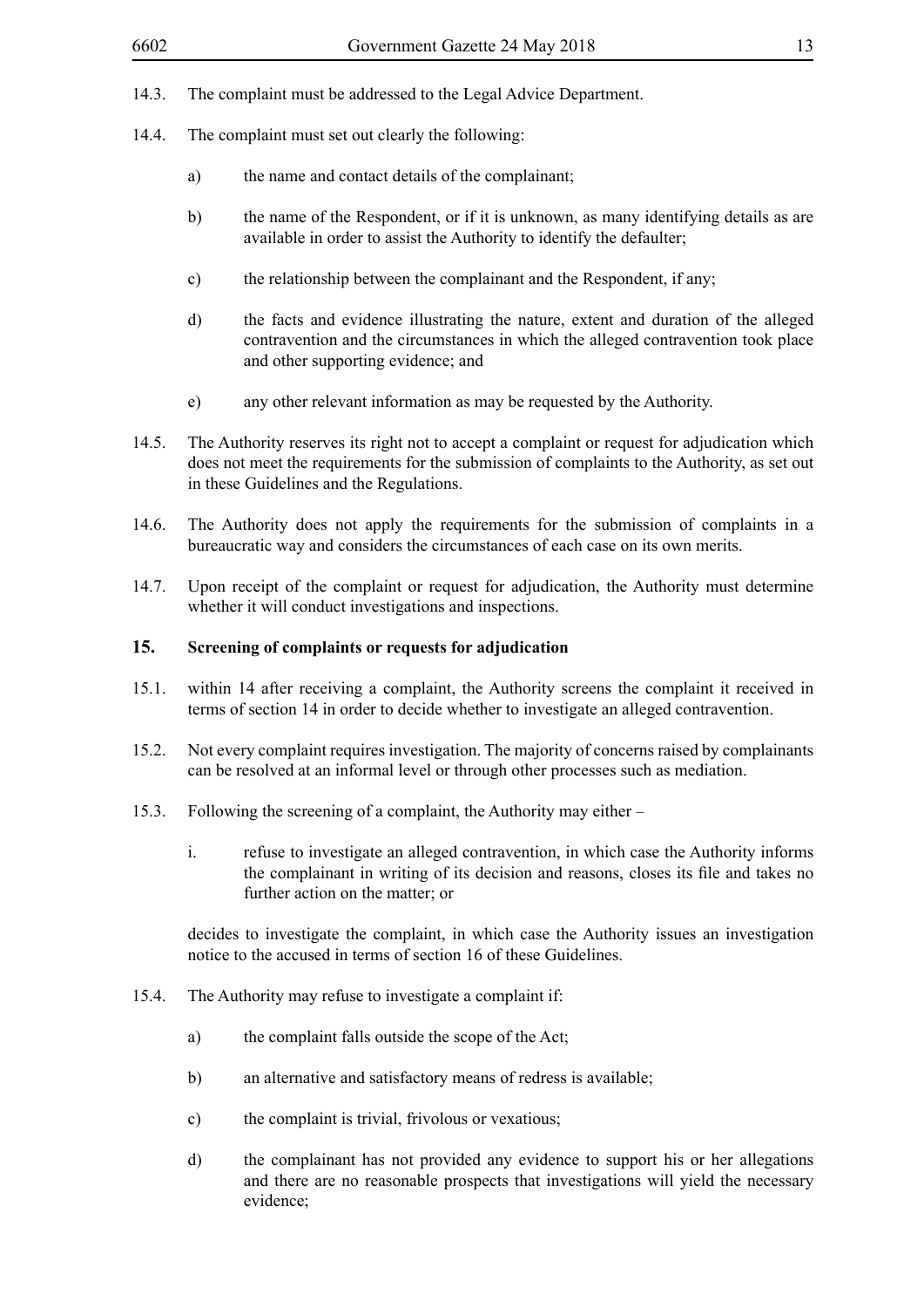- e) investigation of the complaint conflicts with particular legislative requirements (i.e., applicable statutes assign the responsibility to conduct investigations or addressing those complaints to other agencies, for example, the Anti-Corruption Commission); or
- f) the complaint or request for adjudication does not have any significance for the Authority or the complainant.
- 15.5. At this stage, the Authority should be able to decide whether a complaint needs to be investigated internally or should be referred externally.

## **16. Investigation notice**

- 16.1. After deciding to conduct the investigations into the complaint or request for adjudication, the Authority issues the investigation notice to the Respondent within seven (7) days from the date of concluding the screening process.
- 16.2. The investigation notice follows the form set out in Annex A of these Guidelines.
- 16.3. The investigation notice must:
	- a) be in writing and set out the nature of the alleged contravention and the relevant information that the Respondent may need to know in order to meet the case being made against it, including the information and materials; and
	- b) set out details of the Authority's representative(s) who will be the main point of contact throughout the investigation; and
	- c) set out provisional timelines for the key steps of the investigation. The provisional timeline will be set on a case-by-case basis, depending on the type and complexity of the investigation.
- 16.4. The Authority reserves its right not to issue an investigation notice where it considers that alerting the Respondent might prejudice the investigations.

## **17. Public investigation notice**

- 17.1. The Authority reserves the right to issue a public notice to inform the public about the launched investigation where such notice would be in the public interest, unless such publication would adversely affect the investigation.
- 17.2. Prior to issuing the public notice, the Authority invites the Respondent to show cause within a time stipulated by the Authority why such public notice should not be made.
- 17.3. Where the Authority has made an investigation public, the Respondent is entitled to publish a statement relating to the investigations.
- 17.4. A statement relating to the investigations must not contain the merits of the investigations.

#### **18. Conducting investigations and inspections**

18.1. The Authority may, on the application of any interested person or on its own motion, conduct investigations with respect to any activity prohibited by the Act, or for the purposes of doing anything required or permitted to be done under the Act.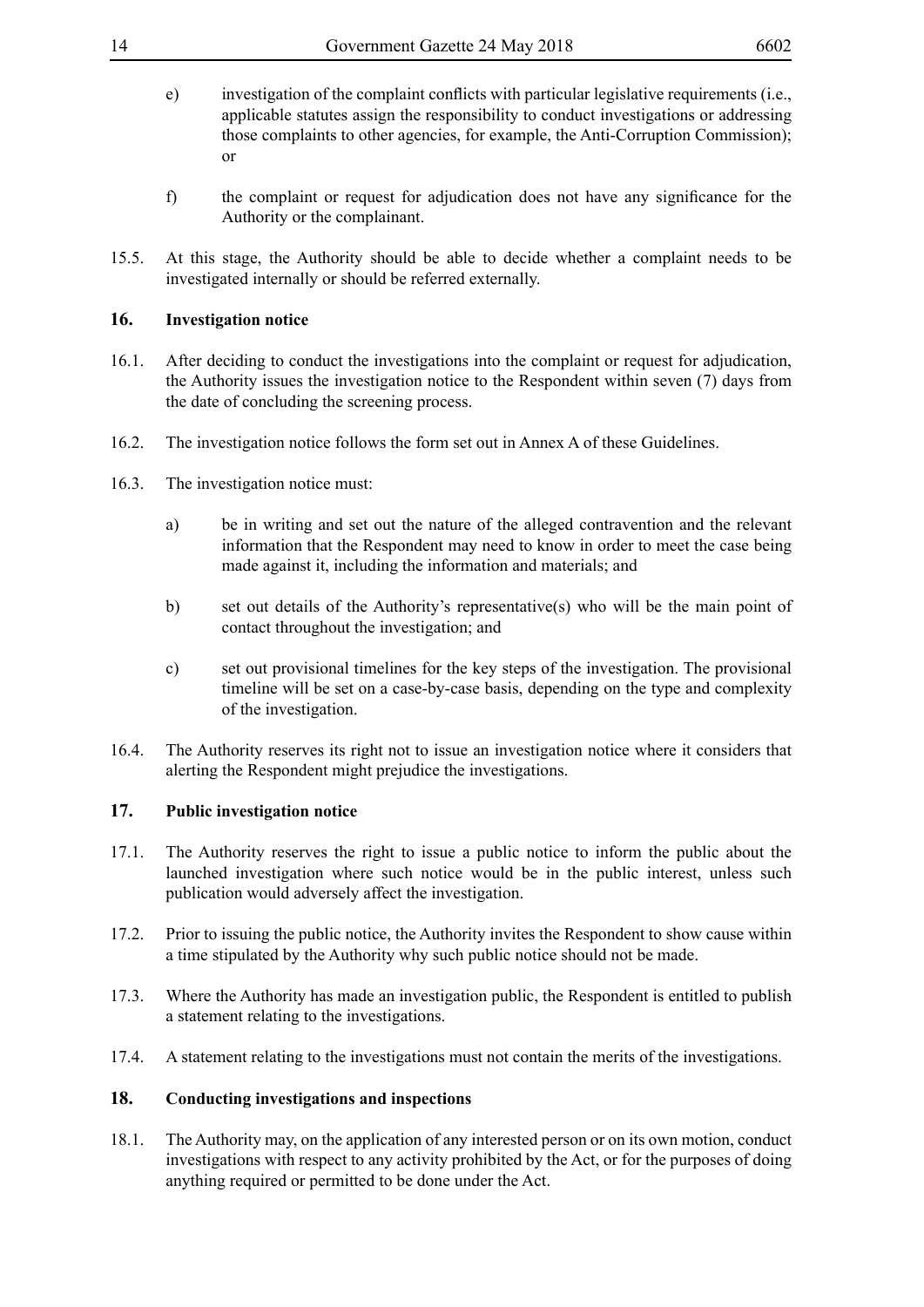18.2. The investigators and inspectors must conduct the investigations and inspections in a professional manner and in a manner that does not compromise the integrity of the evidence they collect during their investigations.

## **19. Investigation reports**

At the close of their investigations, investigators and inspectors must compile a report following the template set out in Annex B, attached to these Guidelines.

#### **20. Timeframe for conducting and finalising investigations**

- 20.1. Investigations may be routine, non-routine, or urgent.
- 20.2. For routine investigations, the Authority makes sure that investigators and inspectors complete their investigations within six (6) months after the Authority has resolved to conduct investigations.
- 20.3. For non-routine investigations, the completion of investigations may take more than six months after the Authority has resolved to conduct investigations.
- 20.4. For urgent investigations or investigations relating to interference, the Authority must try to complete the investigations as soon as is reasonably possible, depending on the complexity of or circumstances informing the complaint under investigation.

## **21. Appointment of Inspectors**

- 21.1. Once the Authority has resolved to conduct investigations and inspections, it must appoint investigators and inspectors for that purpose.
- 21.2. The Authority may appoint any of its staff members as inspectors to exercise the powers conferred upon inspectors by sections 123(1), 125 and 126 of the Act.

#### **22. Appointment of special investigators**

- 22.1. The Authority may appoint a person who has expert knowledge in a particular field to be a special investigator to investigate any contravention of a provision of the Act or any aspect of the Act, specified –
	- a) in the instrument appointing the special investigator; or
	- b) in a written notice given to the special investigator by the Chairperson.
- 22.2. A special investigator must perform his or her functions
	- a) subject to the control and direction of the Board Chairperson; and
	- b) on the terms and conditions as the Authority and the special investigator may agree.
- 22.3. The Authority may appoint a special investigator as an inspector for a specific purpose.
- 22.4. If a special investigator has been appointed as an inspector, he or she must be issued with an identification card as contemplated in section 123(3) of the Act.
- 22.5. The identification card of a special investigator states the purpose for which the special investigator has been appointed as an inspector.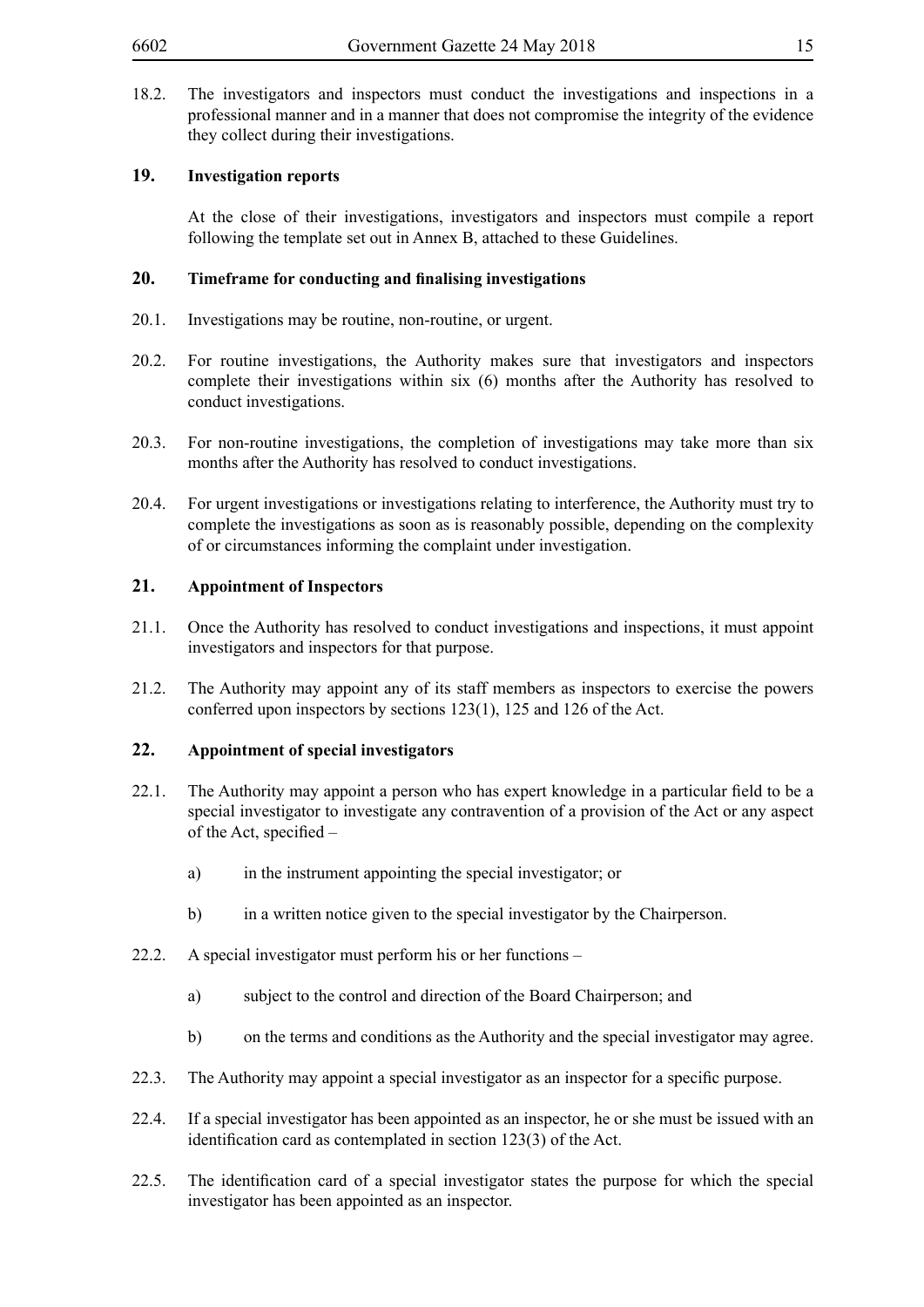## **23. General Powers of Inspectors**

- 23.1. Inspectors must have all powers necessary to conduct their investigations effectively, in conformity with the provisions of the Act and these Guidelines.
- 23.2. An inspector has the power to demand on behalf of the Authority any information from any person which that person is required to provide to the Authority by virtue of any provision of the Act.
- 23.3. An inspector may put any question to any person, or may examine any book, document, telecommunication facility, any telecommunications equipment or any other object, in order to obtain any information required by the Authority for the purpose of performing any function under the Act or broadcasting and postal services.

## **24. Requirements of investigation**

In conducting investigations, investigators and inspectors must make sure that the investigations do not contravene the provisions of the Constitution, the relevant criminal laws, the Communications Act or any other applicable law, regulation, or rule.

## **25. Collection and handling of evidence**

- 25.1. The principal function of investigators and inspectors is the collection or recording of evidence for the purposes of hearing in respect of the complaint received by the Authority.
- 25.2. Investigators and inspectors must handle evidence with the utmost caution.
- 25.3. Investigators and inspectors ensure that their handling of the evidence does not compromise the integrity of the evidence or otherwise dilute the probative value of the evidence.
- 25.4. Where any evidence has been taken by the investigators or inspectors exercising their authority in terms of the Act and these Guidelines, whichever is applicable, a receipt must be issued for it to the person from whom such evidence has been taken. The procedure set out in paragraph 25.4.5 of these guidelines and section 126(5) of the Act, regarding removal of anything from the premises being searched, must be adhered to by investigators.
- 25.5. The receipt for the taking of evidence is set out in Annex C of these Guidelines.
- 25.6. In performing any of their duties, the investigators or inspectors exercising their powers in terms of the Act or these Guidelines are vested with the discretion to consult or, where necessary, be accompanied by any person with expert knowledge of any matter they are investigating.
- 25.7. The investigators or inspectors must keep an inventory list of all evidence collected.

#### **26. Types of evidence to be collected**

- 26.1. Investigators and inspectors can collect all types of evidence necessary to prove or disprove the main issue to be determined during the hearings.
- 26.2 For evidence collected by investigators and inspectors to be admissible, it must prove an accused person's guilt beyond reasonable doubt in a criminal trial and on a balance of probabilities in a civil matter. Two factors for determining admissibility of evidence are:
	- a. Relevance evidence to be collected must prove or disprove an important fact to the investigation; and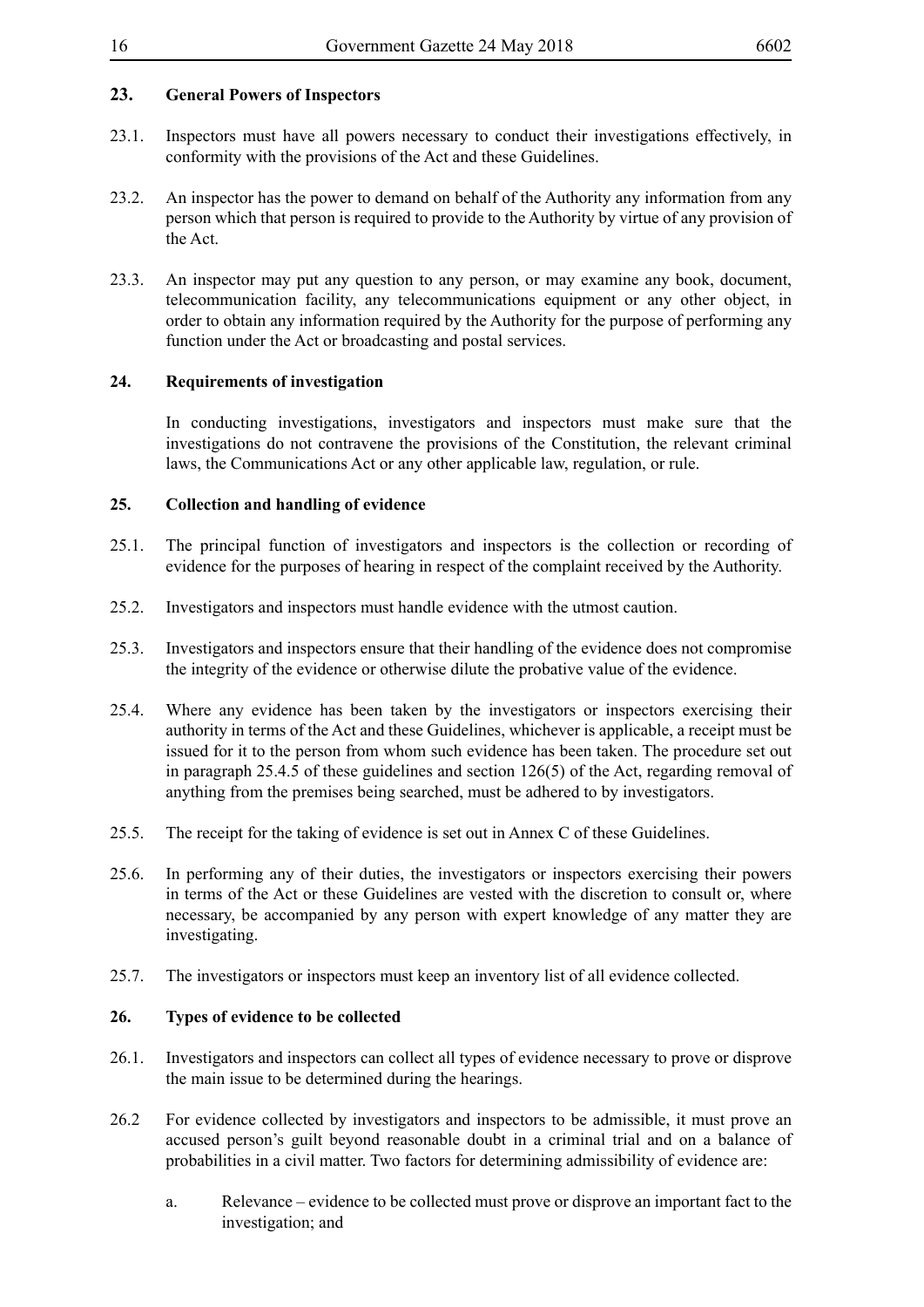- b. Reliability the source of evidence must be credible especially in so far as it concerns witness evidence.
- 26.3. In an investigation, the main sources of evidence are:
	- a) oral evidence (recollections),
	- b) documentary evidence (records),
	- c) Demonstrative evidence (sound recordings, maps, drawings, graphs, simulations, models, forensic animation e.t.c)
	- d) real evidence (an object, tape recording, computer printout, or a photograph)
	- e) expert evidence (technical advice), and
	- f) site inspection.
- 26.4. Factors which determine inadmissibility of evidence include but are not limited to the following:
	- a) Unfairly prejudicial evidence (evidence that does not add material information to a case under investigation);
	- b) Misleading evidence (evidence that draws judicial officials away from the main issues under investigation);
	- c) Hearsay evidence ( a testimony made outside of a court to prove the truth of a matter);
	- d) Character evidence (evidence to prove that the accused person has a certain personality trait and that the accused acted in accordance with such personality trait thereof);
	- e) Expert testimony given by a lay person; and
	- f) Privileges (evidence that is obtained from communication between an accused, Respondent or defaulter and his/her legal representative, amongst other things).
- 26.5. Any electronic evidence collected by the inspectors or investigators shall be deemed reliable if it is part of regularly recorded business records of the accused, Respondent or defaulter. Any writing or record, whether in the form of an entry in a book or otherwise, made as a memorandum or record of an act, transaction, occurrence, or event of the accused, Respondent or defaulter's operations under investigation by the Authority, shall be admissible. Such electronic evidence must:
	- a) Have been made and kept in the regular course of the accused, Respondent or defaulter's business;
	- b) Concern matters within the scope of the business under investigation;
	- c) Have been made at or near the event raising the complaint; and
	- d) Have been known by someone in the employ of the accused, accused defaulter or defaulter's business under investigation.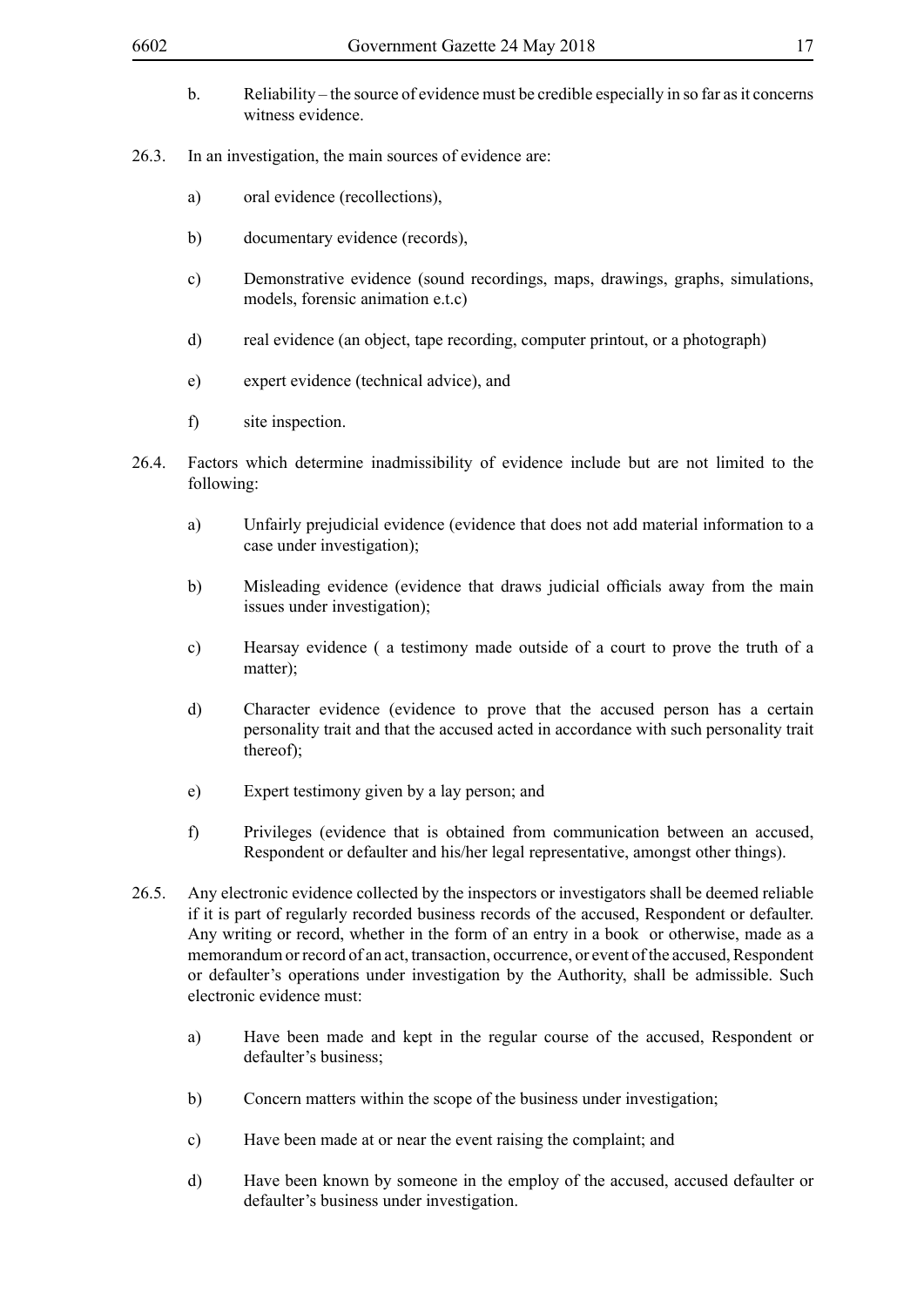## **27. Manner of collection of evidence**

- 27.1. Investigators and inspectors may collect evidence in any manner necessary to prove or disprove the main issue to be determined during the hearings.
- 27.2. Investigators and inspectors are not permitted to collect evidence in a manner that violates constitutionally-protected rights, applicable criminal laws, the general rules of evidence, or fundamental principles of administrative justice.
- 27.3. Investigators and inspectors may, by notice in writing in the prescribed form, require from any person such particulars and information as may be reasonably necessary for investigation purposes.
- 27.4. The request for information for purposes of investigation form is set out in Annex A of these Guidelines.

### **28. Entry and search**

- 28.1. If, in the opinion of the Authority, it is necessary for the performance of any function under the Act, the Authority may issue a warrant instructing any provider of telecommunications services to allow an inspector to enter and search any premises used by that person for the conducting of its business: Provided that nothing in this section authorises an inspector to search any premises or part of any premises that is used as the dwelling of any person.
- 28.2. A warrant referred to in this section must be handed to an inspector to execute. The template for a search warrant is set out is set out in Annex D of these Guidelines.
- 28.3. An inspector executing a warrant referred to in this section may enter any premises and there  $$ 
	- a) make the investigation or inquiry for which he or she has been appointed by the Authority;
	- b) seize anything which in his or her opinion has a bearing on the investigation;
	- c) examine any article or document that is on or in those premises that has a bearing on the investigation;
	- d) request information about any article or document from the owner of, or person in control of, the premises or from any person who has control of the article or document, or from any other person who may have the information;
	- e) take extracts from, or make copies of, any book or document that is on or in the premises that has a bearing on the investigation;
	- f) in the presence of a person in charge of, or employed at, the premises, use any computer system on the premises, or require the assistance of any such person to use that computer system, to  $-$ 
		- (i) search any data contained in or available to that computer system;
		- (ii) reproduce any record from that data; or
		- (iii) seize any output from that computer system for examination and copying; and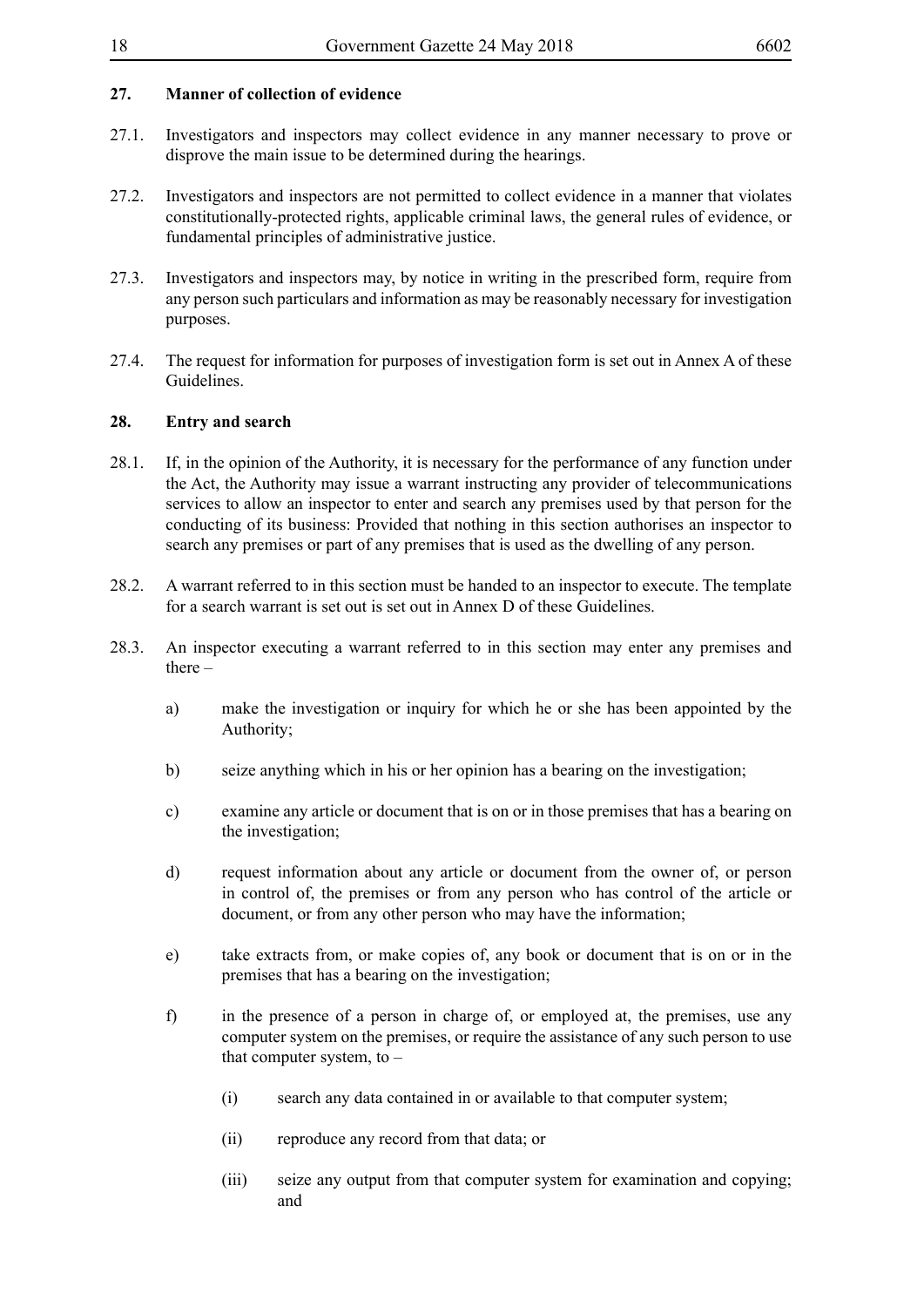- g) attach and, if necessary, remove from the premises for examination and safekeeping anything that has a bearing on the investigation.
- 28.4. Notwithstanding the provisions of this section, if a person contemplated in this section is not present or not able to give the assistance required by the authorised officer, the inspector may proceed, subject to the express consent of the aforementioned party, to use the computer system if in the circumstances of the case any delay may prejudice the purpose for which the search is carried out.
- 28.5. A person who removes anything from premises being searched must
	- a) issue a receipt for it to the owner of, or person in control of, the premises; and
	- b) return it as soon as practicable after achieving the purpose for which it was removed.
- 28.6. If the owner or person in control of an article or document refuses to allow the inspector conducting a search to inspect that article or document, the inspector may request the Registrar or sheriff of the High Court, or the messenger of the magistrate's court of the area of jurisdiction where the premises are situated, to attach and remove the article or document for safe custody until a competent court determines whether or not the information is privileged. The procedure for obtaining a permit in terms of subsection 11(1), is as prescribed.
	- 1. Where any radio apparatus is found in the possession of any person in contravention of the provisions of this section, the Authority may –
		- (a) seal or alter such apparatus or any part thereof in order to prevent the use of that radio apparatus for the purpose of transmission or reception, and issue to such person a permit for a limited or indefinite period authorising the possession of that apparatus on condition that it is not during such period used for such purpose;
		- (b) seize such apparatus, whether or not it is sealed as contemplated in paragraph (a), for disposal in terms of subsection (4).
	- 2. Radio apparatus seized under subsection (3) (b) must be held by the Authority until
		- (a) its possession is authorised in terms of subsection  $(1)$  or  $(3)$   $(a)$ ; or
		- (b) it is declared forfeited as contemplated in section 110 or under any other law.

#### **29. Assistance from police officers**

- 29.1. An inspector who is investigating any offence under the Act and these Guidelines may request a police officer to accompany him or her while he or she is conducting such investigation.
- 29.2. A police officer requested to accompany an inspector as contemplated in this section must accompany such inspector and may exercise any power vested in him or her by any law in the presence of that inspector: Provided that the police officer concerned may not search a person in the presence of the inspector concerned if that person is not the same gender as the inspector concerned.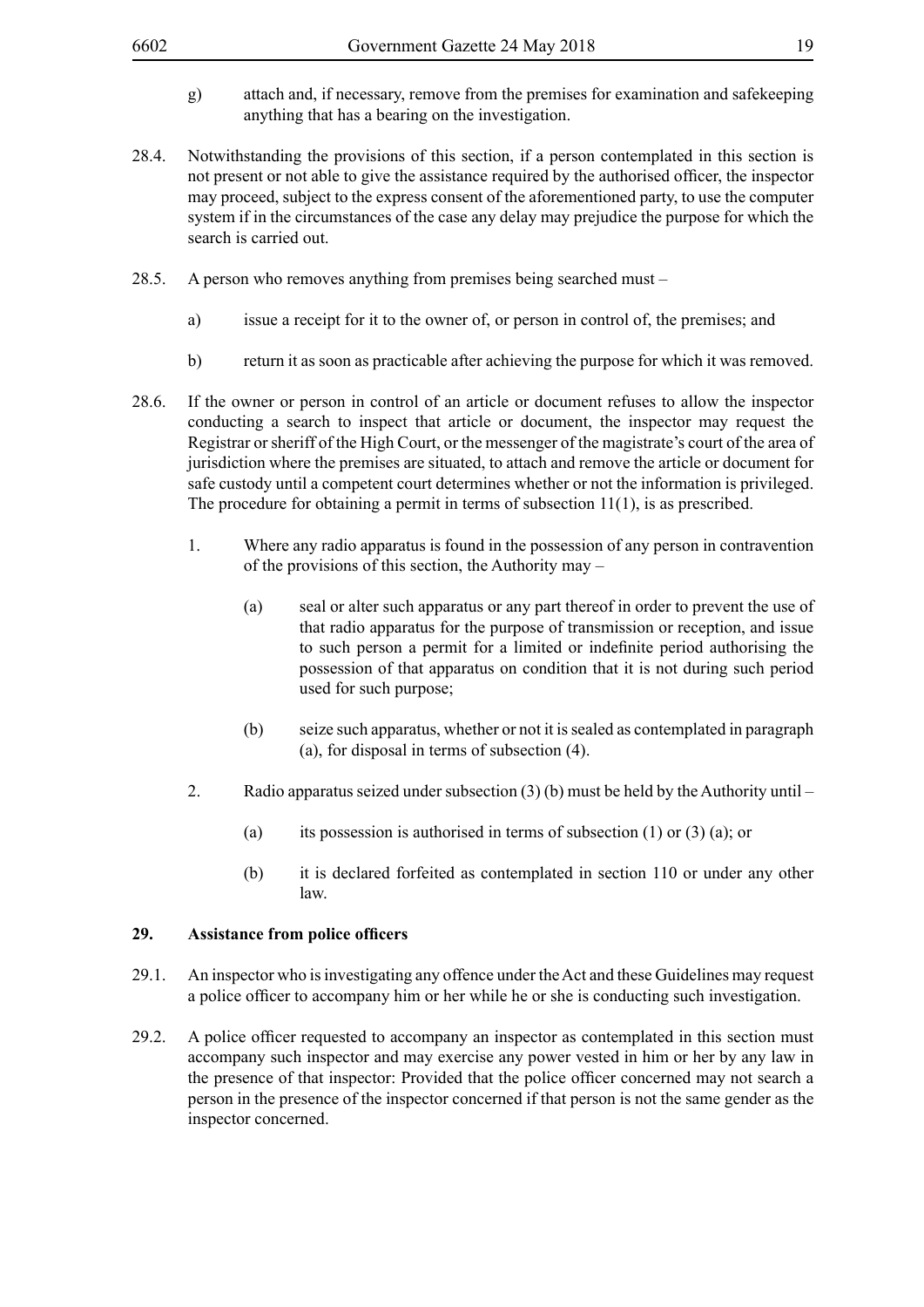## **30. Inspection and seizure of equipment**

- 30.1. Without derogating from the provisions of paragraph 28, investigators and inspectors must have the power to inspect and seize equipment needed for the purposes of the investigations and the hearing to be conducted.
- 30.2. In certain cases, the inspection of equipment will be sufficient for the purposes of investigations.
- 30.3. In other cases, the seizure of the equipment will be necessary.
- 30.3. The equipment seized by the Authority may be declared forfeited as contemplated in sections 80(9), 102(3)(b), and 115(4)(b) the Act or under any other applicable law in the Republic of Namibia.

### **31. Information requests**

- 31.1. In order to conduct investigations effectively, the Authority may request information that it deems relevant to an alleged contravention and necessary for the purposes of the Authority's investigations.
- 31.2. The requested information should be accurate information and must be made available to the Authority within the period specified by the Authority when making the request for information.
- 31.3. The Authority may only agree to an extension of the deadline where the Respondent adequately demonstrates the need for such extension.
- 31.4. Meetings with Respondents may be held as part of information gathering.
- 31.5. Since the Authority takes seriously the failure to comply with lawful notices to produce documents or information, the Authority expects persons requested by the Authority to provide such documents and information to respond within the set timelines to the information request served upon them.

#### **32. Summoning of witnesses**

When in the opinion of the Authority, it is likely that any person can give evidence concerning any matter that is relevant to any matter considered at any hearing held by the Authority in terms of the Act, the Authority may issue a summons in the prescribed form instructing that person to attend a hearing of the Authority on a date, time and place indicated in that summons. The template for a summons is set out is set out in Annex E of these Guidelines.

#### **33. Analysis of evidence collected during investigations**

- 33.1. Investigators and inspectors must analyse the evidence they have collected during the investigations.
- 33.2. The analysis of investigators and inspectors must assess the reasonable prospects of succeeding in a prosecution against the Respondents on the basis of the probative force of the evidence so collected.

## **34. Safe-keeping of evidence collected during investigations**

34.1. Investigators and inspectors must make sure that the evidence collected during the investigations is safely kept.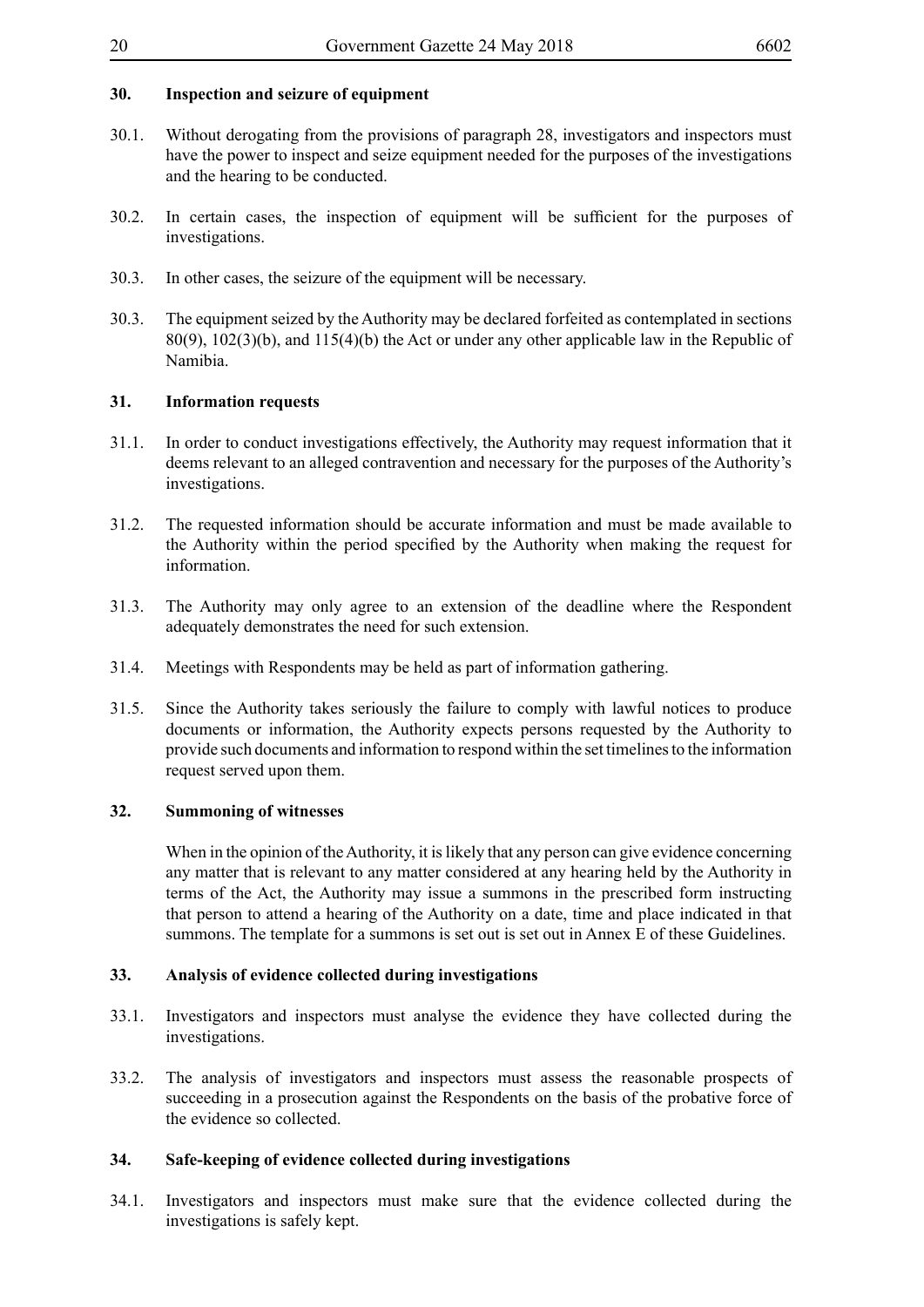34.2. Investigators and inspectors should not allow third parties or unauthorized persons to tamper with the evidence they have collected for investigation purposes.

## **35. Rights of Respondents**

- 35.1. Persons investigated in terms of the Communications Act and other applicable laws, rules and standards, have certain rights.
- 35.2. The rights of Respondents include those recognized and protected by the Constitution of Namibia, the rules of criminal procedure, the fundamental principles of administrative justice, and the general rules of evidence.

### **36. Accountability of inspectors during investigations**

- 36.1. Special investigators and inspectors are accountable to the Authority for the manner in which they conduct their investigations.
- 36.2. Special investigators and inspectors must file the investigation report, compiled in terms of section 19 of these Guidelines, with the Authority, to which they directly report.

## **37. Own-initiative investigations and inspections**

- 37.1. The Authority may initiate investigations and inspections on its own initiative.
- 37.2. If the Authority is of the view that there reasonable suspicion for an offence, it may investigate, and thereafter conduct a hearing and impose an appropriate sanction, it may initiate investigations and inspections on its own initiative.

#### **38. Confidentiality in respect of investigations**

- 38.1. Investigators and inspectors must ensure strict confidentiality in respect of investigations.
- 38.2. Any information provided to the Authority in the course of its investigations must be treated as confidential.
- 38.3. If an investigator or inspector fails to observe such standard of confidentiality, the Authority may suspend him or her, or remove him or her from the case under investigations. The relevant provisions of section 28 of the Act shall also be applicable in this regard.

## **39. Handing over the investigation report to the Legal Advice Department for prosecution**

- 39.1. After investigators and inspectors have finished compiling the investigation report, they must submit it to the Legal Advice Department for prosecution.
- 39.2. If it determines that the evidence may reasonably result in the successful conviction of the Respondent for a crime outside its jurisdiction, the Legal Advice Department must refer the matter to the Prosecutor-General for prosecution.

#### **40. Closure of a case without any enforcement action**

- 40.1. The Authority may close a case without any enforcement action if it determines that such action would be futile.
- 40.2. The Authority may close a case without any enforcement action if the person involved is found to be not guilty of contravening the provisions of the Act or the Regulations of the Authority.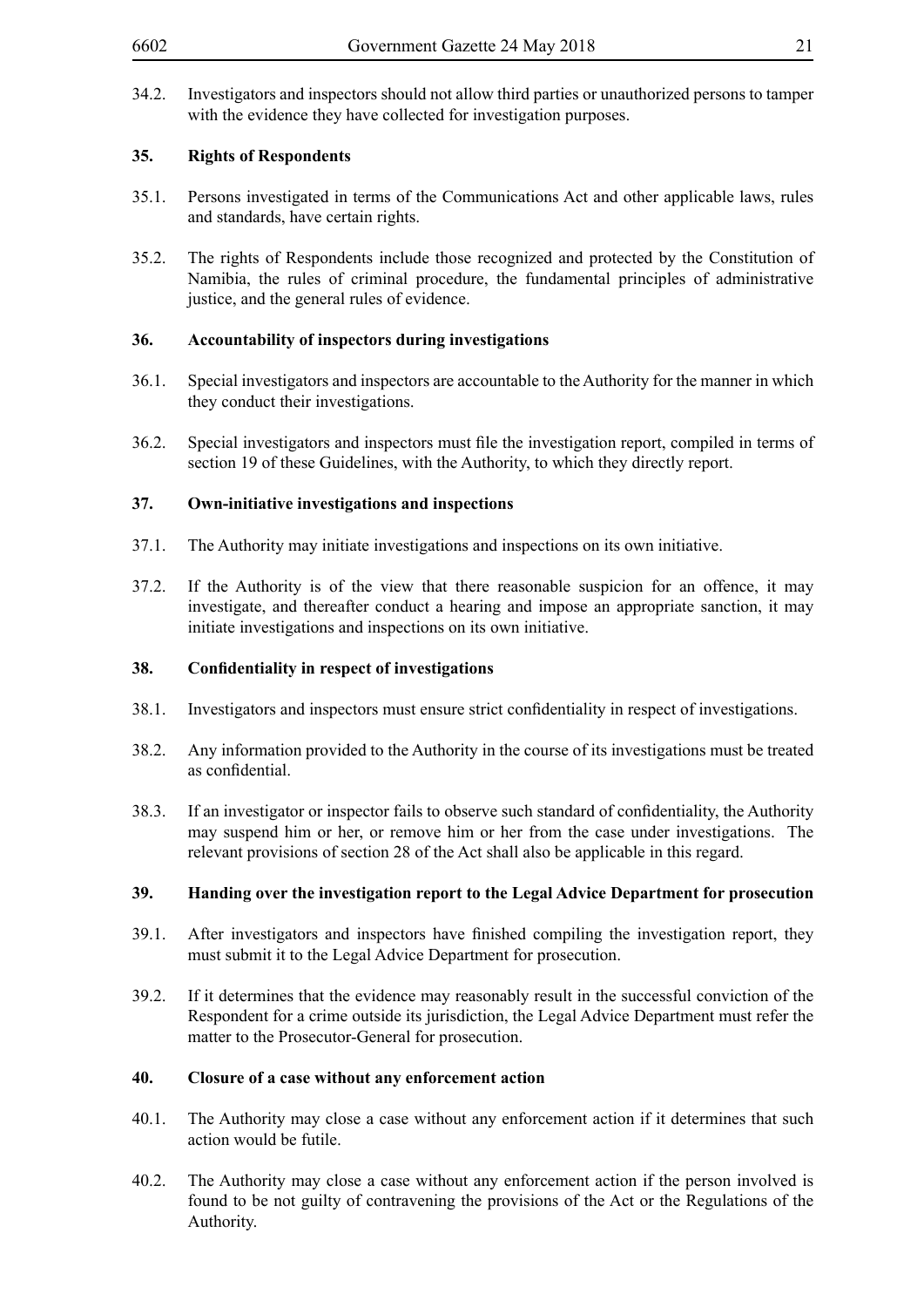## **CHAPTER V Hearings**

## **41. Summoning of Respondents**

- 41.1. If the Authority is of the opinion that any person has committed a regulatory offence, the Authority may issue a summons in the prescribed form (See Annex E of these Guidelines), which must –
	- (a) state the offence that the person has allegedly committed;
	- (b) contain allegations of fact which if proved will establish the offence concerned; and
	- (c) indicate the penalty that the Authority intends to impose for the offence concerned.

## **42. Admission or denial of alleged offence**

- 42.1. Within thirty (30) days from the date of the service of a summons, the accused must deliver a notice to the Authority in the prescribed form indicating whether he or she admits or denies the commission of the offence alleged in the notice or whether he or she admits any other regulatory offence.
- 42.2. The decision of the accused to admit or deny the alleged regulatory offense is crucial as it determines whether the Authority will conduct a hearing or refer the matter to the Prosecutor-General for prosecution.

## **43. When to refer a matter to the Prosecutor-General**

- 43.1. If the accused denies the alleged regulatory offence or the Authority does not accept the admission by the accused of a different offence, the Authority may forward all relevant information to the Prosecutor-General together with a request to him or her to prosecute such offence as is indicated in the request.
- 43.2. The Prosecutor-General may request further information from the Authority in order to determine whether an offence has been committed.
- 43.3. If the Prosecutor-General is satisfied that there is a reasonable possibility of proving the alleged regulatory offence, he or she must prosecute the offence concerned.

## **44. When to conduct a hearing**

The Authority must hold a hearing if –

- (a) the accused admits the offence alleged in the notice to the Authority, or admits a different offence and the Authority accepts that admission; or
- (b) the Prosecutor-General delegates the power to prosecute any offence in terms of the Act to a member of the Board or an employee of the Authority to prosecute such offence subject to such conditions or restrictions as the Prosecutor-General may deem appropriate.

## **45. Constitution of a hearing**

- 45.1. The Authority must hold a hearing
	- (a) within three (3) months from the date of the admission by the accused in order to determine the appropriate sanction or penalty;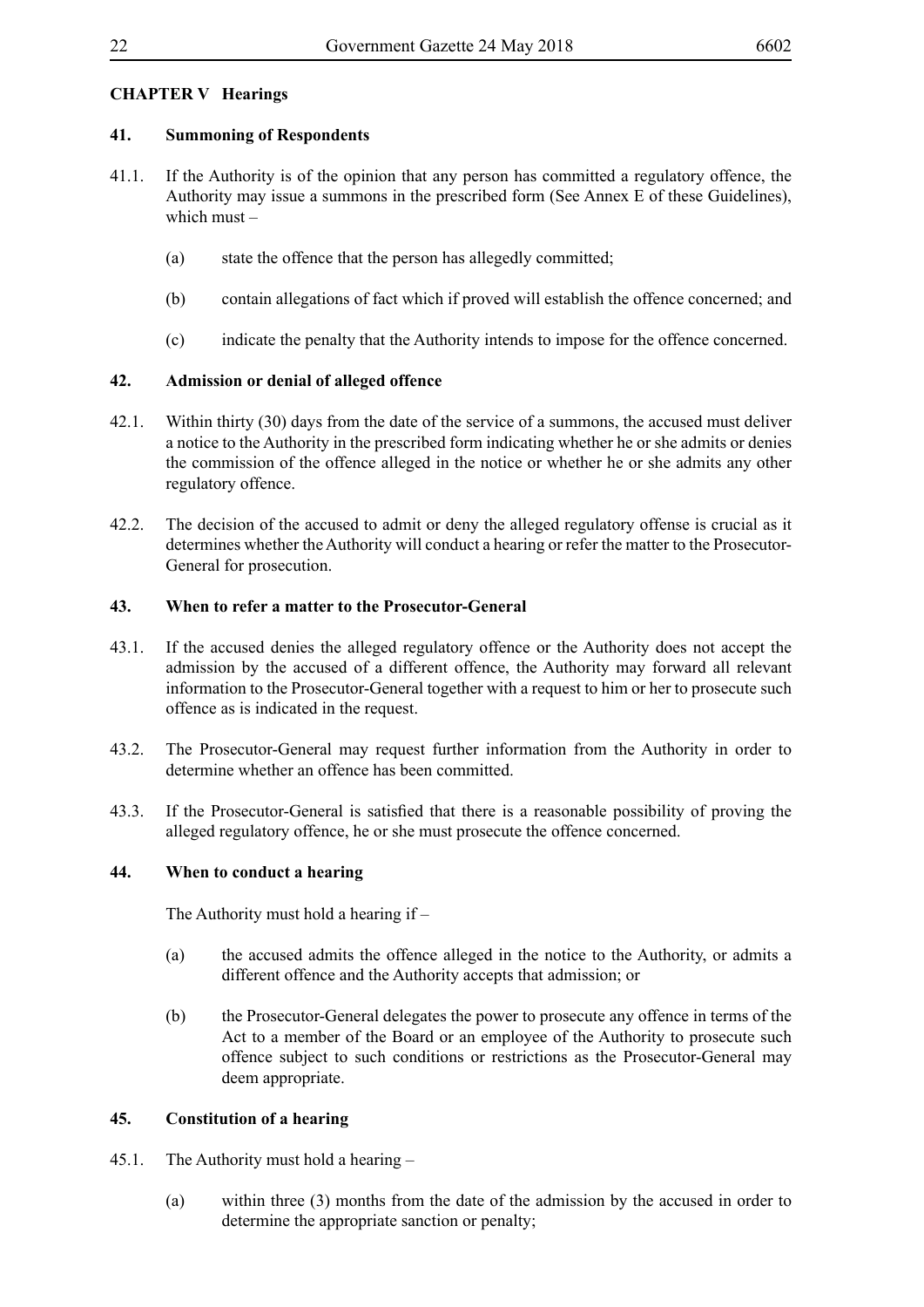- (b) within a reasonable time from the date of the delegation by the Prosecutor-General of the power to prosecute any offence in terms of the Act;
- (c) In terms of section 115(3) of the Act to impose a fine that does not exceed the fine which the Act determines to be the maximum fine for the offence concerned;
- (d) In terms of section 115(9) of the Act to prosecute any offence in terms of the Act; or
- (e) On request by the licensee for adjudication of disputes.
- 45.2. A panel consisting of a chairperson and at least two other adjudicators sit as judges in a hearing.

#### **46. Sequence of hearings**

- 46.1. A hearing, depending on the circumstances of each case, proceeds along the following steps:
	- 1) actual hearing;
	- 2) decision on whether the accused is guilty (in cases referred by the Prosecutor-General with delegation to the Authority of the power to prosecute alleged offence(s));
	- 3) consideration of mitigating and aggravating circumstances; and
	- 4) enforcement order, including penalty.

#### **47. Appointment of a chairperson**

- 47.1. When constituting a hearing, the Authority must appoint a chairperson.
- 47.2. The Chairperson referred to in this section specifies the procedure to be followed during the hearing, which may include those referred to under section 48 above.
- 47.3. In circumstances where the Chairperson referred to in this section is appointed from outside the Authority, such person must:
	- a. Be a suitably qualified person without a criminal record;
	- b. Have a working knowledge of the telecommunications services sector;
	- c. Have no prior knowledge of the case being heard;
	- d. Be unbiased and impartial;
	- e. Remain neutral at all times and not represent either party to the hearing;
	- f. Have a good knowledge of correct procedure for hearings;
	- g. Have a working knowledge of hearings of a similar nature as the hearing in question;
	- h. Be able to justify and give reasons upon which his/her verdict is based;
	- i. Be experienced in weighing up evidence, and experienced in separating facts from opinions;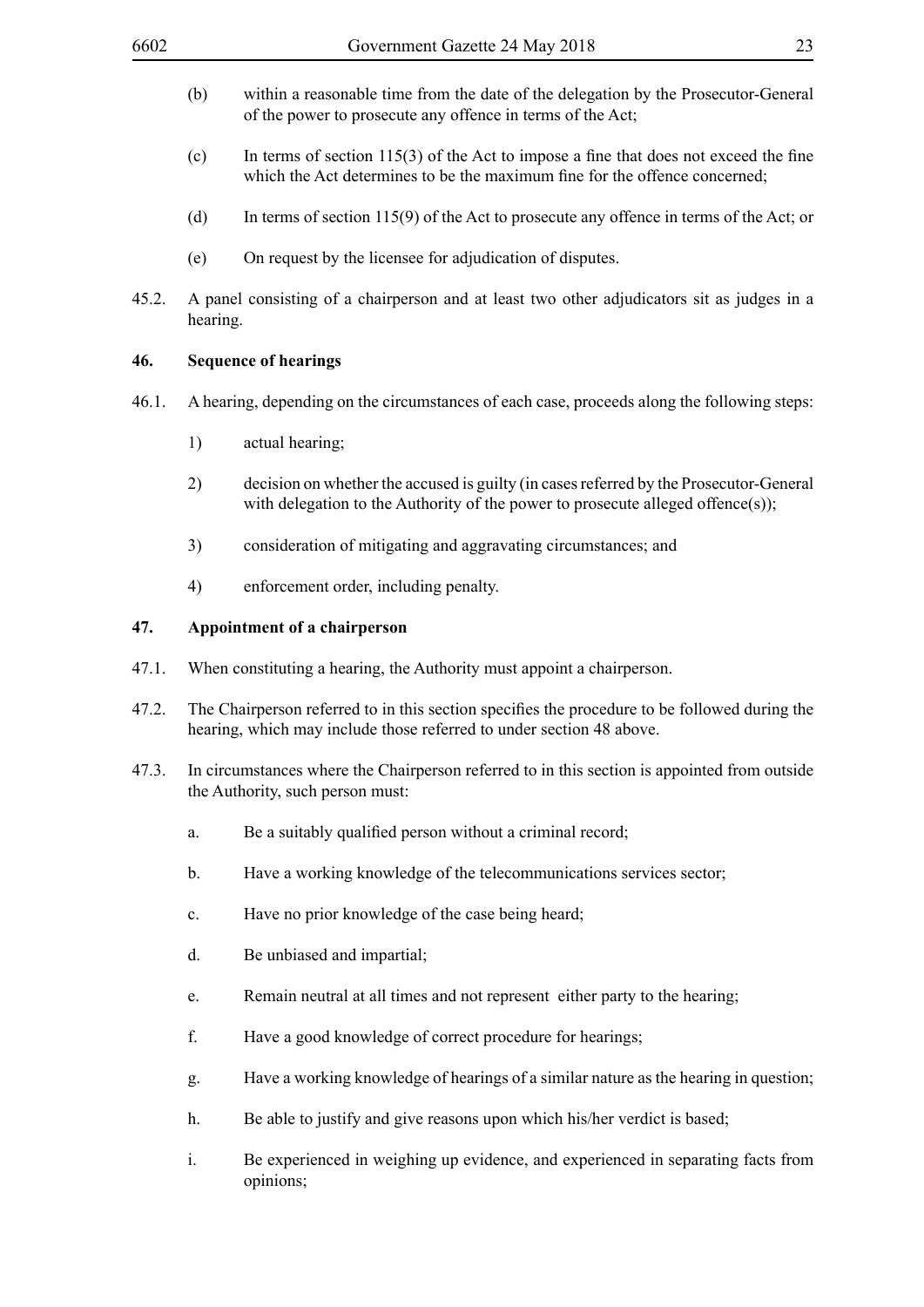- j. Be able to justify and give reasons upon which the decided sanction is based; and
- k. Be in a position to present any findings, decisions or sanctions arrived at in the hearing to the Authority for validation.

#### **48. Outline of responsibilities of the Chairperson – (section 115 delegation)**

- 48.1. The Chairperson greets and introduces all the parties present.
- 48.2. The Chairperson informs the parties that the hearing will take place in the official language, but that provision may be made for an interpreter, if and when necessary.
- 48.3. After consultation with the Head of the Legal Advice Department, the Chairperson may authorize an audio recording of the proceedings.
- 48.4. The Chairperson introduces the parties and their roles
- 48.4. If the accused is not represented, the Chairperson must determine whether the accused understands his or her right to representation and whether he waives it or not.
- 48.5 The chairperson asks the parties to indicate if they are ready to proceed and if any of them wish to raise any points in limine.
- 48.5. If the rights of an accused are prejudiced, or emotions run high, the Chairperson may adjourn to correct or calm the parties.
- 48.6. If the accused is represented or otherwise assisted, the Chairperson requests the accused to indicate whether he or she is satisfied with his representative.
- 48.7. The summons must be presented and read.
- 48.8. The Chairperson requests the accused to indicate his or her plea and what is disputed.
- 48.9. If the accused pleads guilty and admits the facts and offence, the Chairperson can find the accused guilty on the basis of the accused's plea.
- 48.10. If the accused pleads 'not guilty', the Chairperson will refer to the Authority who may forward all relevant information to the Prosecutor-General together with a request to him or her to prosecute such offence as is indicated in the request.
- 48.11. The Chairperson requests the prosecutor to make opening statements.
- 48.12. The Chairperson allows the prosecutor to present evidence and/or witnesses.
- 48.13. The Chairperson allows the accused to put questions to the witness(es) and to test evidence.
- 48.14. The Chairperson allows the accused to present evidence and witnesses.
- 48.15. The Chairperson allows the prosecutor to put questions to and/or test the witness(es) or evidence presented by the accused or his or her representative.
- 48.16. The steps from paragraph 50.12 to paragraph 50.15 are followed or repeated with every witness.
- 48.17. The Chairperson allows both sides to argue and/or present statements with regard to whether the offense was committed by the accused.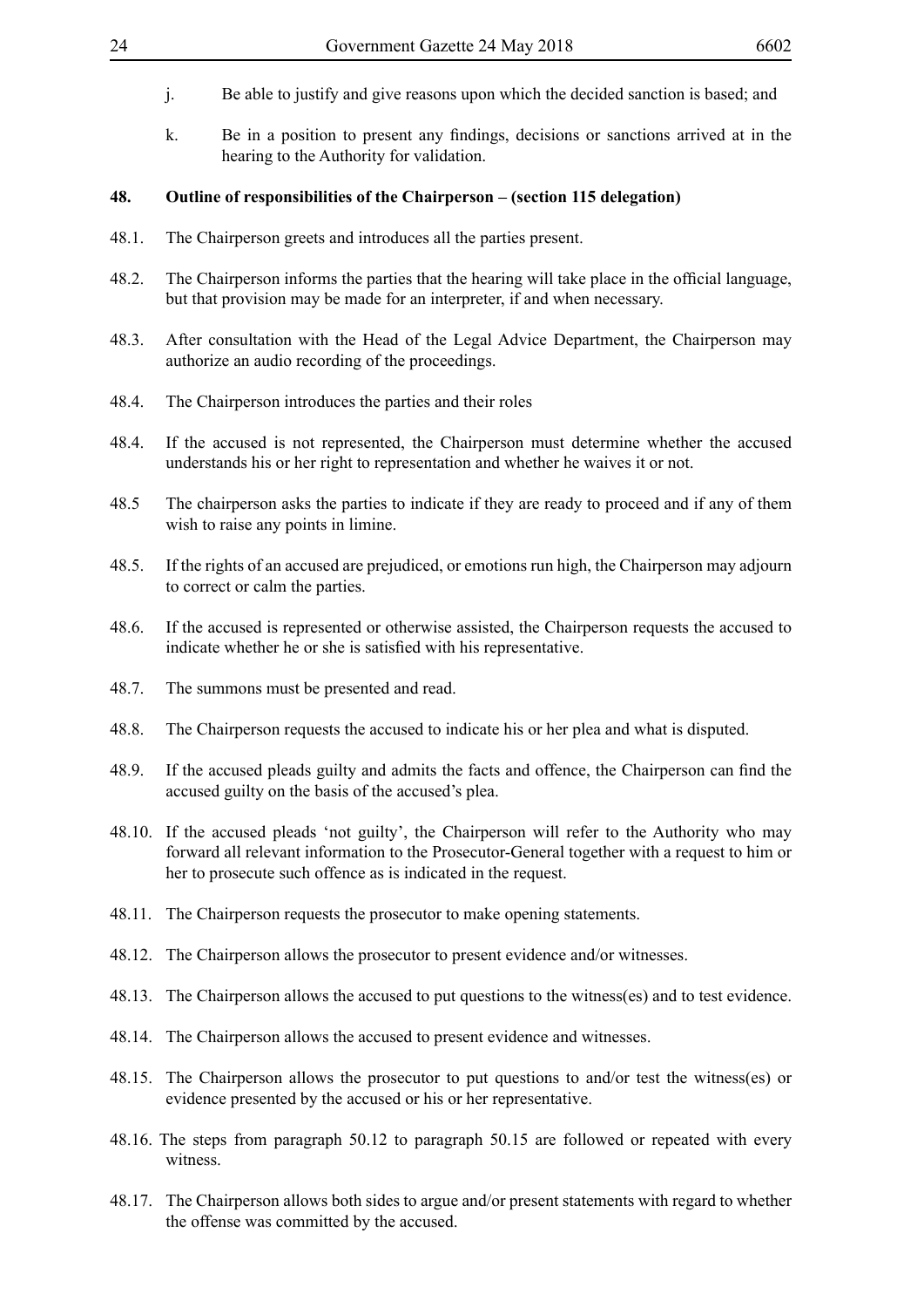- 48.18. The Chairperson adjourns and applies his or her mind to the issue.
- 48.19. The Chairperson reconvenes later to make the decision.
- 48.20. If the accused is found guilty, the Chairperson allows the accused to present mitigating circumstances after announcing the decision, and the prosecutor to present aggravating circumstances.
- 48.21. The Chairperson may request more detail.
- 48.22. The Chairperson adjourns to consider the factors and re-convene at a later stage to communicate to the accused that an appropriate penalty will be imposed.

#### **49. Role of the Chairperson**

- 49.1. The Chairperson is in control of the proceedings.
- 49.2. If any party is not satisfied with the process or objects to any of its aspects, such a party may request that the objection be considered and noted, upon which it is the duty of the Chairperson to take a decision on the matter and continue with the process.
- 49.3. The Chairperson, in consultation with the members of the Head of the Legal Advice Department, decides, after consideration of the evidence, whether the accused is guilty or not on a particular or related charge.
- 49.4. If the accused is found guilty after consideration of mitigating and aggravating circumstances, the Chairperson decides what the appropriate penalty will be.
- 49.5. The determination of the accused's guilt and the weighing of mitigating and aggravating circumstances must be two separate considerations.
- 49.6. The Chairperson must inform the accused of his or her right to appeal.
- 49.7. The Chairperson issues ruling on procedural questions during the hearing, such as, but not limited to, adequacy of time to prepare for the hearing, representation, and postponements.
- 49.8. The Authority reserves the right to appoint an external person to chair a hearing.
- 49.9. The Authority ensures that the Chairperson is objective and that hearings are conducted without undue delay.
- 49.10. The Chairperson must not be closely related to the incident.

#### **50. Timelines of proceedings and adjudication**

- 50.1. In routine cases, proceedings and adjudication should not exceed three (3) months. In exceptional cases, proceedings may last longer than three (3) months.
- 50.2. In any event, proceedings should not exceed twelve (12) months.
- 50.3. The Authority may, by way of notice in writing in the prescribed form (The template for notice of hearing is set out is set out in Annex F of these Guidelines), delivered by an authorised agent to any person, require such person to
	- (1) appear before it at the date, time and place specified in such notice;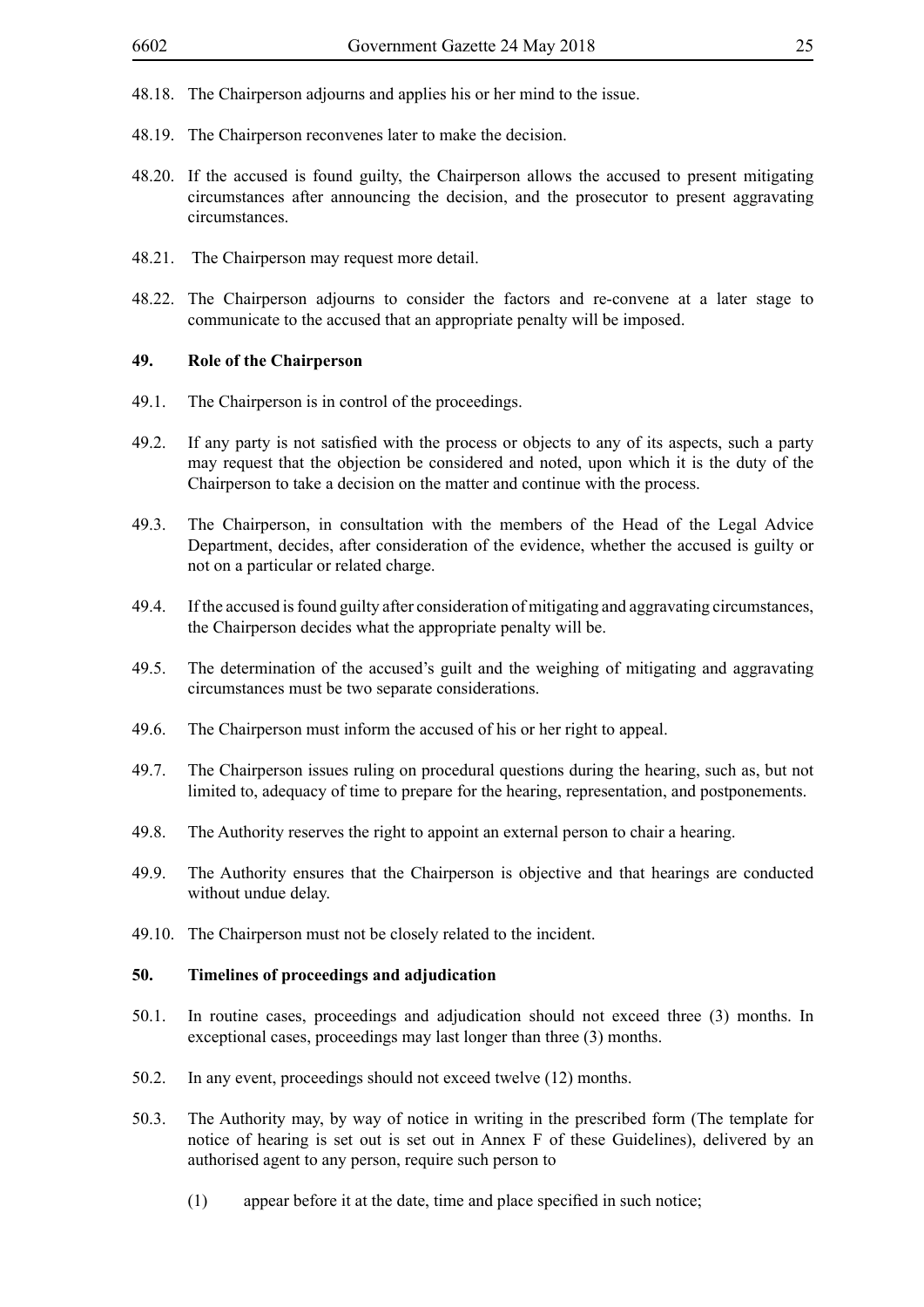- (2) make a statement; and/or
- (3) submit to it all the documents or objects in the possession or custody or under the control of any such person which may be reasonably necessary.
- 50.4. At the hearing, through the Chairperson and after explaining applicable rights under the Namibian Constitution and relevant legislation, the Authority may -
	- (1) question any person required to appear before it in connection with any matter which may be reasonably necessary; or
	- (2) retain for a reasonable period, for the purposes of this Act or the underlying statutes, any document or object submitted to it.

#### **51. Rules of evidence**

- 51.1. The rules of evidence that apply to hearings are less formal than court procedures.
- 51.2. Rules of evidence applied in terms of these Guidelines must comply with the fundamental principles of administrative justice and constitutionally-protected rights and the law of evidence.
- 51.3. At the hearing, the following four types of evidence are inadmissible:
	- 1. Hearsay evidence;
	- 2. Opinion evidence;
	- 3. The verdict in other proceedings; and
	- 4. Character evidence.
- 51.4. Evidence that is sufficient to convince a presiding officer is called proof. Such evidence is admissible at the hearing. Examples of such evidence include but are not limited to:
	- 1: Witness evidence (This includes, people who saw or heard what happened; people who can explain procedures and processes such as disciplinary policies/rules and security procedures; and experts who can testify to technical matters such as the illness of the employee, the type of weapon that may have been used or the electronic system through which money may have been stolen.
	- 2: Documentary evidence (This includes, Invoices; Letters; Emails; Policy documents; Security registers; Time sheets, box labels; and Any other documents relevant to the case).
	- 3: Objects –(This includes things like radio equipment; computers; videotape; and any other objects relevant to the case).
- 51.5. Chairpersons to a hearing are obliged to deal with the 'substantial merits of the dispute' [ascertain the full factual picture] quickly, fairly, in a manner he/she deem fits and with the minimum of legal formalities. However, they are not bound by strict rules of evidence. Generally, Chairpersons should admit all material that is relevant [i.e. has probative value], unless the specific type of evidence requires a stricter approach based on fairness and public policy.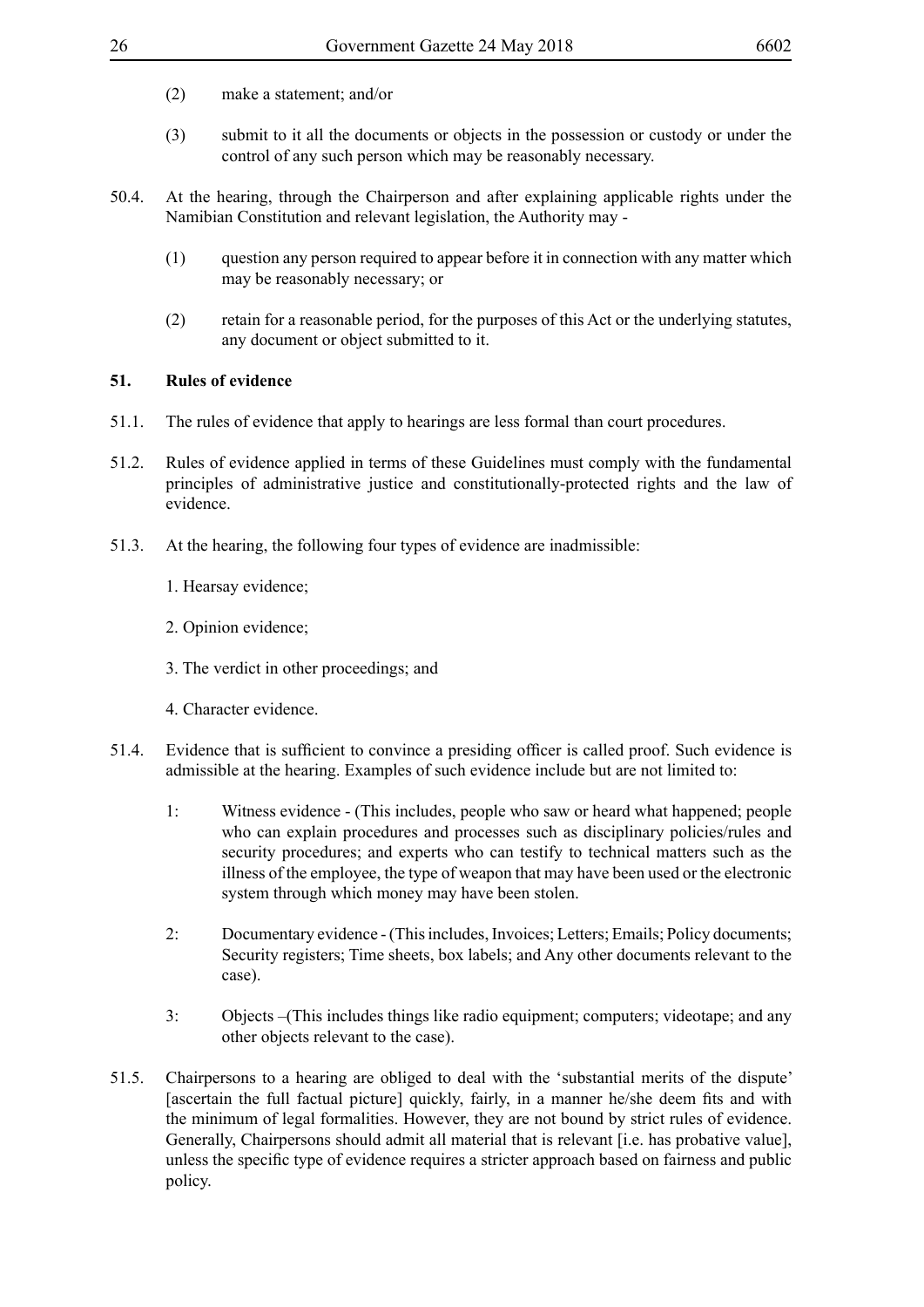Evidence is relevant [has probative value] if it:

- a) is material to the issues and to facts in dispute;
- b) appears reliable (credible);
- c) will assist in deciding the case: it has the ability to shine light on what actually happened when there is a dispute of fact;
- d) does not involve lengthy investigations into collateral issues that begs the very issue that the arbitrator has to decide;
- e) does not prejudice a fair and speedy resolution of the dispute; and
- f) relates to the credibility of a witness: whether he has a reason to lie, his powers of perception and memory, the consistency, inherent probabilities and accuracy of his version.
- 51.6 Evidence at a hearing must be admissible subject to its:
	- 1. Admissibility (Refers to whether particular evidence may be introduced at the hearing and/or be taken into account by the Chairperson).
	- 2. Weight (The fact that evidence is admitted does not mean that it is automatically true or even particularly persuasive. It is still open to the Chairperson to find, when assessing all the evidence presented, that certain evidence which he/she admitted is improbable and is to be rejected or that certain evidence, while constituting proof, does not carry much weight.
- 51.7 Specific types of evidence include but are not limited to the following:
	- 1. **Documentary Evidence** -Where the contents of a document are in dispute, it should be introduced into evidence through a witness who was the author, signatory, producer or had some other connection to the document sufficient to confirm the correctness of the contents; otherwise it hearsay evidence.
	- 2. **Photos, videos and surveillance camera evidence** if the content is in dispute, to be admissible, it must be introduced and authenticated by the person who can testify that they are true representations of the objects and persons which they purport to represent and that it was not altered.
	- 3. **Physical evidence** e.g. computers, radio equipment e.t.c
	- 4. **Evidence created by a device with no human intervention** [e.g. a computer printout from a telecommunications service provider of the cell phone calls of an accused/Respondent/defaulter].
	- 5. **Real evidence** Practically, it should be introduced and explained by a witness.
	- 6. **Opinion Evidence** A lay witness (a non-expert witness) may be permitted to express an opinion based on general human experience and knowledge.
	- 7. **Evidence obtained from such interception and monitoring of communication systems** - Evidence obtained from such interception and monitoring of communication systems is admissible if amongst others issues: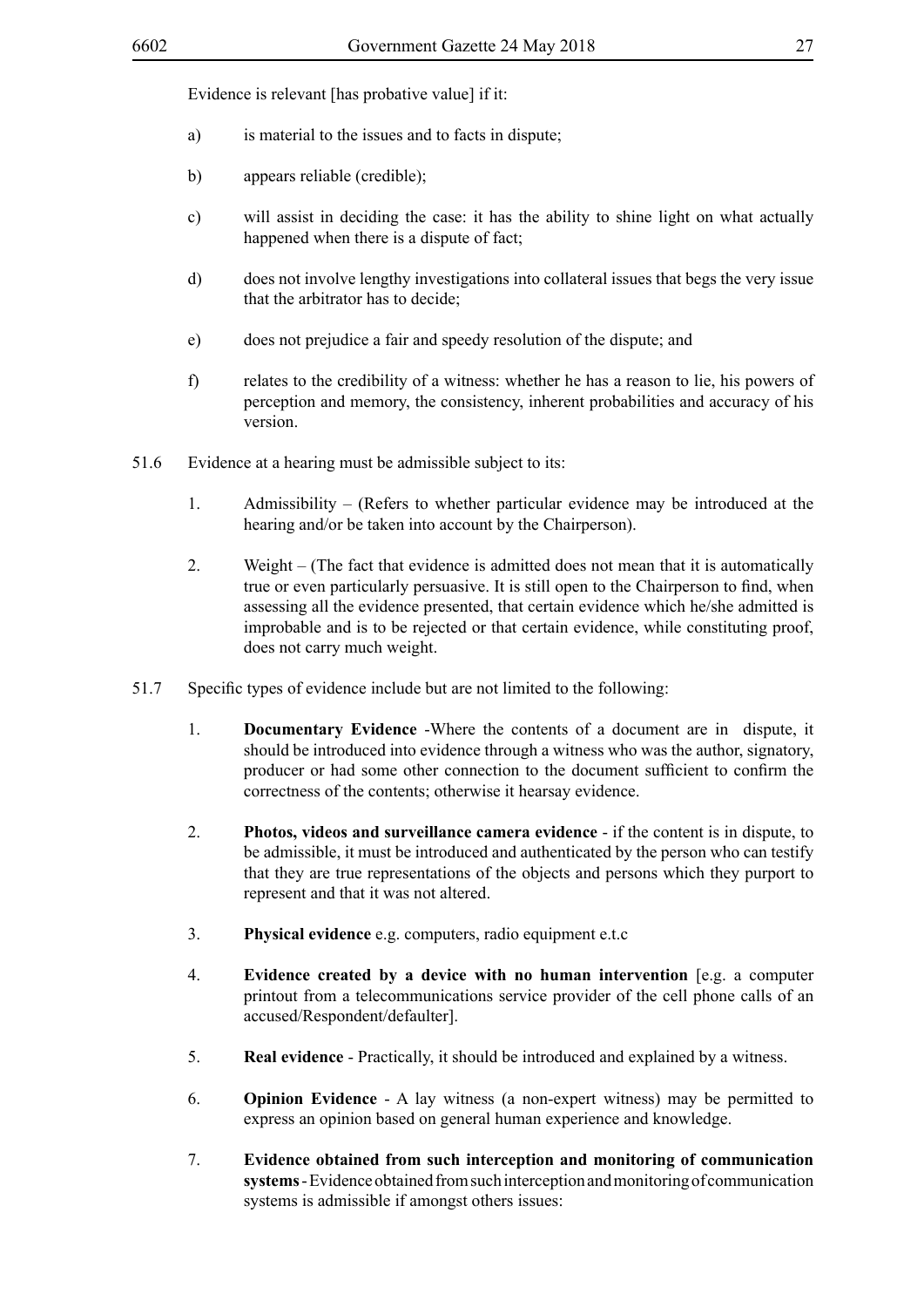- i. the accused/Respondent/defaulter was advised beforehand in a law, policy or other notice that the Authority may intercept and monitor such communications when appropriate.
- ii. the interception or monitoring was authorised by the head of the Authority.
- iii. the Authority had good reason to intercept or monitor the communications.
- iv. there were reasonable grounds to suspect an offence or improper use of the telecommunications system.
- v. less drastic methods of detection were not available at the time.

## **52. Legal representation at hearings**

Persons investigated and who must appear at the hearings held by the Authority have the right to bring legal practitioner(s) to appear and make representations on their behalf.

## **53. Record of proceedings**

- 53.1. Proceedings of hearings must be recorded subject to the provisions of section 27 of the Act.
- 53.2. Recordings of proceedings may be kept in any form that is easily retrievable.

## **54. Findings and decisions of the Chairperson**

- 54.1. The Chairperson must make a finding within 180 (business) days from the date of conclusion of the hearing and publish a decision in the Government Gazette.
- 54.2. The findings themselves must be made available to the public.
- 54.3. After the expiry of the period allowed for the representations, the Chairperson considers all the information, evidence and representations submitted to the Authority and makes his or her decision.
- 54.4. The decision of the Chairperson is made in the name and with the express authority of the Authority.
- 54.5. The decision of the Chairperson is final and binding.
- 54.6. The decision of the Chairperson must be in writing.
- 54.7. The decision of the Chairperson must be in communicated to both the prosecutor and the accused.
- 54.8. The Chairperson must pronounce his or her decision, made in terms of this section, within two (2) months after the expiry of the period allowed for the representations.
- 54.9. The set target of two (2) months may be extended by the Authority if it reasonably views that the Chairperson needs a longer period to make his or her decision.

## **55. Reconsideration of the Authority's decision**

1. An aggrieved party to any proceedings may appeal to the Authority to reconsider any order or decision that it has made, within 90 days from the date of making that decision or issuing that order.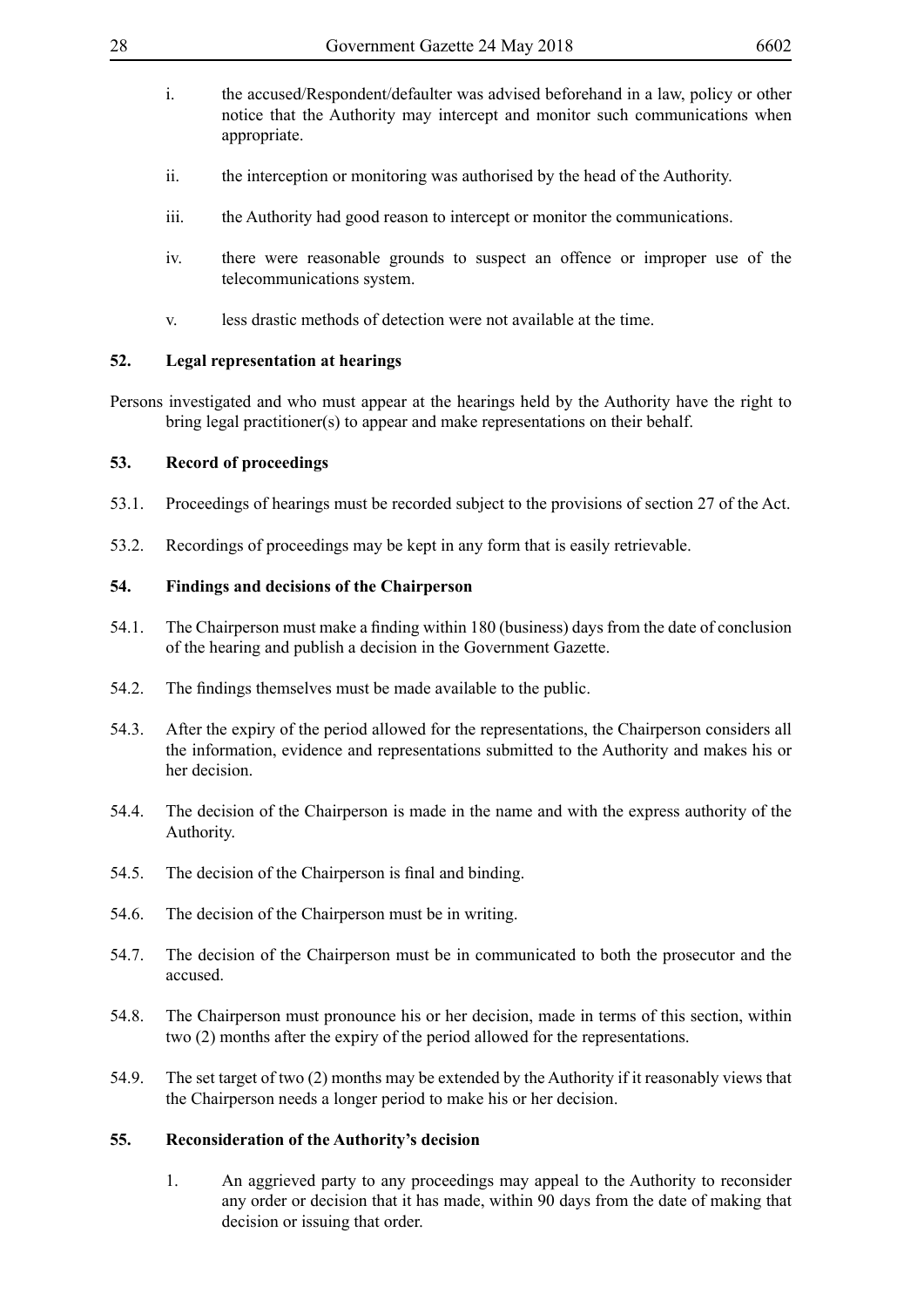2. If an aggrieved person is not satisfied with the decision made by the authority upon reconsideration, such person may in terms of these Guidelines appeal to the High Court of Namibia within six (6) months of delivery of the decision, or within any extended period as the Authority may determine.

### **56. Publication of closures and findings**

- 56.1. When an investigation has been made public on opening, the Authority may also publish its closures, findings of contravention, or enforcement actions.
- 56.2. If the case is closed with no finding of a contravention, the Authority may make this finding public.
- 56.3. The Authority reserves the right to make public any of its decisions, even though the investigations may not have been made public on opening.

## **CHAPTER VI Procedures**

### **57. Introduction**

- 57.1. This part of the Guidelines aims to give effect to setting fair and acceptable standards of conduct by providing procedural Guidelines to the Authority in the proper administration of discipline within the regulated sector.
- 57.2. This part of the Guidelines is further necessary to promote fairness, equity, reasonableness and consistency in the treatment of accused persons.
- 57.3. Contraventions of the Act and the Regulations made thereunder jeopardize the future and effective operations of the Authority and the regulated sector.
- 57.4. If an accused person is found guilty of contravening the Act and/or the Regulations, fair and just enforcement action must be meted out to such person in order to rectify his or her behaviour.
- 57.5. The intention of this part of the Guidelines is to correct and rehabilitate behaviour.
- 57.6. The decision-making process with regard to enforcement matters is always subject to applicable laws, such as the Criminal Procedure Act, 1977 (Act No. 51 of 1977).

#### **58. Rights of the accused**

An accused person has the following rights, which must be adhered to during a hearing:

- a. the accused has the right to be assisted or represented;
- b. the accused has the right to be present during the hearing;
- c. the accused has the right to state his or her case and oppose allegations against him or her;
- d. the accused has the right to call witnesses (See Annex G of these Guidelines for a Template of a witness subpoena). It is the duty of the accused to arrange in time for his or her witnesses to be present at the hearing;
- e. the accused has the right to put questions to the witnesses in order to test their version of the relevant facts, to clarify an issue or to receive more particulars; and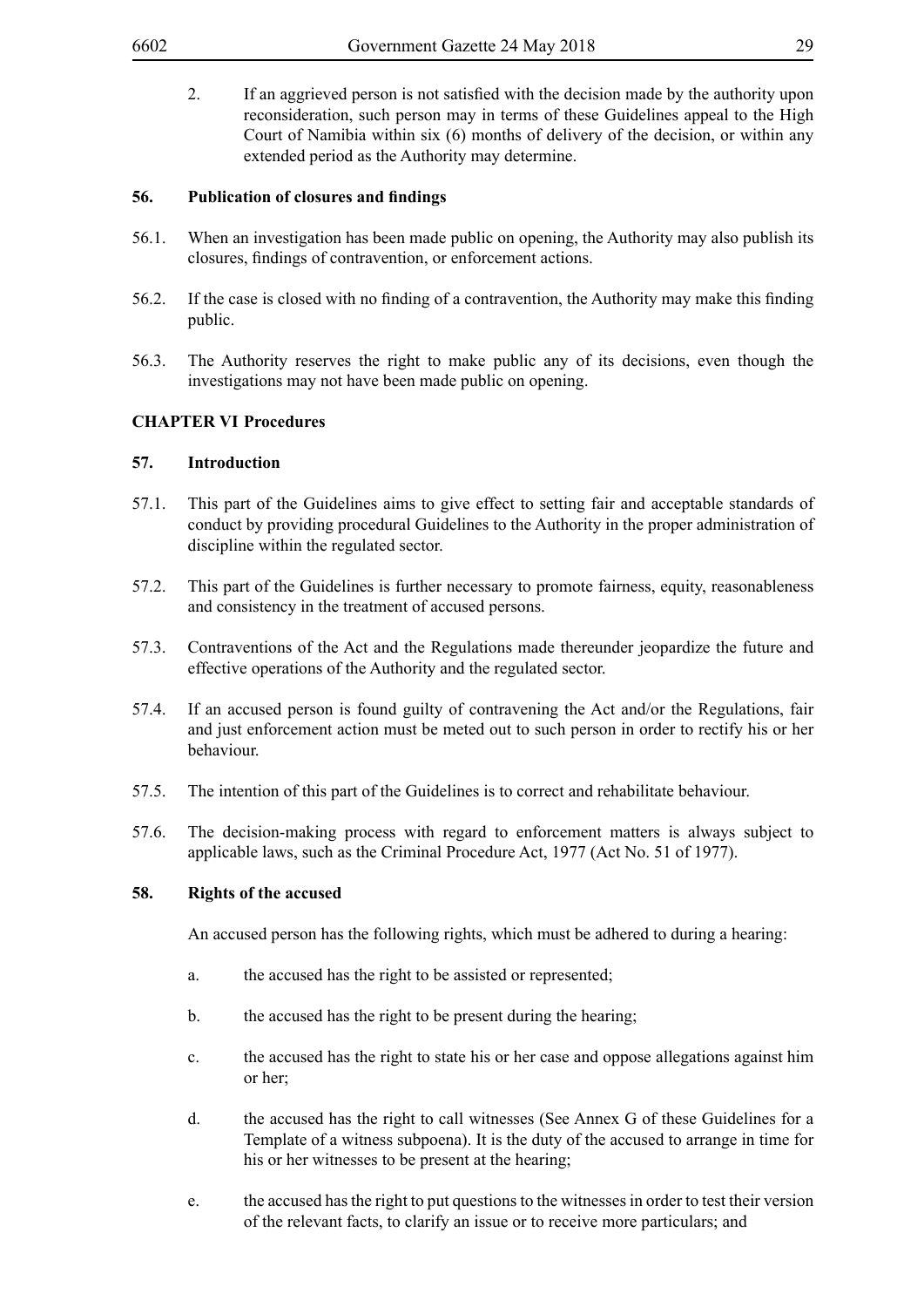- f. the accused has the right to have an interpreter present to assist in understanding the allegations and statements in his or her own language. The official language will be English. If requested or necessary, it is the duty of the Authority to arrange for an interpreter to be present.
- g. The accused has the right to disclosure, to be exercised/realised no less than fourteen (14) days before a hearing.

#### **59. Presentation of evidence during the hearing**

The presentation of evidence during the hearing must follow the rules of procedure set out in these Guidelines.

#### **60. Decision of the Chairperson**

- 60.1. A written decision by the Chairperson follows the steps set out in this section.
- 60.2. The Chairperson states the alleged offense, as contained in the summons and as elaborated upon by evidence.
- 60.3. The Chairperson summarises the relevant facts of the matter.
- 60.4. The Chairperson provides a short summary of what each witness said.
- 60.5. The Chairperson evaluates the truth and correctness of all evidence.
- 60.6. If the evidence is found to be untrue, the Chairperson provides and records the reasons for such finding.
- 60.7. If appropriate, the Chairperson makes remarks on procedural fairness during the hearing, especially on whether the rights of the accused were respected.
- 60.8. The Chairperson states his or her decision on whether the accused is guilty or not.
- 60.9. The Chairperson states that the accused was allowed an opportunity to represent mitigating circumstances.
- 60.10. The Chairperson states the enforcement order issued.
- 60.11. The Chairperson states the reasons for the enforcement order.
- 60.1.2. The Chairperson lists all the mitigating and aggravating circumstances that were considered.
- 60.14. The Chairperson informs the accused of his or her right to appeal to the High Court against the decision made and/or the enforcement order imposed by the Chairperson.

#### **61. Chairperson's checklist**

- 61.1. The Chairperson follows each item on the list in this section and ticks it as done or as not applicable (N/A).
- 61.2. When an item is ticked as not applicable (N/A), the Chairperson provides reasons for ticking the item as such.
- 61.3. Any observations with regard to the procedure must be inserted on the list.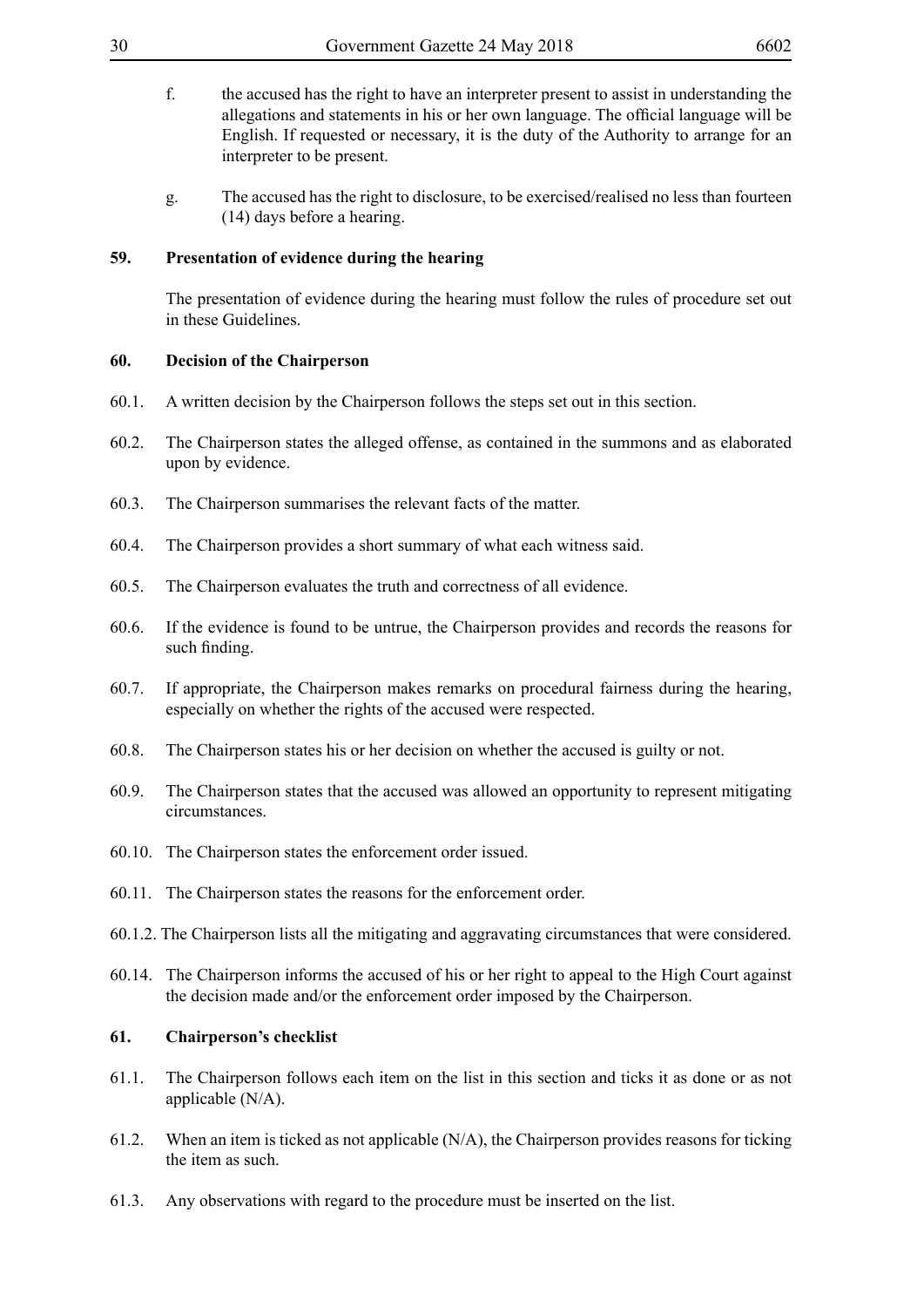- 61.4. The Chairperson opens the hearing by greeting all the parties and introducing himself or herself as well as his or her co-adjudicators.
- 61.5. The Chairperson determines whether an interpreter is needed and, if so, what arrangements have been made.
- 61.6. The Chairperson informs the parties that an audio tape recording will be made.
- 61.7. The Chairperson explains that the role of the Chairperson is to determine the correct facts and if the alleged offense was committed; and, if the accused committed the alleged offense, the role of the Chairperson is to issue an appropriate enforcement order.
- 61.8. The Chairperson requests each person to identify himself or herself by name and to identify his or her role (prosecutor, accused, accused's representative, witness, inspector, etc.)
- 61.9. If the accused has no legal representative, the Chairperson explains to the accused that he or she has a right to use a legal representative to assist him or her in understanding the charge and the procedures, and to represent him or her in general during the proceedings.
- 61.10. The Chairperson asks the accused whether she understands her right to be assisted by a legal representative.
- 61.11. The Chairperson asks the accused whether he or she would like to continue without a legal representative and whether he or she waives his or her right to legal representation.
- 61.12. If the accused does not waive his or her right to legal representation, the Chairperson determines when the accused will obtain such representation and when he or she will be able to continue with the proceedings.
- 61.13. The Chairperson determines whether any witnesses will be called and if they are present.
- 61.14. The Chairperson explains the procedure which will be followed during the hearing, when each person or witness will speak, and when an opportunity will be given for questions.
- 61.15 The Chairperson asks the accused if she has any objection against any person present at the hearing.
- 61.16 If the accused raises an objection against any person present at the hearing, the Chairperson determines whether the objection has merits and takes a decision on the objection raised by the accused.
- 61.16. The Chairperson asks if the parties are ready to proceed with the hearing.
- 61.16. The Chairperson determines when the summons was handed to the accused and whether it indicated the date and place of the hearing.
- 61.17. The Chairperson asks the accused if he or she understands the offense he or she is accused of and which incident or facts led to the hearing.
- 61.18. The Chairperson asks the accused whether he or she pleads guilty or not guilty.
- 61.19. The Chairperson asks the prosecutor put the charge to the accused person.
- 61.20. The Chairperson asks the accused to plead to the charges put to him/her by the prosecutor.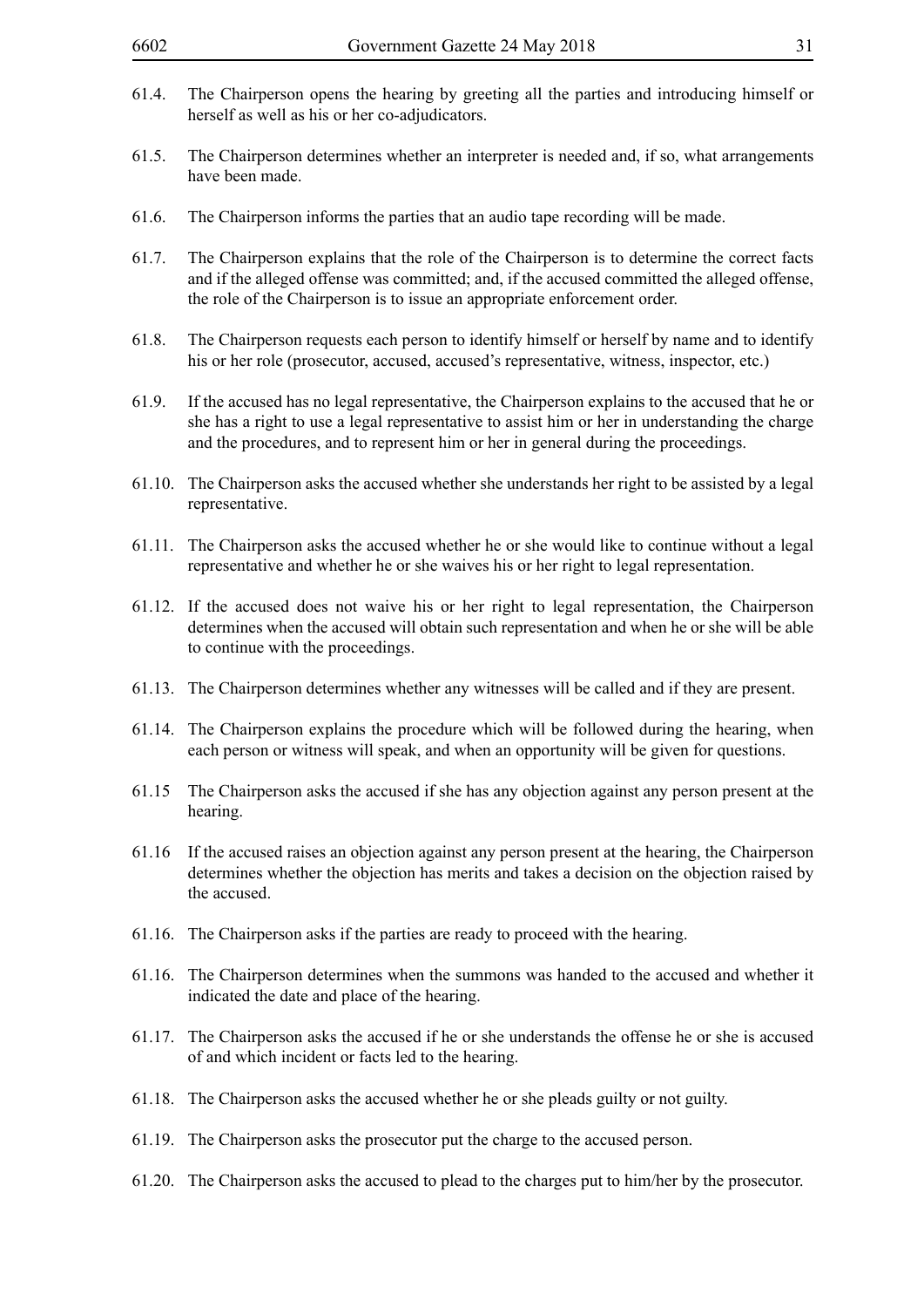- 61.23. The Chairperson requests the prosecutor to lead evidence.
- 61.24. Any witness called to provide evidence describes the incident or relevant facts.
- 61.25. The Chairperson allows the accused or his or her representative an opportunity to put questions to the witness called by the prosecutor and to indicate which facts he or she does not agree with.
- 61.26. The Chairperson may put questions to the witness to clarify issues.
- 61.28. After the prosecutor presents all his or her evidence, the accused is allowed an opportunity to make a statement and/or to present his or her evidence in defence.
- 61.29. As with the witness(es) called by the prosecutor, the Chairperson and the prosecutor may put questions to the witness(es) called by the accused or his or her representative.
- 61.30. The Chairperson requests the prosecutor to present arguments, i.e. on what charge must the accused be found guilty and why.
- 61.31. The Chairperson requests the accused or his or her representative to present arguments, i.e. why the accused must be found not guilty.
- 61.32. The Chairperson asks the prosecutor if he or she would like to add anything on the point of law in response to accused submissions.
- 61.33. If the accused is not satisfied with some aspects of the procedure, the Chairperson takes correct steps, if available, or takes the accused's concerns into account when making a decision and issuing an enforcement order.
- 61.34. The Chairperson adjourns to decide whether the accused is guilty or not.
- 61.35. The Chairperson informs all parties of the time and date when the Chairperson will announce his decision.
- 61.36. The Chairperson warns every person to be present at the hearing to be present when the Chairperson's decision will be announced.
- 61.37. The Chairperson considers the evidence behind closed doors with his or her co-adjudicators. The Chairperson and his or her co-adjudicators determine the correct facts, the charge and the reasons in support of the decision.
- 61.38. The Chairperson reconvenes the hearing and informs the accused of whether he or she is found guilty and, if so, on which charge(s).
- 61.39. If the accused is found guilty, the Chairperson requests the accused or his or her representative to present mitigating circumstances.
- 61.40. The Chairperson requests the prosecutor to present aggravating circumstances, including previous warnings and the degree of compliance by the accused.
- 61.41. The Chairperson determines which enforcement order to impose in terms of the Act, the Regulations and the present Guidelines.
- 61.42. The Chairperson adjourns, for at least 60 days and decides which enforcement order to issue and states the reasons (mitigating and aggravating) in support of the order.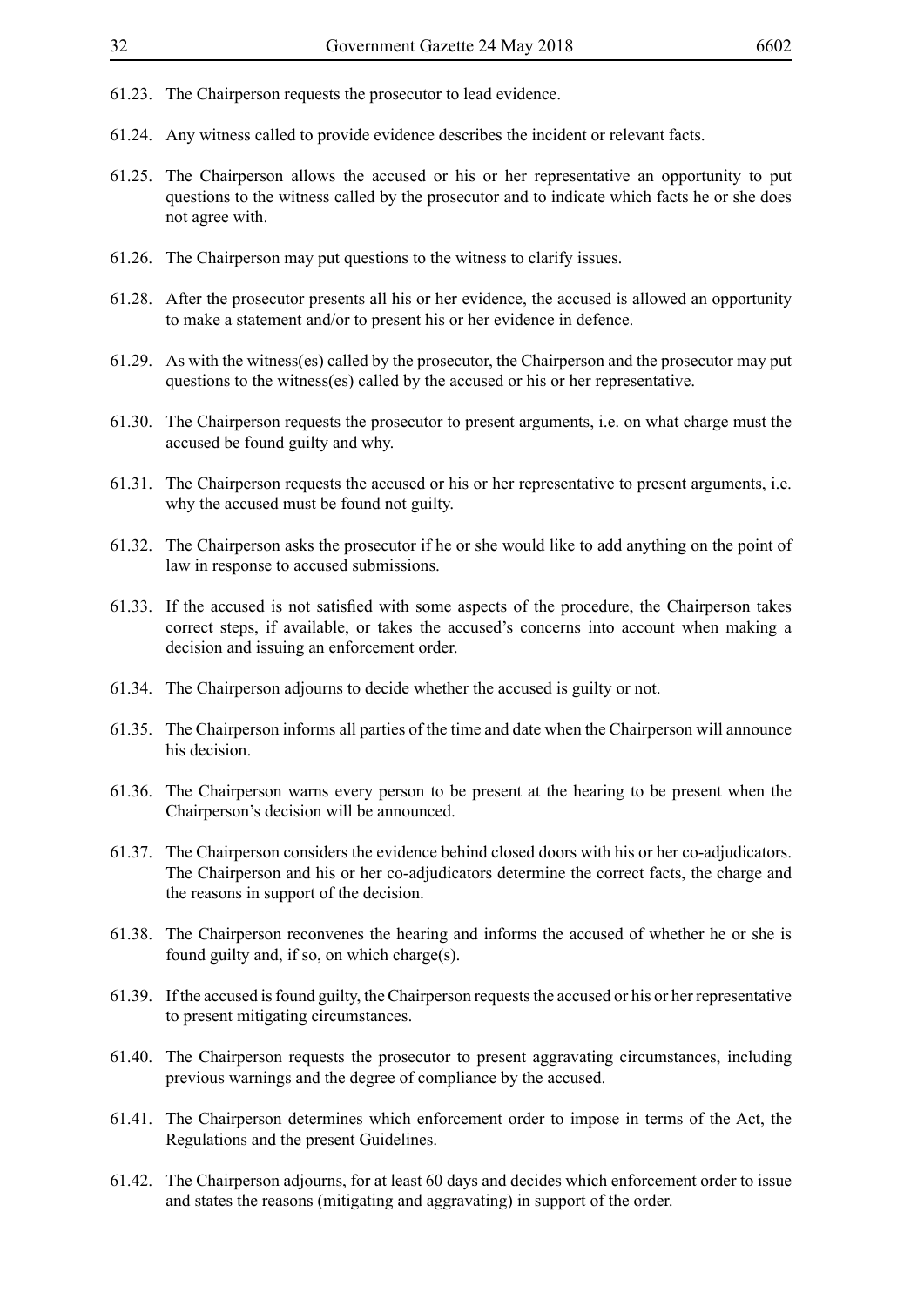- 61.43. The Chairperson informs the accused of the decision.
- 61.44. The Chairperson explains that the decision is made in the name and with the authority of the Authority and that the decision is final and binding.
- 61.45. The Chairperson informs the accused his or her right to appeal to the Authority within ninety (90) working days from the date that he or she receives the written decision of the Chairperson.
- 61.46. The Chairperson informs the accused that he or she may request in writing a copy of the transcript of the proceedings, which will be provided at a cost.

#### **CHAPTER VII Enforcement orders**

#### **62. Discretion to issue enforcement orders**

Subject to the provisions of the Act, Regulations issued thereunder or any licence issued by the Authority, the Authority may exercise its discretion to issue an enforcement order it deems appropriate in the circumstances.

#### **63. When to issue an enforcement order**

If the Authority is of the opinion that any person has contravened or failed to comply with any provision of the Act for which a specific penalty has not been prescribed, or any provision for which the making of such an order is explicitly authorised, it may issue an enforcement order instructing the person concerned to perform any action or refrain from any action stated in that order within the period specified in that order.

#### **64. Factors to be considered when determining appropriate enforcement orders**

- 64.1. In its enforcement functions, the Authority considers the most appropriate enforcement order having regard to various factors. It is for this reason that the Authority does not and has not specified each enforcement order applicable to each possible contravention.
- 64.2. In determining the appropriate enforcement action to invoke for each particular contravention, the Authority may generally be guided by, but not limited to, the following factors and considerations:
	- (1) any written and/or oral representations made to it by the notified provider;
	- (2) the gravity and extent of the contravention;
	- (3) the degree of harm, injury, discomfort caused or occasioned by such contravention to consumers or other stakeholders in the communications sector;
	- (4) the duration of the contravention and whether or not the person who committed the contravention took immediate steps to remedy the contravention soon after having knowledge of the contravention;
	- (5) the level of accountability and culpability of the defaulter;
	- (6) whether the contravention was committed knowingly;
	- (7) the record of previous contravention by the defaulter;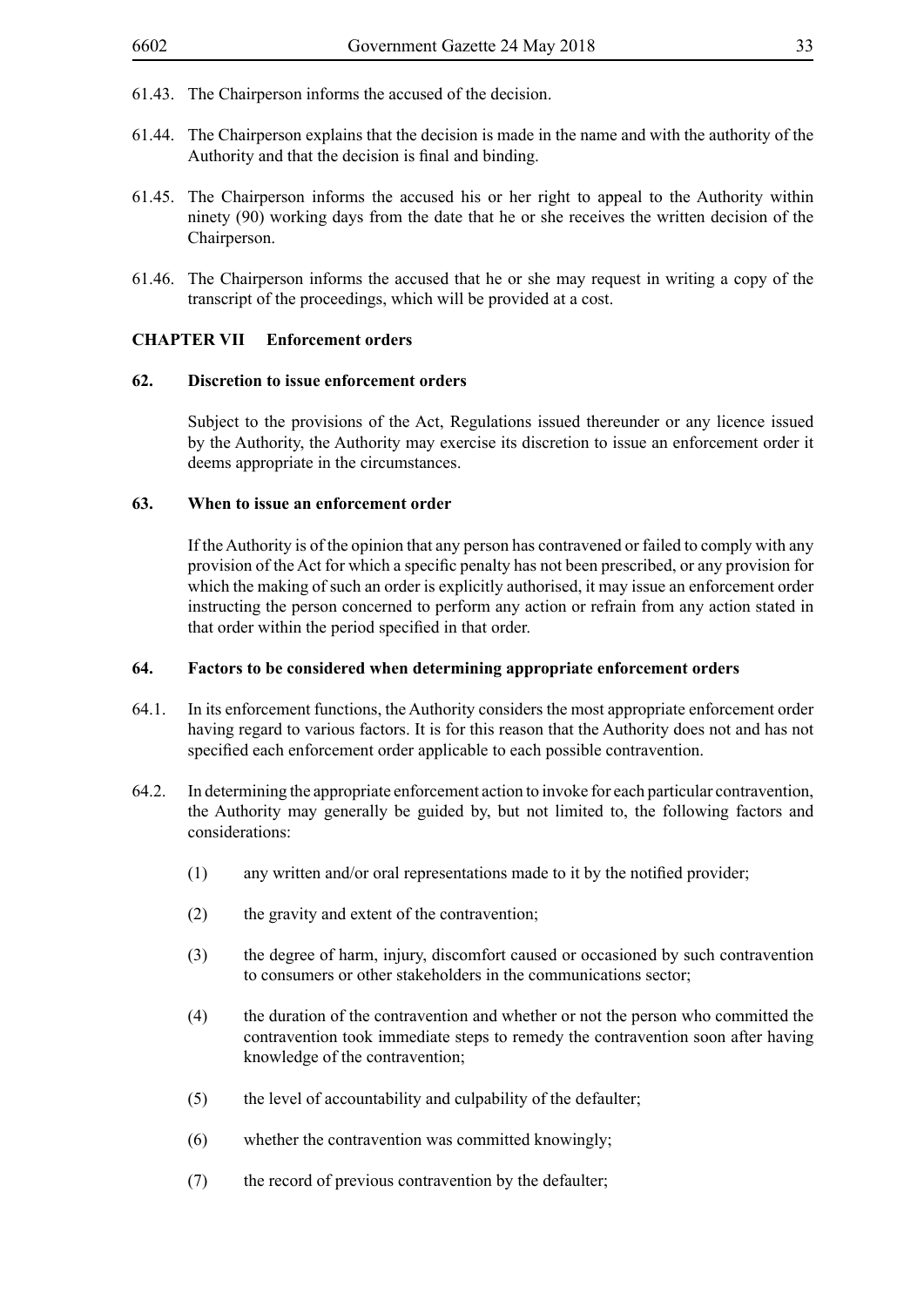- (8) the absence or ineffectiveness of internal mechanisms or procedures required to prevent contravention by the person who committed the contravention;
- (9) any gain made by the person who committed the contravention directly or indirectly arising from such contravention;
- (10) the need to impose a particular enforcement order so as to act as deterrent both to the person who committed such contravention and other persons; and
- (11) such other factors as the Authority may, from time to time, determine.

#### **65. Possible enforcement orders**

With regard to the enforcement of the Act, Regulations issued thereunder or any licence issued by the Authority, a range of possible options are available to the Authority. After a hearing, the Authority may:

- (1) issue warning letters;
- (2) impose civil penalties or fines;
- (3) declare any telecommunications equipment or radio apparatus forfeited;
- (4) suspend or withdraw a licence issued under the Act, or amend the terms of such licence;
- (5) issue directions (orders) aimed at preventing or rectifying a contravention;
- (6) report any matter to the Police;
- (7) refer to the Prosecutor-General any matter in which the Authority is of the view that criminal offence has been committed under the Act;
- (8) institute civil proceedings before a court of competent jurisdiction; or
- (9) issue an order in terms of the Authority's powers under Chapter V of the Act and/or under the Regulations on Handling Competition for Telecommunications Licensees.

#### **66. Warning letters**

- 66.1. Where, upon conclusion of investigations, there are findings that a licensee is contravening or has contravened any provision of the Act, Regulations issued thereunder or any licence issued by the Authority in terms of the Act, the Authority may issue a warning letter to the defaulter requiring the defaulter to take such steps to comply with the condition as may be specified or to take steps to remedy the consequences of the contravention within a particular time frame stipulated in the warning letter.
- 66.2. A warning letter is an order that the Authority may issue in response to a contravention where a warning is considered a sufficient response.

#### **67. Fines**

- 67.1. The Authority may impose a fine for enforcement purposes.
- 67.2. The Authority may not impose a fine which exceeds the maximum penalty stipulated in the Act.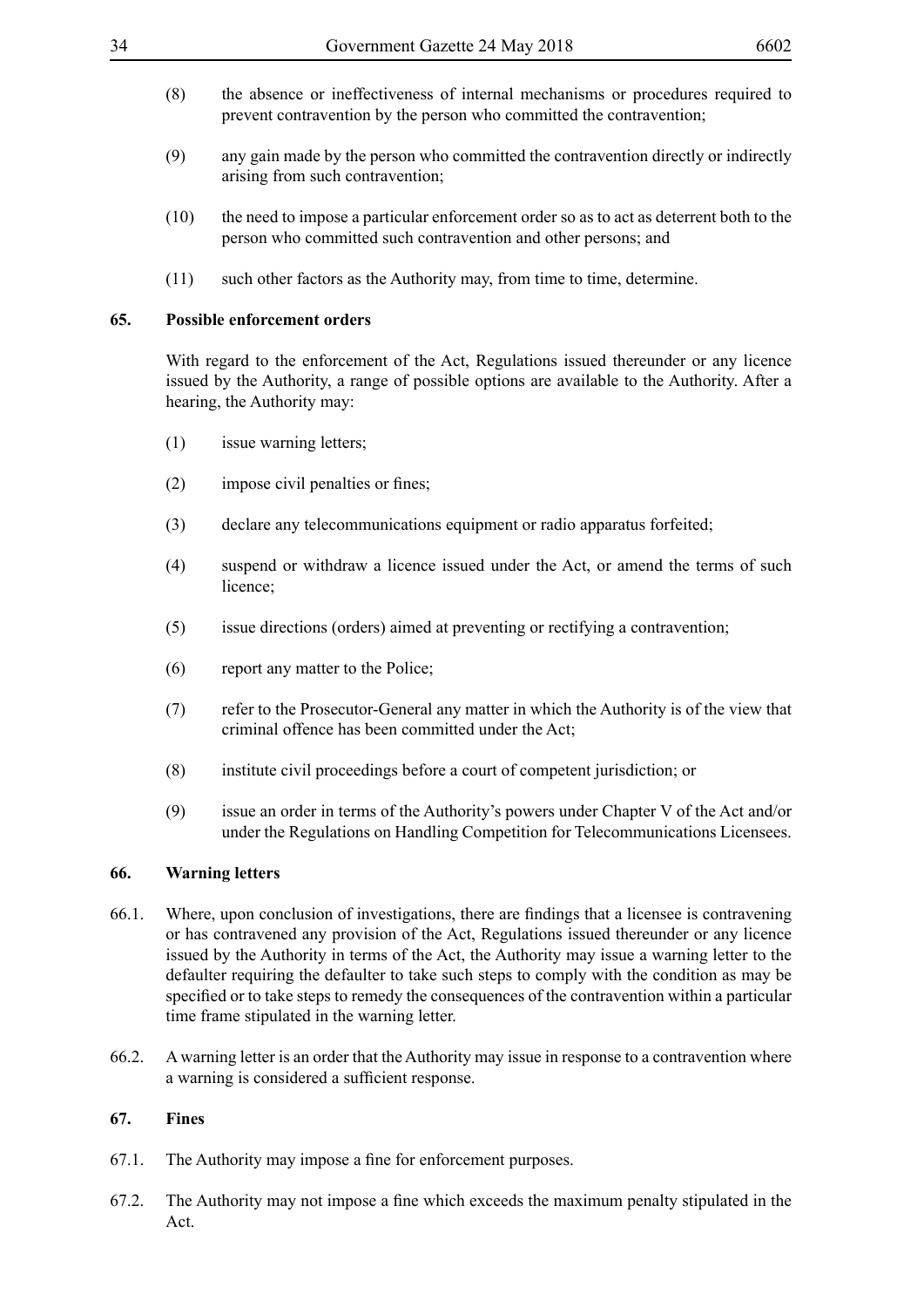67.3. Any or fine imposed by the Authority pursuant to these Guidelines must become due and payable by the defaulter person within ninety (90) days from the date of the decision made by the Authority or within any other period prescribed by the Authority.

### **68. Forfeiture of equipment or apparatus**

- 68.1. After a hearing, the Authority may declare any telecommunications equipment or radio apparatus forfeited –
	- (i) that has been used by the accused in the commission of a regulatory offence;
	- (ii) whose possession is prohibited by the Act or otherwise unlawful; or
	- (iii) that does not comply with standards prescribed under section 80 of the Act (on equipment approvals and standards) or that belongs to a category of telecommunications equipment for which type approval has been prescribed as contemplated in section 80(3) and that has not been approved as contemplated in that subsection; session is prohibited by this Act or otherwise unlawful.
- 68.2. If a person is convicted by the Authority in terms of section 115(4)(b) of the Act and section of these Guidelines, the Authority may declare any telecommunications equipment or radio apparatus used in the commission of an offence or whose possession is prohibited by the Act or whose possession is otherwise unlawful, to be forfeited to the Authority.
- 68.3. The Authority may deal with any apparatus or equipment forfeited to it in terms of section 115(4)(b) as it thinks fit: Provided that the provisions in the laws relating to criminal procedure in Namibia dealing with the enforcement of rights by persons to property other than persons from whom the property has been seized, apply with the necessary changes to property contemplated in this section.

#### **69. Suspension, withdrawal of the licence or amendment of its terms**

- 69.1. When deciding whether to suspend or withdraw a licence issued under the Act or amend the terms of such licence, the Authority adheres to the present Guidelines and to provisions of sections  $38(10)(i)$  (telecommunications licence),  $90(2)(e)$ -(f)(broadcasting licence) and 96(6) (b)(iii)-(iv)(postal service licence) of the Act.
- 69.2. In exercising the powers to withdraw, suspend a licence or vary terms thereof, the Authority issues a notice inviting the Respondent to show cause why its licence should not be suspended, varied or withdrawn.
- 69.3. The Authority must publish a notice of such suspension, variation or withdrawal in two consecutive issues of the Government Gazette and newspapers circulating in Namibia.

#### **70. The Authority's directions (orders)**

- 70.1. The Authority may issue provisional and final orders.
- 70.2. The Authority may issue directions (orders) where the Authority deems it appropriate to prevent or rectify a contravention.

## **71. Provisional orders**

71.1. A provisional order may be issued before the Authority concludes its investigation where the Authority has reasonable grounds to believe that there is a contravention.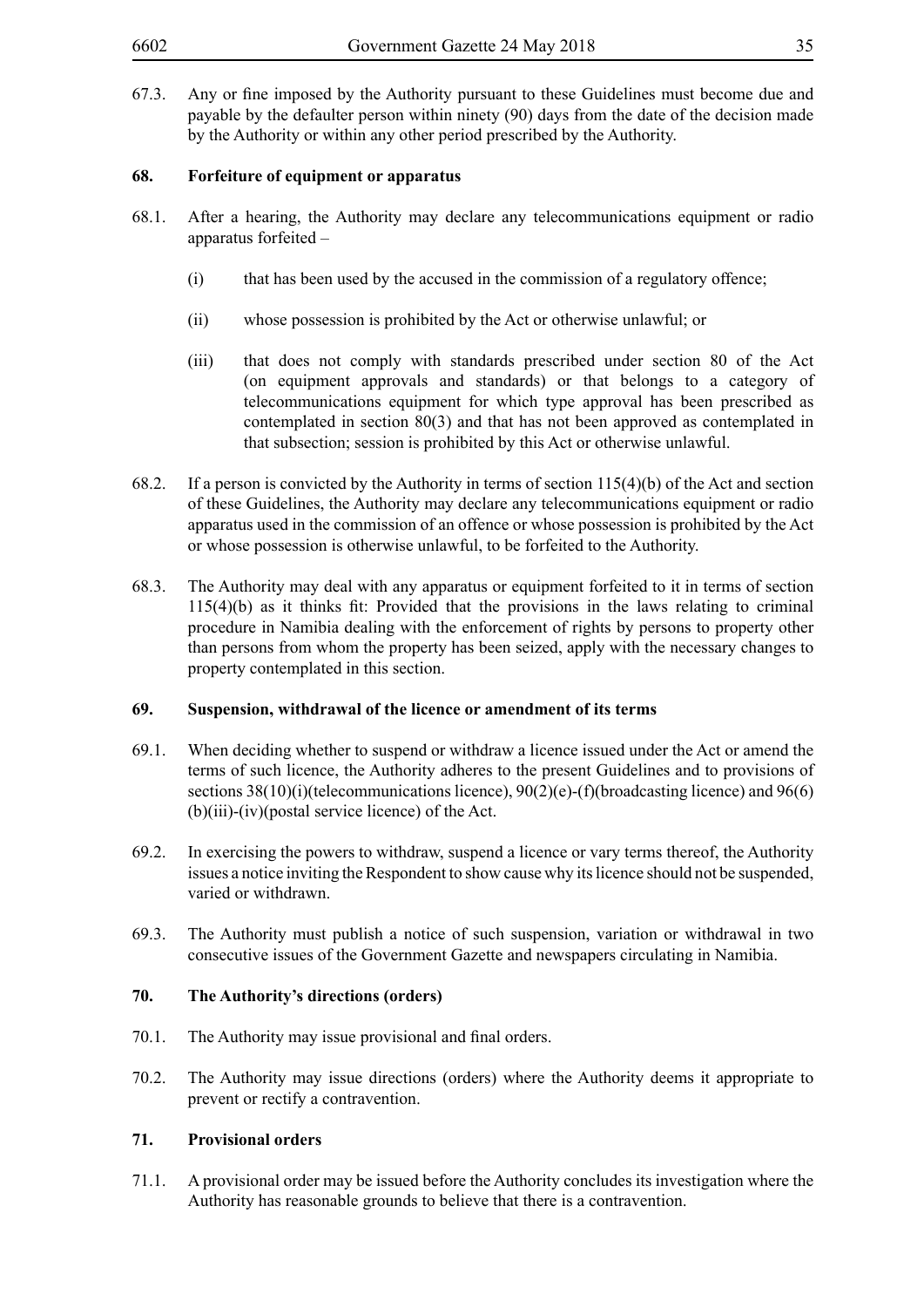- 71.2. The provisional order may be issued to require a licensee to do or not to do something to prevent loss or irreparable damage or harm that might arise or that which is considered by the Authority likely to arise before the investigations are concluded.
- 71.3. The Authority may issue a provisional order if the balance of convenience favours the granting of a provisional order.
- 71.4. Before issuing a provisional order, the Authority may at its own discretion afford the Respondent a reasonable opportunity to consider the allegations against it and to respond either by written and/or oral representations to the allegations made, unless the Authority has reasonable grounds to believe that doing so would defeat the purpose of the provisional order.
- 71.5. A person who is subject to a provisional order may file an objection to the provisional order within ten (10) days after service of such provisional order has been effected upon it.
- 71.6. In the case of an objection against a provisional order referred to in section, the Authority considers the objection within a reasonable time depending on the urgency of the matter and either:
	- (1) revoke the provisional order if it upholds the objection; or
	- (2) extend or uphold the provisional order.

### **72. Final orders**

- 72.1. If the Authority is satisfied after concluding its investigations that a licensee has contravened an applicable provision of the Act, Regulations issued thereunder or any licence issued by the Authority Act, it may impose a final order or confirm a provisional order issued in accordance with sections.
- 72.2. The Authority reserves its right to enforce a final order by civil proceedings before a court of competent jurisdiction.

#### **73. Report to the Police**

If, during or at the end of an investigation, the Authority discovers that a criminal offence was committed or has reason to believe that a criminal offence is about to or being committed, the Authority must report same to the Police.

#### **74. Referral to the Prosecution Authority**

- 74.1. The Authority may, at its discretion, elect to notify the wrongdoer prior to reporting the matter to the Police.
- 74.2. The fact that a matter has been reported to the Police does not necessarily have the effect of halting the investigations and ultimate findings by the Authority with regard to that matter.

#### **75. Institution of civil proceedings**

The Authority may, in the exercise of its enforcement powers, institute civil proceedings in court against any person for any remedy including injunctive relief, recovery of civil penalty or fines or specific performance.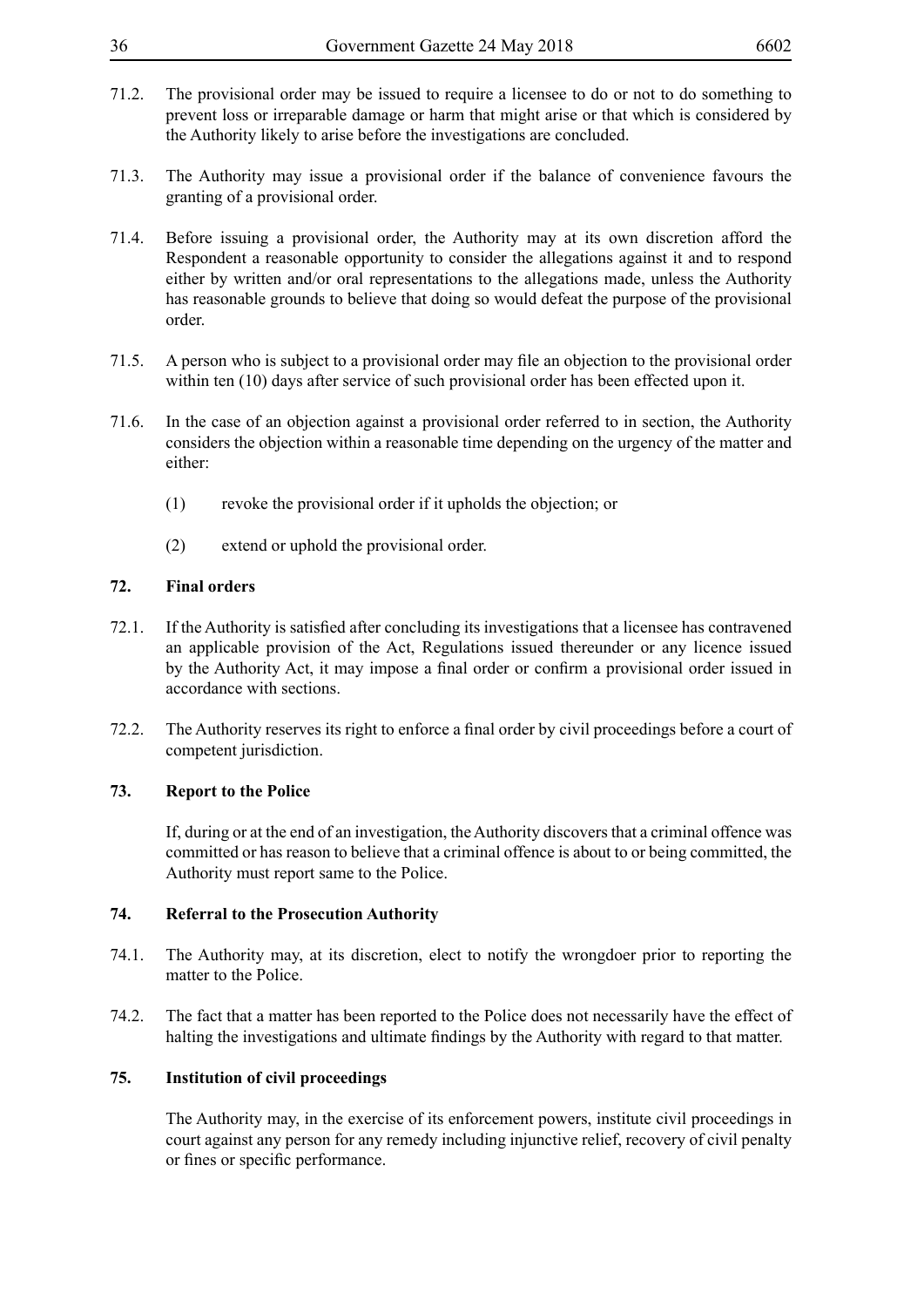The Authority handles issues of competition which may arise in the course of the discharge of its functions in accordance with the provisions of Chapter IV of the Act and the applicable Regulations on handling competition for licensees.

## **77. Appeal against an enforcement order by the Authority**

- 77.1. Any person against whom an order is made under section may appeal against such order to the High Court within the prescribed period and subject to such procedural requirements as may be prescribed.
- 77.2. The Authority may allow a person against whom an enforcement order has been made to postpone compliance with the order pending an appeal.
- 77.3. A person who appeals against an order made under section must comply with the order pending the decision of the High Court on the appeal, unless the High Court has made an order exempting him or her from complying with that order, which order may only be granted if the compliance with the order would cause serious prejudice to the party against whom the order has been made and the failure to comply with the order would not cause serious prejudice to another party having a substantial interest in the subject matter of the order.

## **CHAPTERVIII Penalties**

## **78. Penalties for contravention of an enforcement order**

- 78.1. Any person who fails to comply with an enforcement order or any other order or request that the Act authorises the Authority to make, is liable to a penalty contemplated in section 115(4) and is guilty of an offence and liable to a fine not exceeding N\$100 000 or imprisonment for a period not exceeding two years.
- 78.2. An additional penalty or fine of N\$10 000 for each day which an offence referred to in section continues may be imposed by the Authority or a competent court, as the case may be.

## **79. Fines and prison terms**

- 79.1. Any person who provides telecommunications or broadcasting services or owns or operates a network for which a licence is required by the Act without a licence to provide such services (i.e., regulatory offense in terms of section 114(1) of the Act) is liable to a penalty contemplated in section 115(4) and guilty of an offence and on conviction liable to a fine not exceeding N\$1 000 000 or to imprisonment for a period not exceeding three years.
- 79.2. Any person who provides broadcasting services or telecommunications services or owns or operates a telecommunications network outside the scope of a licence or who does not comply with a condition of the licence held by that person (i.e., regulatory offense in terms of section 114(2) of the Act) is liable to a penalty contemplated in section 115(4) and guilty of an offence and on conviction liable to a fine not exceeding N\$500 000 or to imprisonment for a period not exceeding two years.
- 79.3. A person who
	- (a) contravenes section (d),  $(m)$ ,  $(n)$  or (o) of subsection 117(1) of the Act is on conviction liable to imprisonment for a period not exceeding 15 years or a fine not exceeding N\$1 000 000 or both such fine and such imprisonment;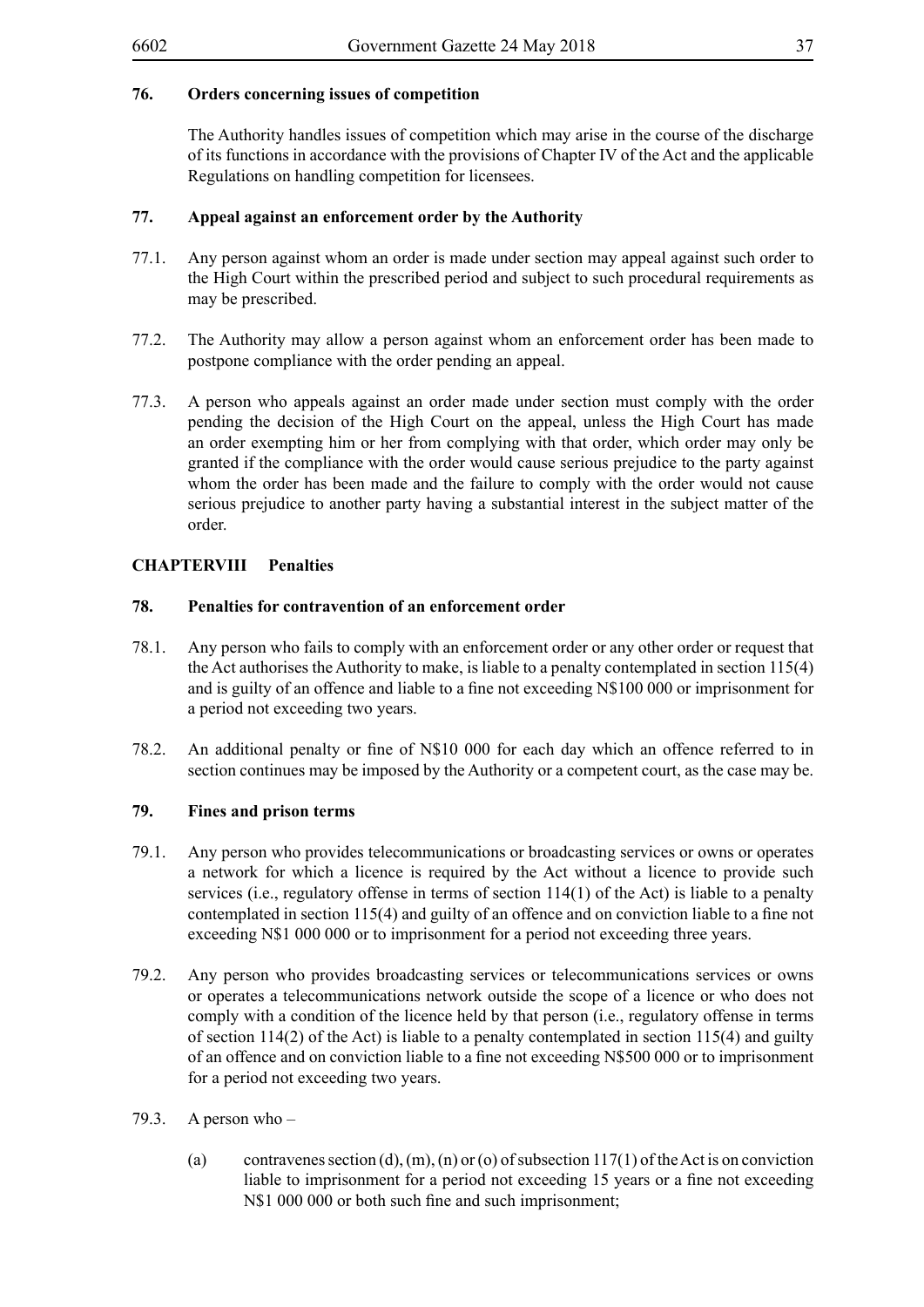(b) contravenes any other provision of subsection 117(1) of the Act is on conviction liable to imprisonment for a period not exceeding five years or to a fine not exceeding N\$20 000 or to both such fine and such imprisonment.

## **80. Determination of the amount of a penalty**

In cases where the amount of a penalty has not been provided for in the Act or Regulations, the Authority must determine the amount of such penalty.

## **81. Factors to be considered in the imposition of fines**

Factors to be considered in the imposition of a penalty or a fine include but are not limited to the following –

- i. the seriousness of the offense;
- ii. public interest;
- iii. whether the offender was an accessory (helping the main offender) or the main offender,
- iv. Contrition;
- v. whether the offender is a "first-time" or repeat offender, and
- vi. impact on the regulated sector;
- vii. Peculiar circumstances of the offender.

## **82. Corporate liability**

For the purposes of the Authority's investigations, hearings, procedures, and enforcement orders, corporate liability, and the personal liability of directors, managers, officers or agents of the corporate defaulter are assessed and determined in terms of the applicable rules and principles of criminal law and criminal procedure, especially rules on participation in crime and the provisions of the Criminal Procedure Act 51 of 1977, as amended by Parliament and interpreted by courts.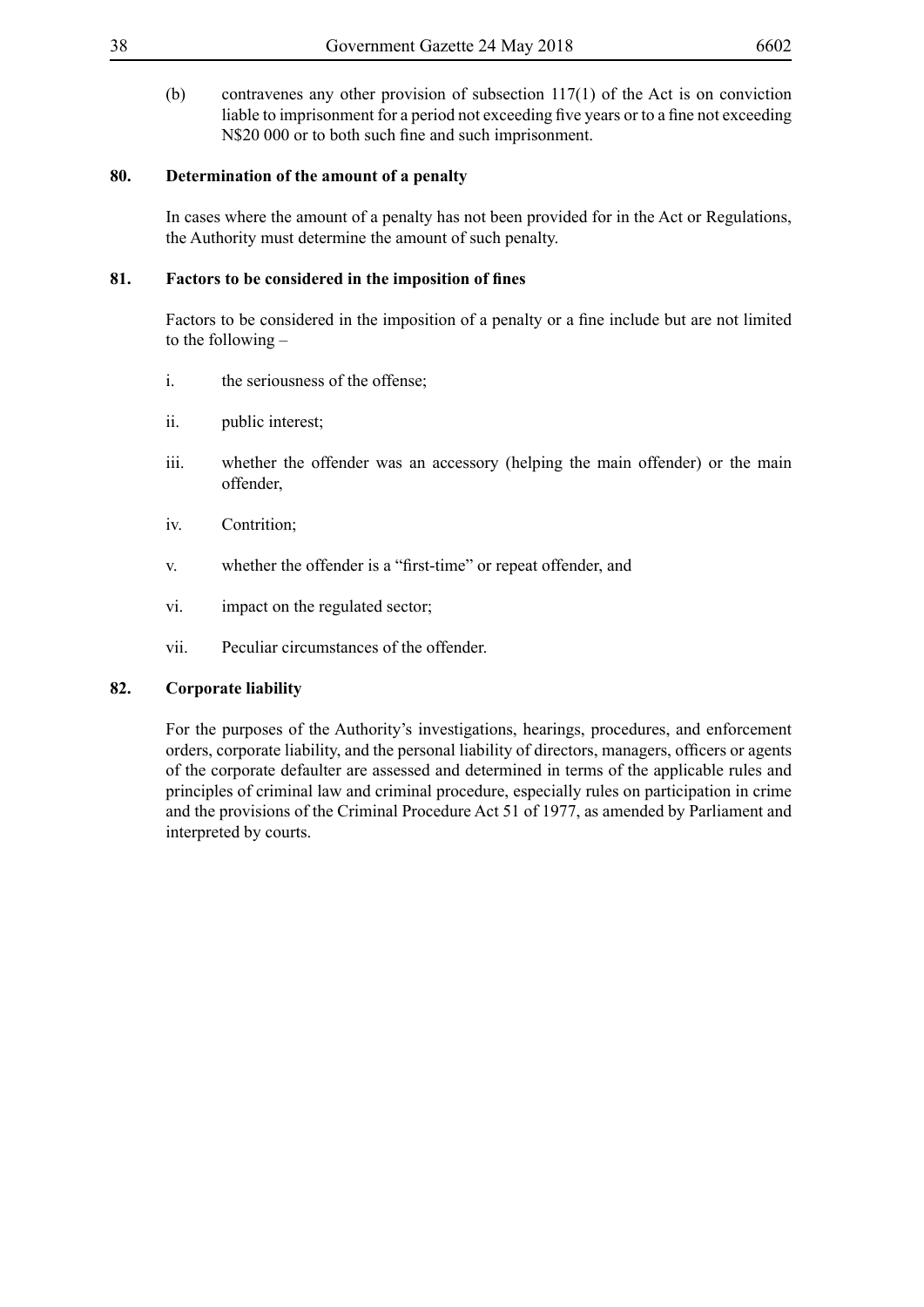#### **Annex A**

#### **Template for investigation notice**

#### **Investigation Notice**

#### **(In terms of section 17 of the Enforcement and Penalty Guidelines)**

**TO**:

Whereas it appears on complaint made to the Authority and the Authority has decided it is necessary to conduct an investigation. The aim of the investigation is to establish the facts of the complaint by gathering as much relevant facts and information as possible

\_\_\_\_\_\_\_\_\_\_\_\_\_\_\_\_\_\_\_\_\_\_\_\_\_\_\_\_\_\_\_\_\_\_\_\_\_\_\_\_\_\_\_\_\_\_\_\_\_\_\_\_\_\_\_\_\_\_\_\_\_\_\_\_\_\_\_\_\_\_\_\_\_\_\_\_\_\_\_ \_\_\_\_\_\_\_\_\_\_\_\_\_\_\_\_\_\_\_\_\_\_\_\_\_\_\_\_\_\_\_\_\_\_\_\_\_\_\_\_\_\_\_\_\_\_\_\_\_\_\_\_\_\_\_\_\_\_\_\_\_\_\_\_\_\_\_\_\_\_\_\_\_\_\_\_\_\_\_ \_\_\_\_\_\_\_\_\_\_\_\_\_\_\_\_\_\_\_\_\_\_\_\_\_\_\_\_\_\_\_\_\_\_\_\_\_\_\_\_\_\_\_\_\_\_\_\_\_\_\_\_\_\_\_\_\_\_\_\_\_\_\_\_\_\_\_\_\_\_\_\_\_\_\_\_\_\_\_  $\_$  , and the set of the set of the set of the set of the set of the set of the set of the set of the set of the set of the set of the set of the set of the set of the set of the set of the set of the set of the set of th  $\_$  , and the set of the set of the set of the set of the set of the set of the set of the set of the set of the set of the set of the set of the set of the set of the set of the set of the set of the set of the set of th

The allegations are:

Kindly note that the Authority's investigators by the name of may also invite you to attend an investigation meeting in order to give you an opportunity to give your side of the story. If this is required, you will be informed of the time and date of the meeting in advance and you may bring a representative with you to this meeting.

|       | It is currently expected that the investigation will be completed by this date | of the |  |
|-------|--------------------------------------------------------------------------------|--------|--|
| month | in the year                                                                    |        |  |

Once the investigation has been completed, you will be informed in writing of the outcome. If the Authority finds that there is a case to answer, you will be issued with Regulatory summon and thereafter issued with a Notice of hearing inviting you to attend a formal hearing to be conducted by the Authority in terms of the Communications Act 8 of 2009.

In the meantime, should you have any information that might be of assistance to the investigation or wish to discuss anything, please do not hesitate to contact the Authority's investigator

at email address:

or at telephone number, 061 222666.

Issued at this day of  $\frac{1}{20}$ .

**SIGNATURE**

\_\_\_\_\_\_\_\_\_\_\_\_\_\_\_\_\_\_\_\_\_\_\_\_\_\_\_\_\_

 $\_$ 

**DESIGNATION**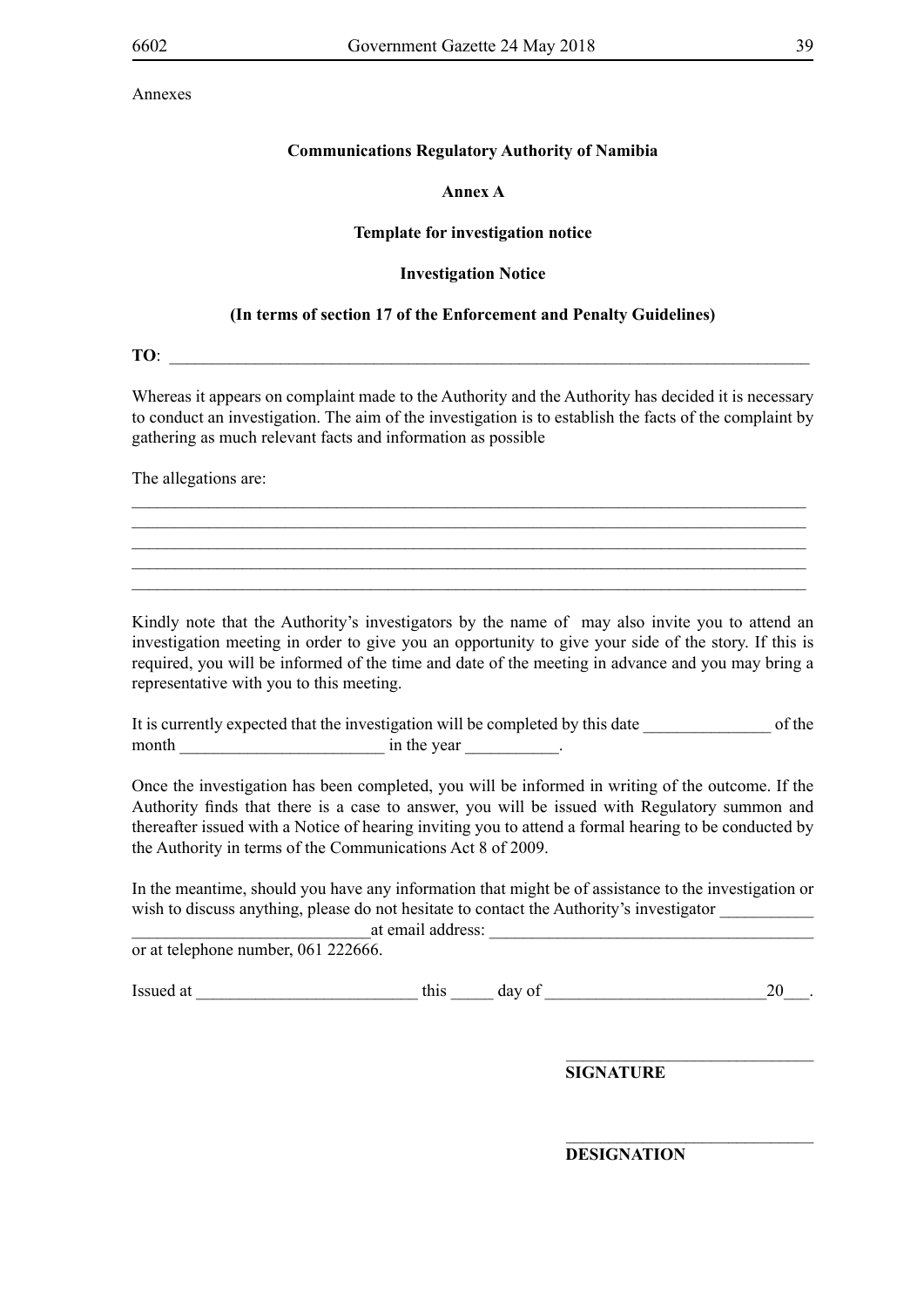#### **Annex B**

## **Template for investigation report**

#### **Investigation Report**

*This is a template investigation report that an investigator may adapt to suit the particular circumstances of his or her investigation.* 

*The template investigation report is for guidance purposes only and may be changed to reflect the individual circumstances or the needs of a case.*

| Introduction  | Investigation authorised by: [Name and role]                              |  |  |  |  |
|---------------|---------------------------------------------------------------------------|--|--|--|--|
|               |                                                                           |  |  |  |  |
|               |                                                                           |  |  |  |  |
|               | <b>Investigator:</b> [Name and role]                                      |  |  |  |  |
|               |                                                                           |  |  |  |  |
|               |                                                                           |  |  |  |  |
|               | Date investigation began:                                                 |  |  |  |  |
|               |                                                                           |  |  |  |  |
|               |                                                                           |  |  |  |  |
|               |                                                                           |  |  |  |  |
|               | Terms of reference: [include if they were amended and how]                |  |  |  |  |
|               |                                                                           |  |  |  |  |
|               |                                                                           |  |  |  |  |
|               |                                                                           |  |  |  |  |
|               | Background to the investigation: [Brief overview of the matter]           |  |  |  |  |
|               |                                                                           |  |  |  |  |
|               |                                                                           |  |  |  |  |
|               |                                                                           |  |  |  |  |
|               |                                                                           |  |  |  |  |
| Process of    | The investigation process: [Explain how the investigation was authorised] |  |  |  |  |
| investigation |                                                                           |  |  |  |  |
|               |                                                                           |  |  |  |  |
|               |                                                                           |  |  |  |  |
|               |                                                                           |  |  |  |  |
|               |                                                                           |  |  |  |  |
|               |                                                                           |  |  |  |  |
|               |                                                                           |  |  |  |  |
|               | Evidence collected: [List all evidence collected]                         |  |  |  |  |
|               |                                                                           |  |  |  |  |
|               |                                                                           |  |  |  |  |
|               |                                                                           |  |  |  |  |
|               |                                                                           |  |  |  |  |
|               |                                                                           |  |  |  |  |
|               |                                                                           |  |  |  |  |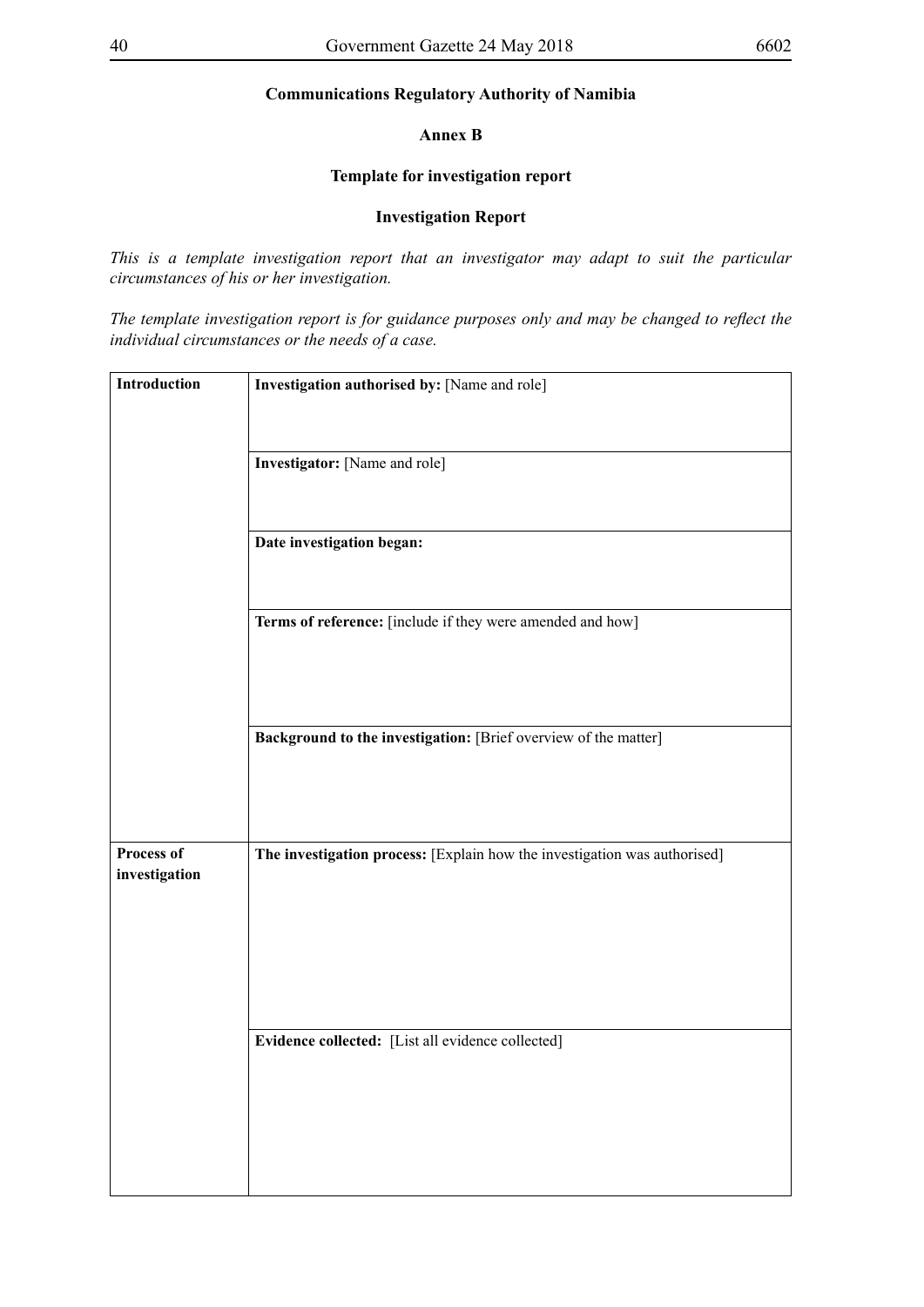|                               | Evidence not collected: [List all evidence that could not be collected and why                                                                                                                            |  |  |  |
|-------------------------------|-----------------------------------------------------------------------------------------------------------------------------------------------------------------------------------------------------------|--|--|--|
|                               |                                                                                                                                                                                                           |  |  |  |
|                               | Persons interviewed: [List all people interviewed]                                                                                                                                                        |  |  |  |
|                               | Persons not interviewed: [List any witnesses that could not be interviewed and                                                                                                                            |  |  |  |
|                               | why]                                                                                                                                                                                                      |  |  |  |
|                               | Anonymised statements: [If any, explain why and provide details of any enquiries<br>into witness]                                                                                                         |  |  |  |
| The investigation<br>findings | Summary of written and physical evidence: [name and summarise each document<br>contained, set out how the evidence supported or did not support your findings and<br>why]                                 |  |  |  |
|                               | Summary of witness evidence: [name and summarise each witness statement, quote<br>from statement where relevant, set out how the witness statement supported or did<br>not support your findings and why] |  |  |  |
|                               | Facts established: [detail what the investigation has established]                                                                                                                                        |  |  |  |
|                               | Facts that could not be established: [detail any part of the investigation that was<br>inconclusive]                                                                                                      |  |  |  |
|                               | Mitigating factors: [detail if there were any mitigating factors uncovered that are<br>relevant to the investigation]                                                                                     |  |  |  |
|                               | Other relevant information: [detail any other information that is relevant to the<br>matter]                                                                                                              |  |  |  |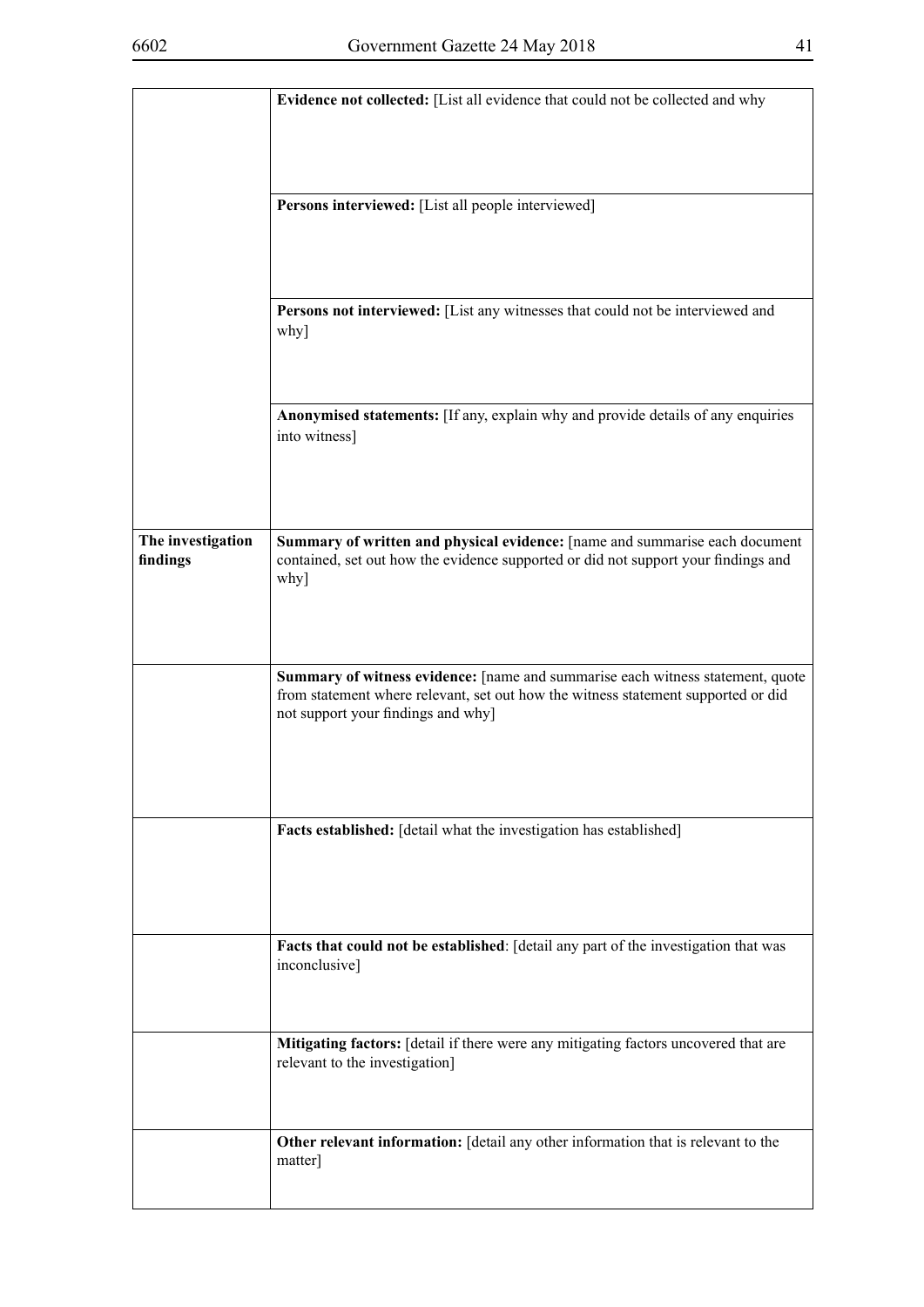| Conclusion                     | <b>Recommendation:</b>                                                                                                                                                                                                                                                                                                                     |
|--------------------------------|--------------------------------------------------------------------------------------------------------------------------------------------------------------------------------------------------------------------------------------------------------------------------------------------------------------------------------------------|
| [if required]                  | Formal action/Informal action/No action required                                                                                                                                                                                                                                                                                           |
|                                | Further details on recommendation: [such as the type of action suggested for<br>example, formal disciplinary meeting, and if there are any other recommendations<br>related to the matter. In disciplinary matters, the investigator should not recommend<br>a possible sanction. This should only be considered at a disciplinary hearing |
|                                | Investigator's signature:                                                                                                                                                                                                                                                                                                                  |
|                                | Date:                                                                                                                                                                                                                                                                                                                                      |
| <b>Supporting</b><br>documents | [List all documents collected as part of investigation and included in report]                                                                                                                                                                                                                                                             |

## **ISSUED BY THE COMMUNICATION REGULATORY AUTHORITY OF NAMIBIA**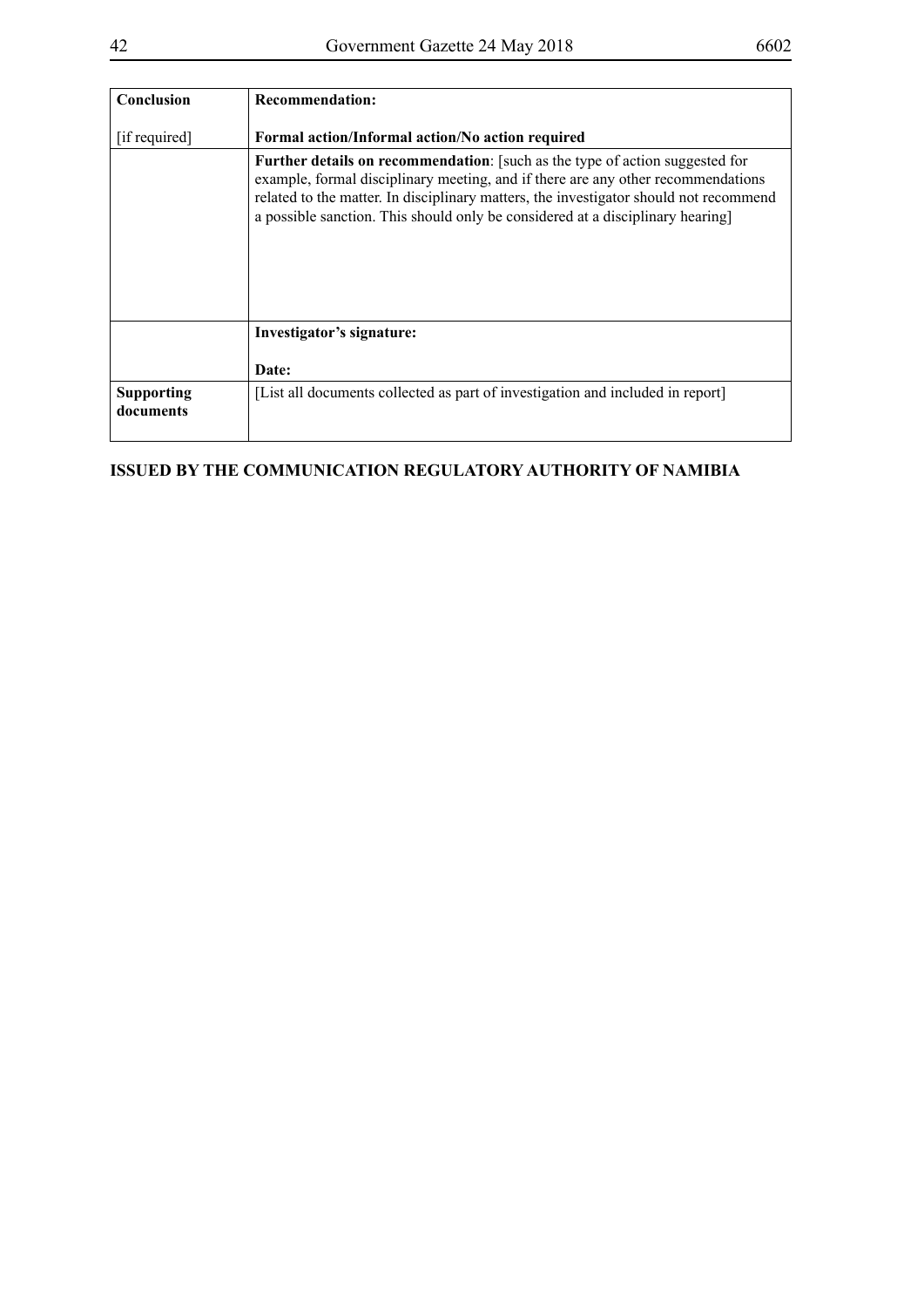Annex C

Template for removal of evidence receipt

Receipt for Removal of evidence from a person or premises

(In terms of section 102 and 126, Communications Act, 2009 (Act No. 8 of 2009))

DATE OF REMOVAL: LEARNING CONTROLLER CONTROLLER CONTROLLER CONTROLLER CONTROLLER CONTROLLER CONTROLLER CONTROLLER CONTROLLER CONTROLLER CONTROLLER CONTROLLER CONTROLLER CONTROLLER CONTROLLER CONTROLLER CONTROLLER CONTROLLE

**PREMISES REMOVED FROM:** 

## **FULL NAMES AND SURNAME AND ID NUMBER OF OWNER OF EQUIPMENT OR** PERSON IN CHARGE OF PREMISES UPON REMOVAL OF EQUIPMENT:

**REASON FOR REMOVAL:** 

**DETAILED DESCRIPTION OF EQUIPMENT REMOVED:** 

## **SIGNATURE OF OWNER / PERSON AT PREMISES**

**DATE** 

**SIGNATURE OF CRAN INSPECTOR**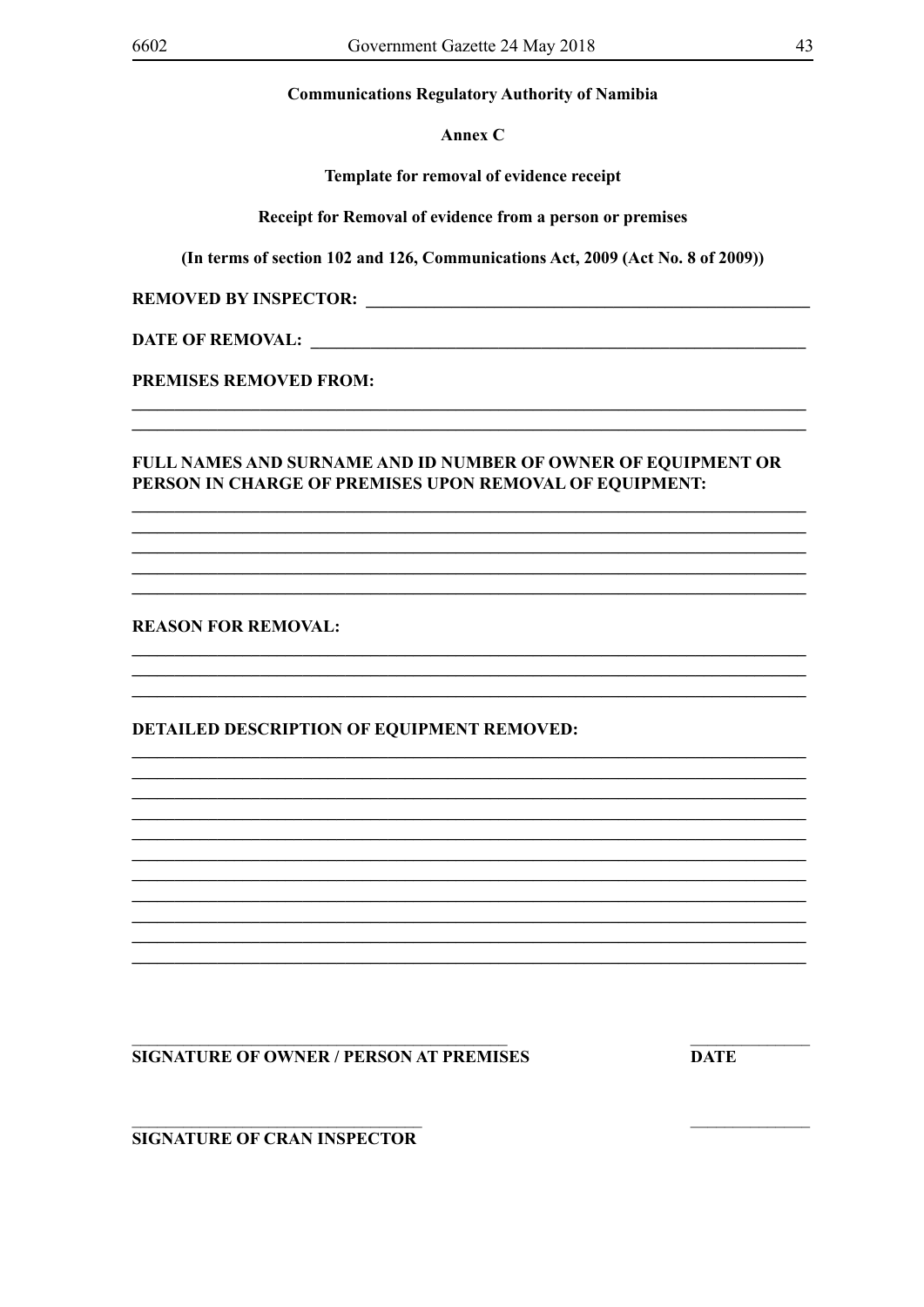#### **Annex D**

### **Template for SEARCH WARRANT**

### **SEARCH WARRANT**

(In terms of section 102 and 126, Communications Act, 2009 (Act No. 8 of 2009))

## **TO INSPECTOR**: \_\_\_\_\_\_\_\_\_\_\_\_\_\_\_\_\_\_\_\_\_\_\_\_\_\_\_\_\_\_\_\_\_\_\_\_\_\_\_\_\_\_\_\_\_\_\_\_\_\_\_\_\_\_\_\_\_\_\_\_\_\_\_

Whereas it appears on complaint made to the Authority that there are reasonable grounds for suspecting that there is at the premises situated at:

 $\_$  , and the set of the set of the set of the set of the set of the set of the set of the set of the set of the set of the set of the set of the set of the set of the set of the set of the set of the set of the set of th

\_\_\_\_\_\_\_\_\_\_\_\_\_\_\_\_\_\_\_\_\_\_\_\_\_\_\_\_\_\_\_\_\_\_\_\_\_\_\_\_\_\_\_\_\_\_\_\_\_\_\_\_\_\_\_\_\_\_\_\_\_\_\_\_\_\_\_\_\_\_\_\_\_\_\_\_\_\_\_

| to wit:  |                                                                                                                                                                     |
|----------|---------------------------------------------------------------------------------------------------------------------------------------------------------------------|
| e)       | something in respect of which there are reasonable grounds for believing that it is intended<br>to be used for purpose of committing an offence,                    |
| $\rm d)$ | something in respect of which there are reasonable grounds for believing that it was used for<br>the purpose of or in connection with the commission of an offence; |
| c)       | something in respect of which there are reasonable grounds for believing that it will afford<br>evidence as to the commission of an offence;                        |
| b)       | something in respect of which an offence is suspected on reasonable grounds to have been<br>committed;                                                              |
| a)       | something in respect of which an offence has been committed;                                                                                                        |
|          |                                                                                                                                                                     |

THIS IS THEREFORE, to direct the investigators/special investigators to search during daytime the said premises and to seize the said:

\_\_\_\_\_\_\_\_\_\_\_\_\_\_\_\_\_\_\_\_\_\_\_\_\_\_\_\_\_\_\_\_\_\_\_\_\_\_\_\_\_\_\_\_\_\_\_\_\_\_\_\_\_\_\_\_\_\_\_\_\_\_\_\_\_\_\_\_\_\_\_\_\_\_\_\_\_\_\_  $\mathcal{L}_\mathcal{L} = \mathcal{L}_\mathcal{L} = \mathcal{L}_\mathcal{L} = \mathcal{L}_\mathcal{L} = \mathcal{L}_\mathcal{L} = \mathcal{L}_\mathcal{L} = \mathcal{L}_\mathcal{L} = \mathcal{L}_\mathcal{L} = \mathcal{L}_\mathcal{L} = \mathcal{L}_\mathcal{L} = \mathcal{L}_\mathcal{L} = \mathcal{L}_\mathcal{L} = \mathcal{L}_\mathcal{L} = \mathcal{L}_\mathcal{L} = \mathcal{L}_\mathcal{L} = \mathcal{L}_\mathcal{L} = \mathcal{L}_\mathcal{L}$  $\_$  , and the set of the set of the set of the set of the set of the set of the set of the set of the set of the set of the set of the set of the set of the set of the set of the set of the set of the set of the set of th

\_\_\_\_\_\_\_\_\_\_\_\_\_\_\_\_\_\_\_\_\_\_\_\_\_\_\_\_\_\_\_\_\_\_\_\_\_\_\_\_\_\_\_\_\_\_\_\_\_\_\_\_\_\_\_\_\_\_\_\_\_\_\_\_\_\_\_\_\_\_\_\_\_\_\_\_\_\_\_

 $\_$  , and the set of the set of the set of the set of the set of the set of the set of the set of the set of the set of the set of the set of the set of the set of the set of the set of the set of the set of the set of th

 $\mathcal{L}_\text{max}$ 

if found, and to take it before the Communications Regulatory Authority of Namibia ("CRAN") to be dealt with according to the Communications Act, 2009 (Act No. 8 of 2009.

| -<br>Issu<br>70 L | $\epsilon$ h $\epsilon$<br> | - |  |
|-------------------|-----------------------------|---|--|
|                   |                             |   |  |

**SIGNATURE**

**DESIGNATION**

\_\_\_\_\_\_\_\_\_\_\_\_\_\_\_\_\_\_\_\_\_\_\_\_\_\_\_\_\_

\_\_\_\_\_\_\_\_\_\_\_\_\_\_\_\_\_\_\_\_\_\_\_\_\_\_\_\_\_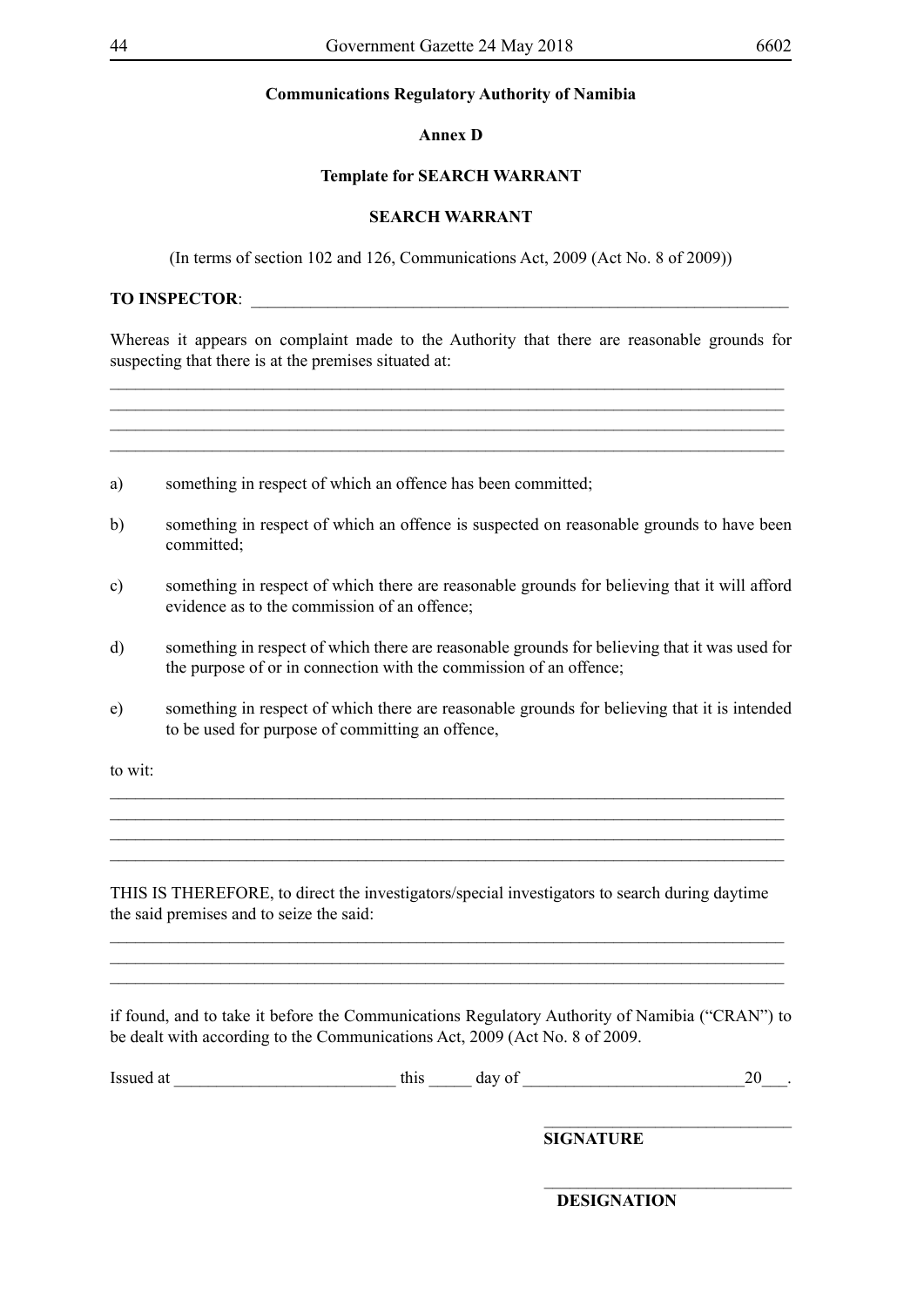**Annex E**

#### **Template for A SUMMONS**

#### **SUMMONS**

(In terms of section 115(1) of the Communications Act, No. 8 of 2009)

| To:               |  |
|-------------------|--|
| Date:             |  |
| Physical Address: |  |
| Postal Address:   |  |
| Telephone:        |  |
| Facsimile:        |  |

You are herewith notified in terms of section 115(1) of the Communications Act, 2009 (Act No. 8 of 2009) that on or about the **\_\_\_\_\_\_\_\_\_\_\_\_\_\_\_\_\_\_\_\_\_\_\_**, you are alleged to have committed a regulatory offence in terms of section 114 of the Act, in that you:

**\_\_\_\_\_\_\_\_\_\_\_\_\_\_\_\_\_\_\_\_\_\_\_\_\_\_\_\_\_\_\_\_\_\_\_\_\_\_\_\_\_\_\_\_\_\_\_\_\_\_\_\_\_\_\_\_\_\_\_\_\_\_\_\_\_\_\_\_\_\_\_\_\_\_\_\_\_\_\_ \_\_\_\_\_\_\_\_\_\_\_\_\_\_\_\_\_\_\_\_\_\_\_\_\_\_\_\_\_\_\_\_\_\_\_\_\_\_\_\_\_\_\_\_\_\_\_\_\_\_\_\_\_\_\_\_\_\_\_\_\_\_\_\_\_\_\_\_\_\_\_\_\_\_\_\_\_\_\_ \_\_\_\_\_\_\_\_\_\_\_\_\_\_\_\_\_\_\_\_\_\_\_\_\_\_\_\_\_\_\_\_\_\_\_\_\_\_\_\_\_\_\_\_\_\_\_\_\_\_\_\_\_\_\_\_\_\_\_\_\_\_\_\_\_\_\_\_\_\_\_\_\_\_\_\_\_\_\_ \_\_\_\_\_\_\_\_\_\_\_\_\_\_\_\_\_\_\_\_\_\_\_\_\_\_\_\_\_\_\_\_\_\_\_\_\_\_\_\_\_\_\_\_\_\_\_\_\_\_\_\_\_\_\_\_\_\_\_\_\_\_\_\_\_\_\_\_\_\_\_\_\_\_\_\_\_\_\_**

The Authority may, after a hearing to determine the appropriate sanction or penalty, impose any or all of the following penalties, in terms of section 115(4) of the Act, if you admit the offence alleged in this summons or admit a different offence and the Authority accepts that admission:

a) Impose a fine of

If you deny the offence alleged or the Authority does not accept your admission of a different offence, the Authority may forward a request to prosecute the matter to the Prosecutor-General.

In terms of section 115(2) and (6) of the Act, you must deliver a notice to the Authority, within thirty (30) days from the date of acknowledging receipt of this summons, indicating whether you admit any other offence referred to in section 114 of the Act, in the form prescribed by the Authority, entitled "NOTICE IN TERMS OF SECTION 115(2) AND (6) OF THE COMMUNICATIONS ACT, 2009 (ACT NO. 8 OF 2009) – RESPONSE TO SUMMONS" which is attached hereto.

Issued at this day of  $\frac{1}{20}$ .

## **CHAIRPERSON OF THE BOARD OF DIRECTORS**

## **COMMUNICATIONS REGULATORY AUTHORITY OF NAMIBIA**

#### **ACKNOWLEDGEMENT OF RECEIPT BY ACCUSED:**

| Full Name: |  |
|------------|--|
| Date:      |  |
| Place:     |  |
| Signature: |  |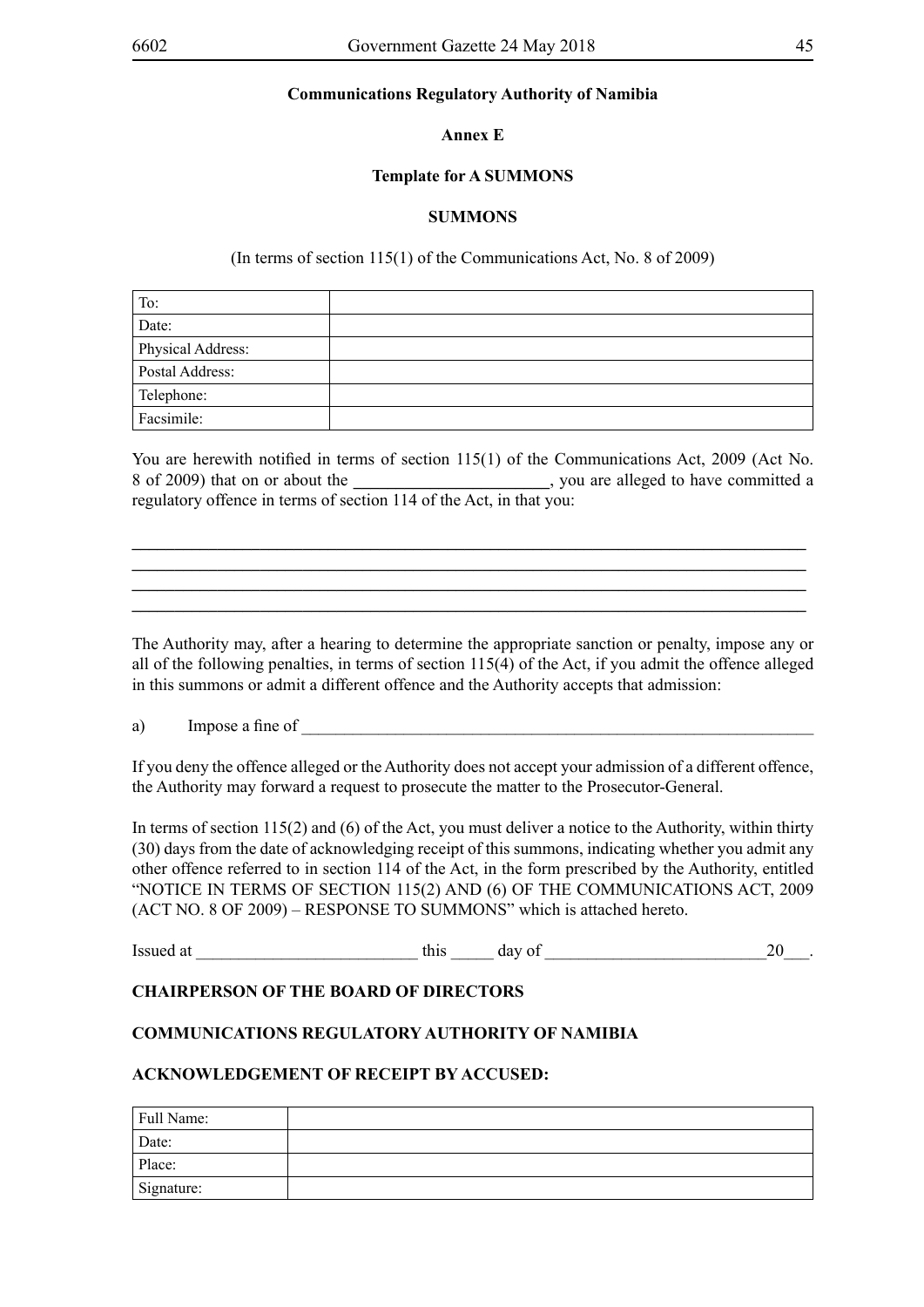## **FOR OFFICE USE ONLY:**

| <b>DELIVERED BY:</b> |  |
|----------------------|--|
| Full Name:           |  |
| Date:                |  |
| Place:               |  |
| Signature:           |  |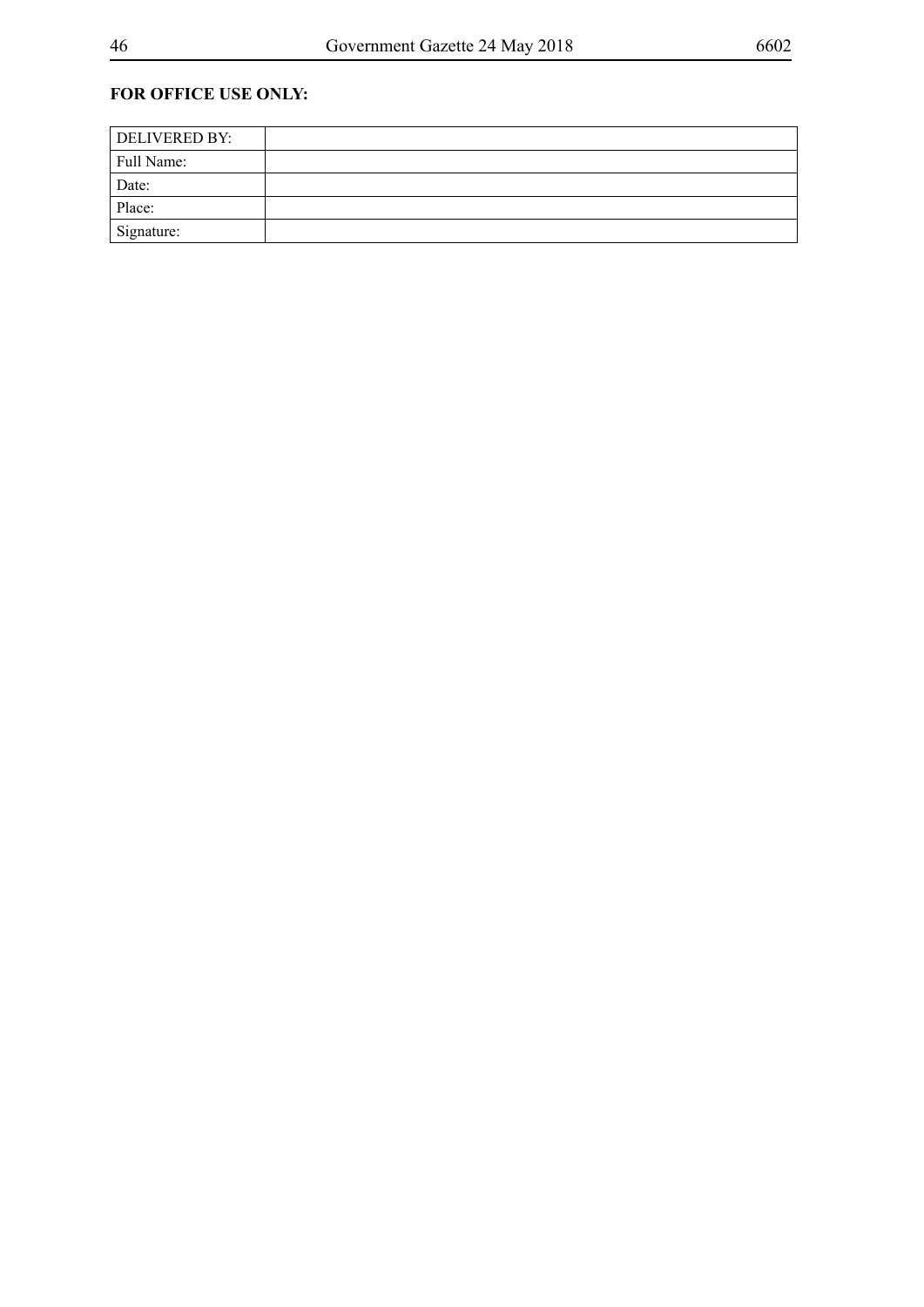**Annex F**

### **Template for A NOTICE OF HEARING**

## **COMMUNICATIONS REGULATORY AUTHORITY OF NAMIBIA**

**Reference No/ Case No:** 

**In the matter between:**

**And**

\_\_\_\_\_\_\_\_\_\_\_\_\_\_\_\_\_\_\_\_\_\_\_\_\_\_\_\_\_\_ **Plaintiff**

\_\_\_\_\_\_\_\_\_\_\_\_\_\_\_\_\_\_\_\_\_\_\_\_\_\_\_\_\_\_ **Defendant**

## **NOTICE OF HEARING \_\_\_\_\_\_\_\_\_\_\_\_\_\_\_\_\_\_\_\_\_\_\_\_\_\_\_\_\_\_\_\_\_\_\_\_\_\_\_\_\_\_\_\_\_\_\_\_\_\_\_\_\_\_\_\_\_\_\_\_\_\_\_\_\_\_\_\_\_\_\_\_\_\_\_\_\_\_\_**

 $\_$  , and the set of the set of the set of the set of the set of the set of the set of the set of the set of the set of the set of the set of the set of the set of the set of the set of the set of the set of the set of th

**To:** \_\_\_\_\_\_\_\_\_\_\_\_\_\_\_\_\_\_\_\_\_\_\_\_\_\_\_\_\_

| At address: |  |
|-------------|--|
|             |  |

PLEASE TAKE NOTE THAT You HEREBY are required to attend a hearing on (date) at (time) at the (place)  $\qquad \qquad$  ;

 $\mathcal{L}_\mathcal{L} = \mathcal{L}_\mathcal{L} = \mathcal{L}_\mathcal{L} = \mathcal{L}_\mathcal{L} = \mathcal{L}_\mathcal{L} = \mathcal{L}_\mathcal{L} = \mathcal{L}_\mathcal{L} = \mathcal{L}_\mathcal{L} = \mathcal{L}_\mathcal{L} = \mathcal{L}_\mathcal{L} = \mathcal{L}_\mathcal{L} = \mathcal{L}_\mathcal{L} = \mathcal{L}_\mathcal{L} = \mathcal{L}_\mathcal{L} = \mathcal{L}_\mathcal{L} = \mathcal{L}_\mathcal{L} = \mathcal{L}_\mathcal{L}$ 

1. The allegations against you are:

1.1 \_\_\_\_\_\_\_\_\_\_\_\_\_\_\_\_\_\_\_\_\_\_\_\_\_\_\_\_\_\_\_\_\_\_\_\_\_\_\_\_\_\_\_\_\_\_\_\_\_\_\_\_\_\_\_\_\_\_\_\_\_\_\_\_\_\_\_\_\_\_\_\_\_ \_\_\_\_\_\_\_\_\_\_\_\_\_\_\_\_\_\_\_\_\_\_\_\_\_\_\_\_\_\_\_\_\_\_\_\_\_\_\_\_\_\_\_\_\_\_\_\_\_\_\_\_\_\_\_\_\_\_\_\_\_\_\_\_\_\_\_\_\_\_\_\_\_ \_\_\_\_\_\_\_\_\_\_\_\_\_\_\_\_\_\_\_\_\_\_\_\_\_\_\_\_\_\_\_\_\_\_\_\_\_\_\_\_\_\_\_\_\_\_\_\_\_\_\_\_\_\_\_\_\_\_\_\_\_\_\_\_\_\_\_\_\_\_\_\_\_

2. You have the right:

- 2.1 to be present at the enquiry.
- 2.2 to be given time to prepare your case.
- 2.3 to be given advance warning of the charges.
- 2.4 to be advised of the allegations and charges.
- 2.5 to be represented or assisted at the hearing by legal representative of your choice
- 2.6 to ask questions of any evidence produced or of statements by the witnesses.
- 2.7 to call witnesses to testify on your behalf
- 2.8 To use an interpreter. In the event that an interpreter is required please indicate so in order for the Authority to secure the services of an interpreter.
- 2.9 to appeal within five working days against any penalty which may be imposed and conveyed to you.
- 3. It is your responsibility to arrange for your witnesses and representation and to ensure that they attend the enquiry. An interpreter will be arranged for you if you so require, provided the Authority is advised of your need for an interpreter on the date of receipt of this notice.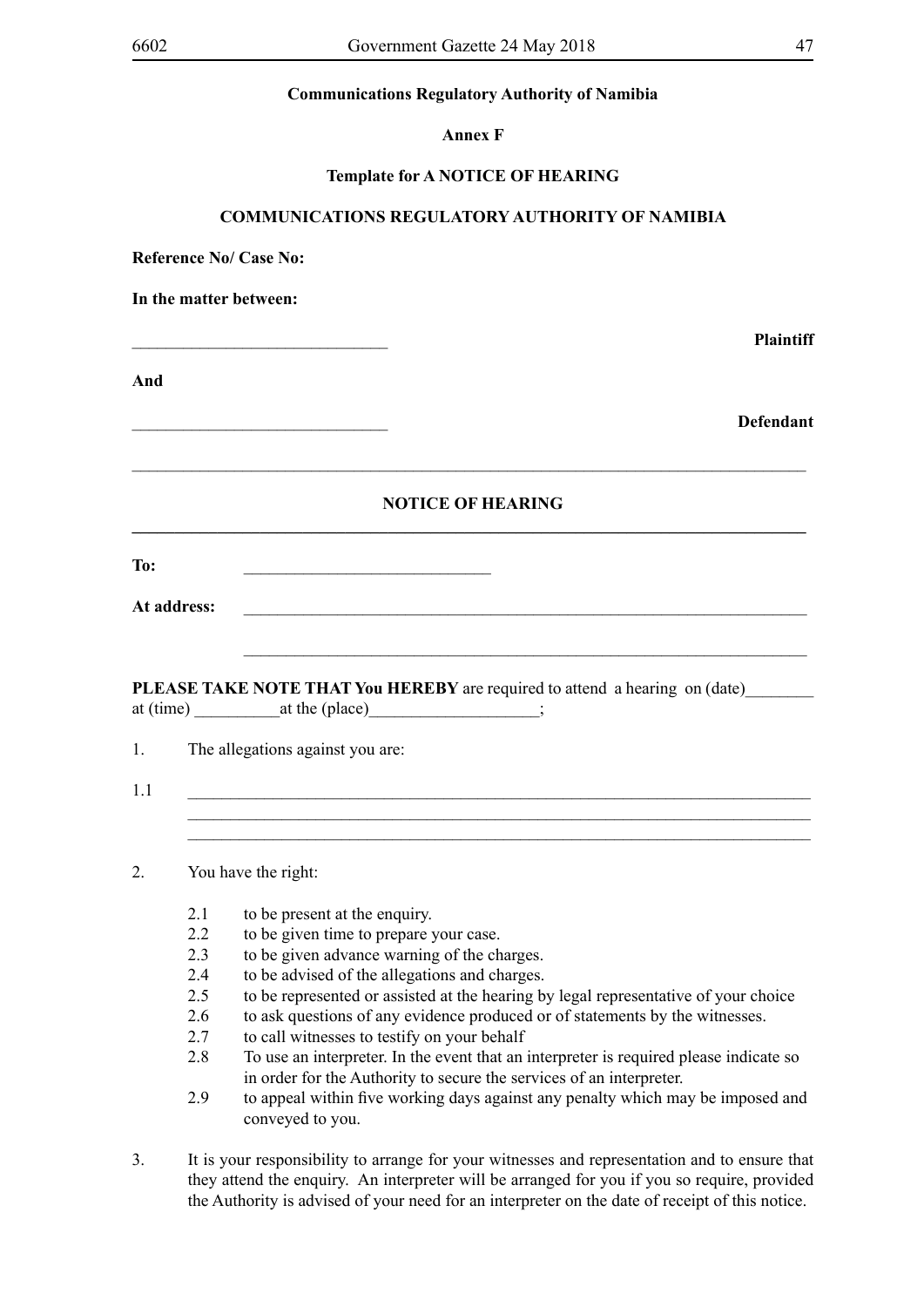4. Should you fail to attend the enquiry without valid reason, or you obstruct the progress of the proceedings the chairman has the discretion to precede in your absence, to make a finding, and impose a penalty, including that of summary dismissal.

**Dated at Windhoek, on the** \_\_\_\_\_\_\_\_\_\_\_\_\_**of** \_\_\_\_\_\_\_\_\_\_\_\_\_\_\_\_**2017**

**SIGNATURE**

**DESIGNATION**

\_\_\_\_\_\_\_\_\_\_\_\_\_\_\_\_\_\_\_\_\_\_\_\_\_\_\_\_\_

 $\_$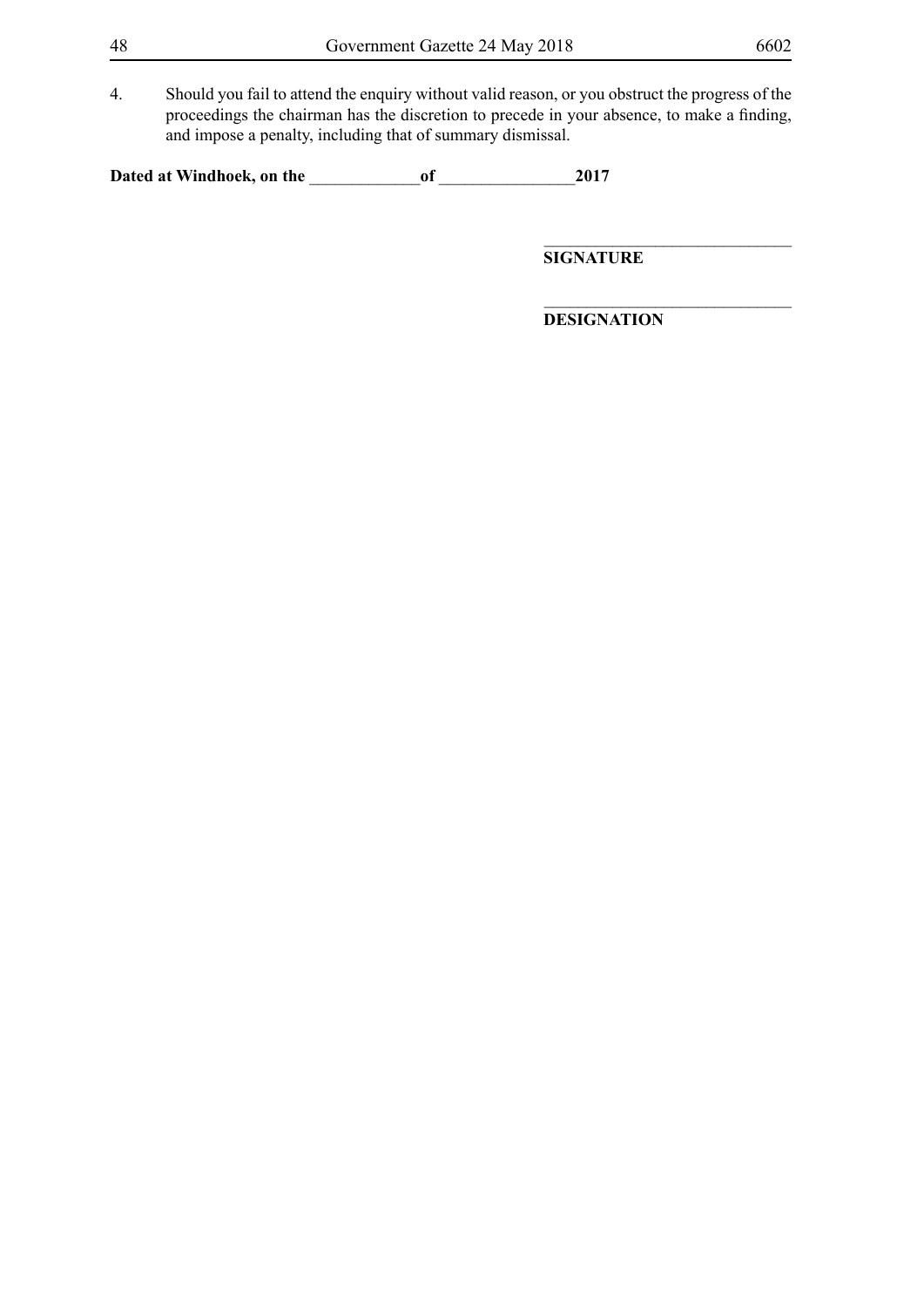**Annex G**

#### **Template for A WITNESS SUBPEONA**

#### **COMMUNICATIONS REGULATORY AUTHORITY OF NAMIBIA**

**Reference No/ Case No:** 

**In the matter between:**

\_\_\_\_\_\_\_\_\_\_\_\_\_\_\_\_\_\_\_\_\_\_\_\_ **Plaintiff**

**And**

\_\_\_\_\_\_\_\_\_\_\_\_\_\_\_\_\_\_\_\_\_\_\_\_ **Defendant**

## **WITNESS SUBPOENA \_\_\_\_\_\_\_\_\_\_\_\_\_\_\_\_\_\_\_\_\_\_\_\_\_\_\_\_\_\_\_\_\_\_\_\_\_\_\_\_\_\_\_\_\_\_\_\_\_\_\_\_\_\_\_\_\_\_\_\_\_\_\_\_\_\_\_\_\_\_\_\_\_\_\_\_\_\_\_**

 $\_$  , and the set of the set of the set of the set of the set of the set of the set of the set of the set of the set of the set of the set of the set of the set of the set of the set of the set of the set of the set of th

To the Sheriff or his deputy:-

Notify:

At address:

 $\mathcal{L}_\text{max}$  and  $\mathcal{L}_\text{max}$  and  $\mathcal{L}_\text{max}$  and  $\mathcal{L}_\text{max}$ 

 $\mathcal{L}_\text{max}$  and  $\mathcal{L}_\text{max}$  and  $\mathcal{L}_\text{max}$  and  $\mathcal{L}_\text{max}$ 

That he is herewith ordered to personally appear before the Authority at the Authority's premises situated at 56 Robert Mugabe Avenue, Windhoek, on the date at 10:00 and at 10:00 and to stay present until he is excused by the Chairperson in order to testify on at the hearing regarding matters of which he/she has knowledge regarding a Complaint submitted to the Authority by the Complainant against the Respondent.

And further notify the abovementioned person that he may under no circumstances omit to comply with this subpoena as he can otherwise expose himself to a regulatory offence in terms of section 114(3) and be liable to a fine not exceeding N\$ 100 000 or imprisonment for a period not exceeding two years

| Dated at Windhoek on this the | day of | 2017 |
|-------------------------------|--------|------|
|-------------------------------|--------|------|

| <b>ISSUED BY:</b>  |  |  |  |
|--------------------|--|--|--|
| <b>DESIGNATION</b> |  |  |  |